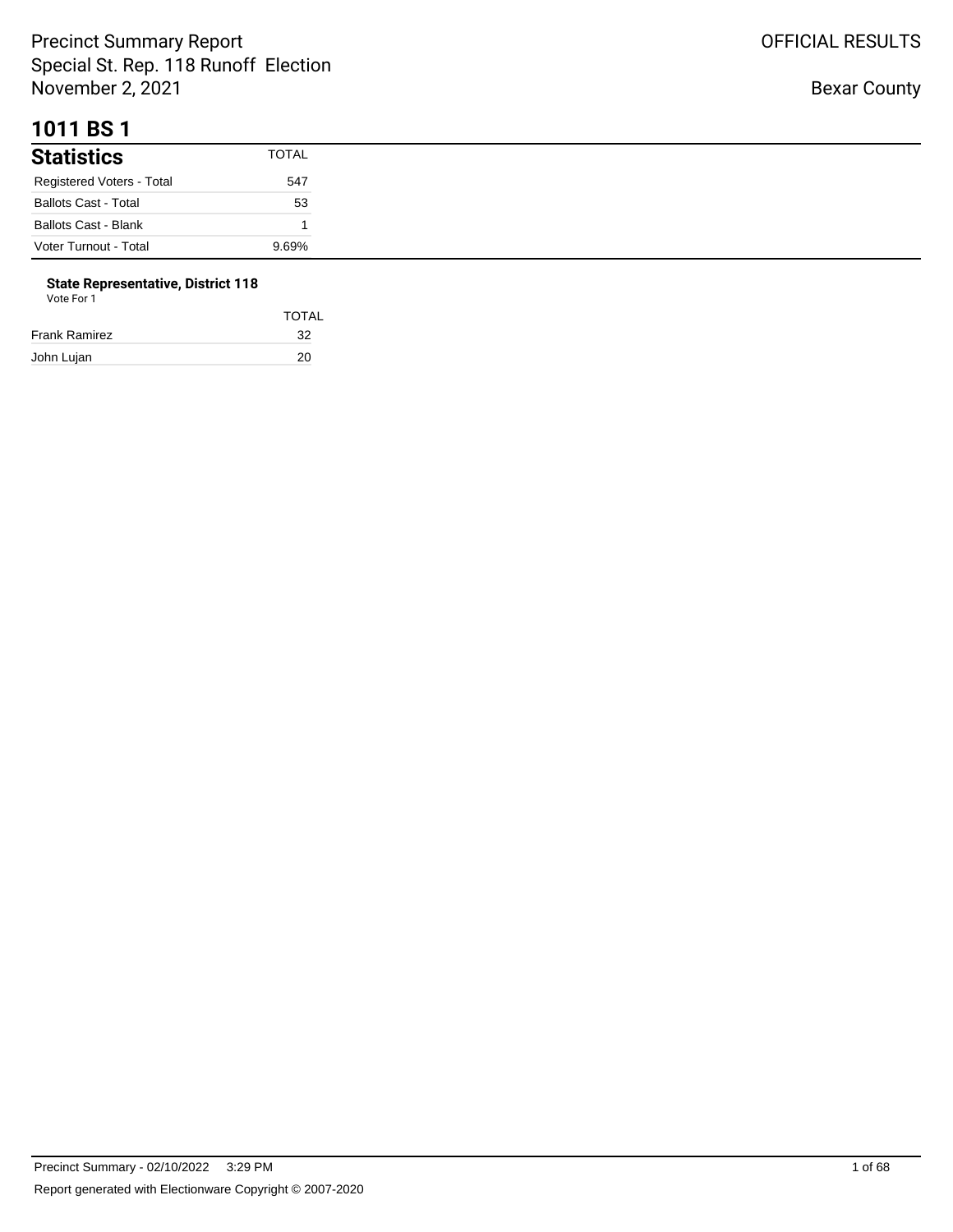#### **1014 BS 1**

| <b>Statistics</b>           | <b>TOTAL</b> |
|-----------------------------|--------------|
| Registered Voters - Total   | 1,411        |
| <b>Ballots Cast - Total</b> | 81           |
| <b>Ballots Cast - Blank</b> |              |
| Voter Turnout - Total       | 5.74%        |

#### **State Representative, District 118**

| TOTAL |
|-------|
| 72    |
| 9     |
|       |

OFFICIAL RESULTS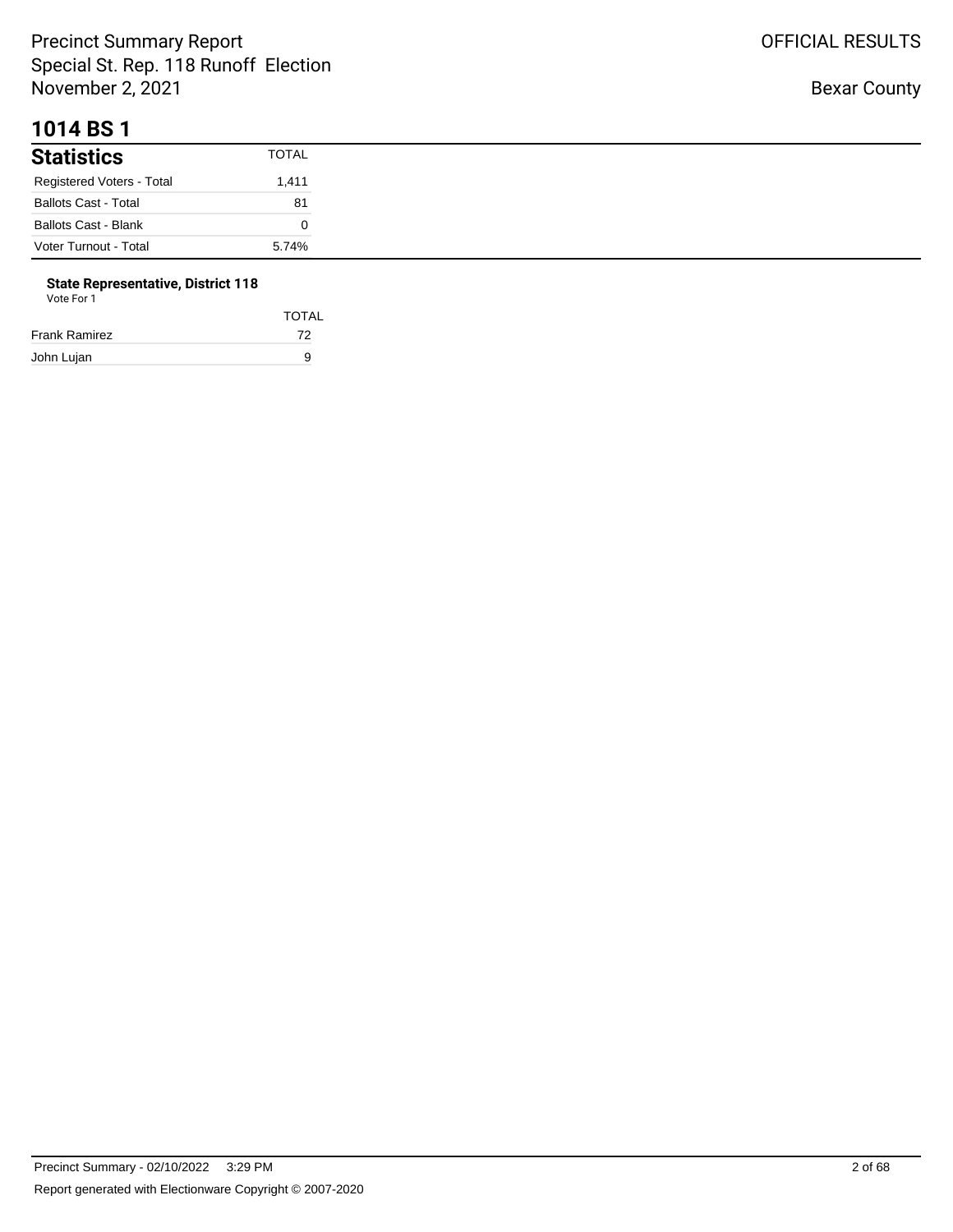#### **1015 BS 1**

| <b>Statistics</b>           | TOTAL |
|-----------------------------|-------|
| Registered Voters - Total   | 1,434 |
| <b>Ballots Cast - Total</b> | 84    |
| <b>Ballots Cast - Blank</b> |       |
| Voter Turnout - Total       | 5.86% |

# **State Representative, District 118**

| Vote For 1 |  |  |
|------------|--|--|
|------------|--|--|

|               | <b>TOTAL</b> |
|---------------|--------------|
| Frank Ramirez | 69           |
| John Lujan    | 15           |
|               |              |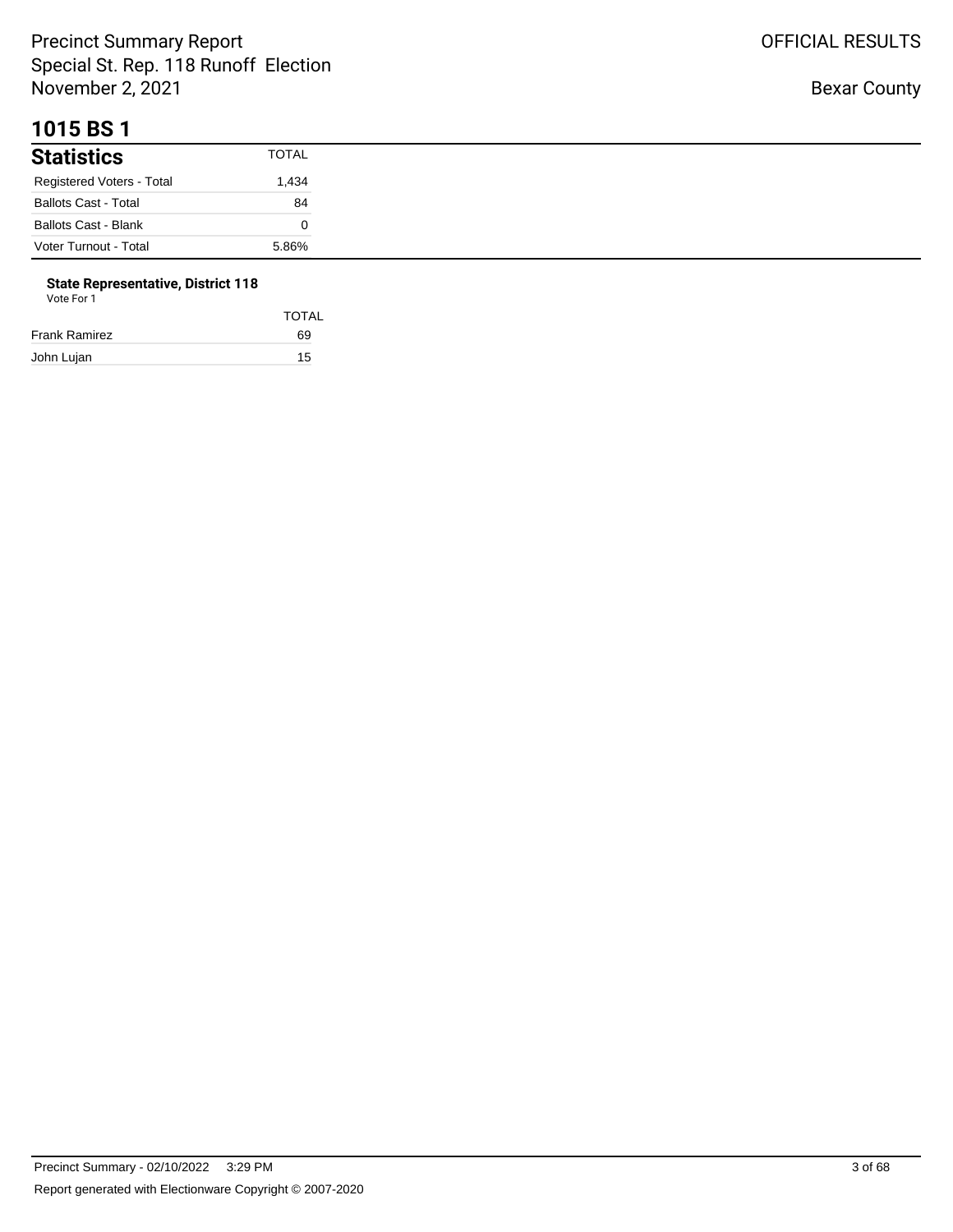#### **1016 BS 1**

| <b>Statistics</b>           | <b>TOTAL</b> |
|-----------------------------|--------------|
| Registered Voters - Total   | 1,209        |
| <b>Ballots Cast - Total</b> | 87           |
| <b>Ballots Cast - Blank</b> |              |
| Voter Turnout - Total       | 7.20%        |

#### **State Representative, District 118**

| Vote For 1 |  |  |
|------------|--|--|
|            |  |  |

|               | <b>TOTAL</b> |
|---------------|--------------|
| Frank Ramirez | 73           |
| John Lujan    | 14           |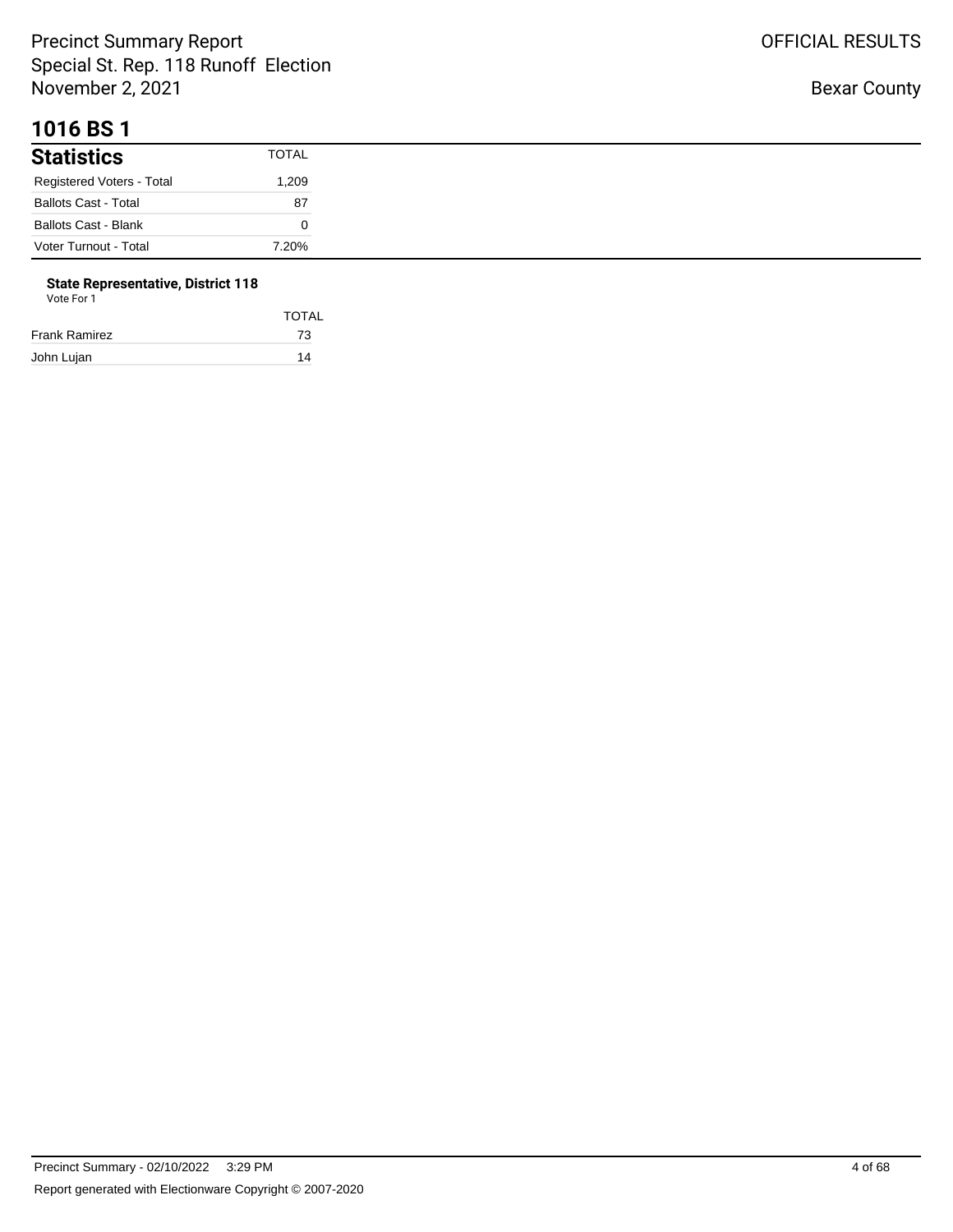#### **1018 BS 1**

| <b>Statistics</b>           | TOTAL |
|-----------------------------|-------|
| Registered Voters - Total   | 2,392 |
| <b>Ballots Cast - Total</b> | 225   |
| <b>Ballots Cast - Blank</b> |       |
| Voter Turnout - Total       | 9.41% |

# **State Representative, District 118**

| Vote For |  |
|----------|--|
|          |  |

| <b>TOTAL</b> |
|--------------|
| 160          |
| 65           |
|              |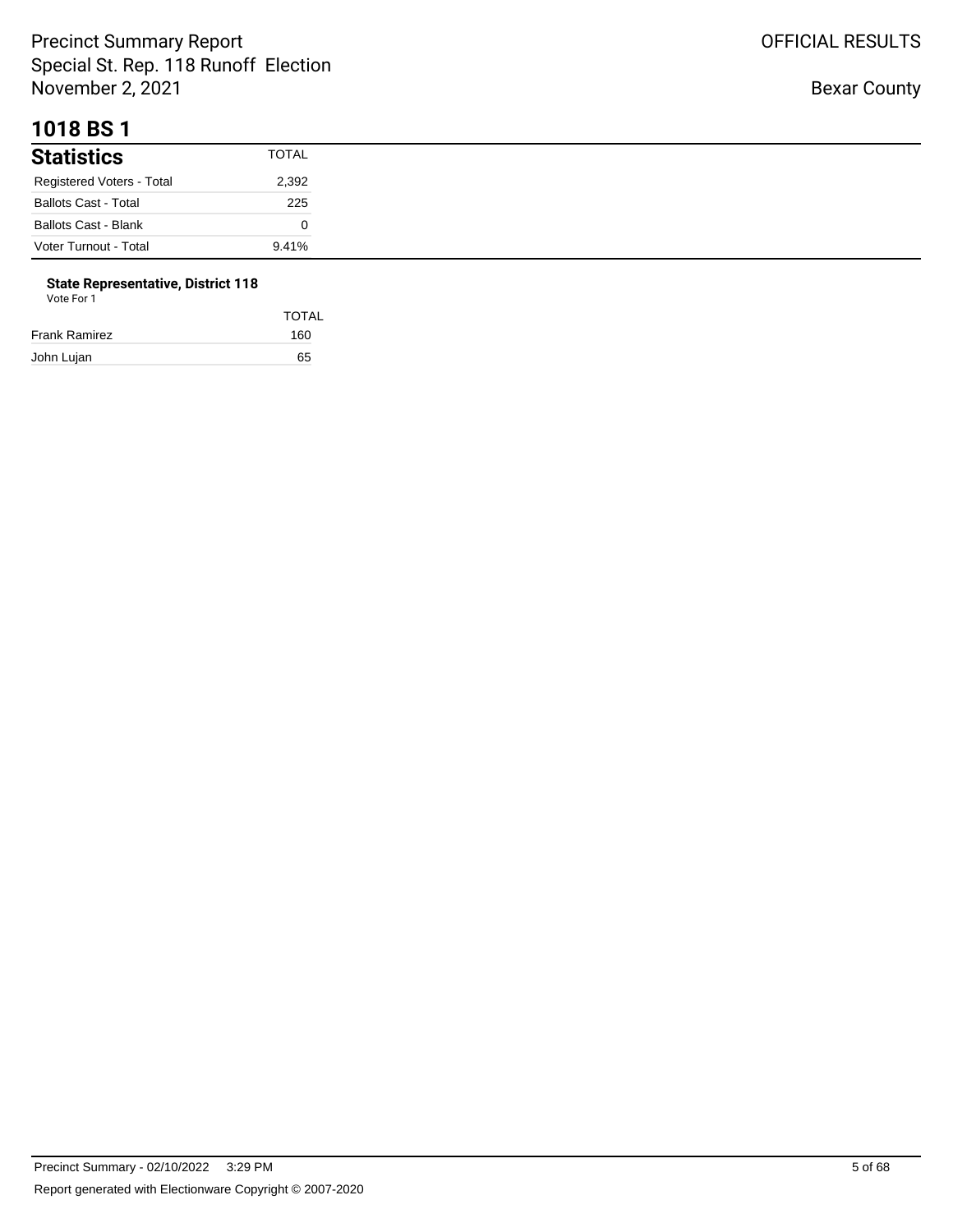#### **1020 BS 1**

| <b>Statistics</b>           | <b>TOTAL</b> |
|-----------------------------|--------------|
| Registered Voters - Total   | 2,377        |
| <b>Ballots Cast - Total</b> | 320          |
| <b>Ballots Cast - Blank</b> |              |
| Voter Turnout - Total       | 13.46%       |

# **State Representative, District 118**

| Vote For 1 |  |
|------------|--|
|            |  |

|               | <b>TOTAL</b> |
|---------------|--------------|
| Frank Ramirez | 205          |
| John Lujan    | 115          |
|               |              |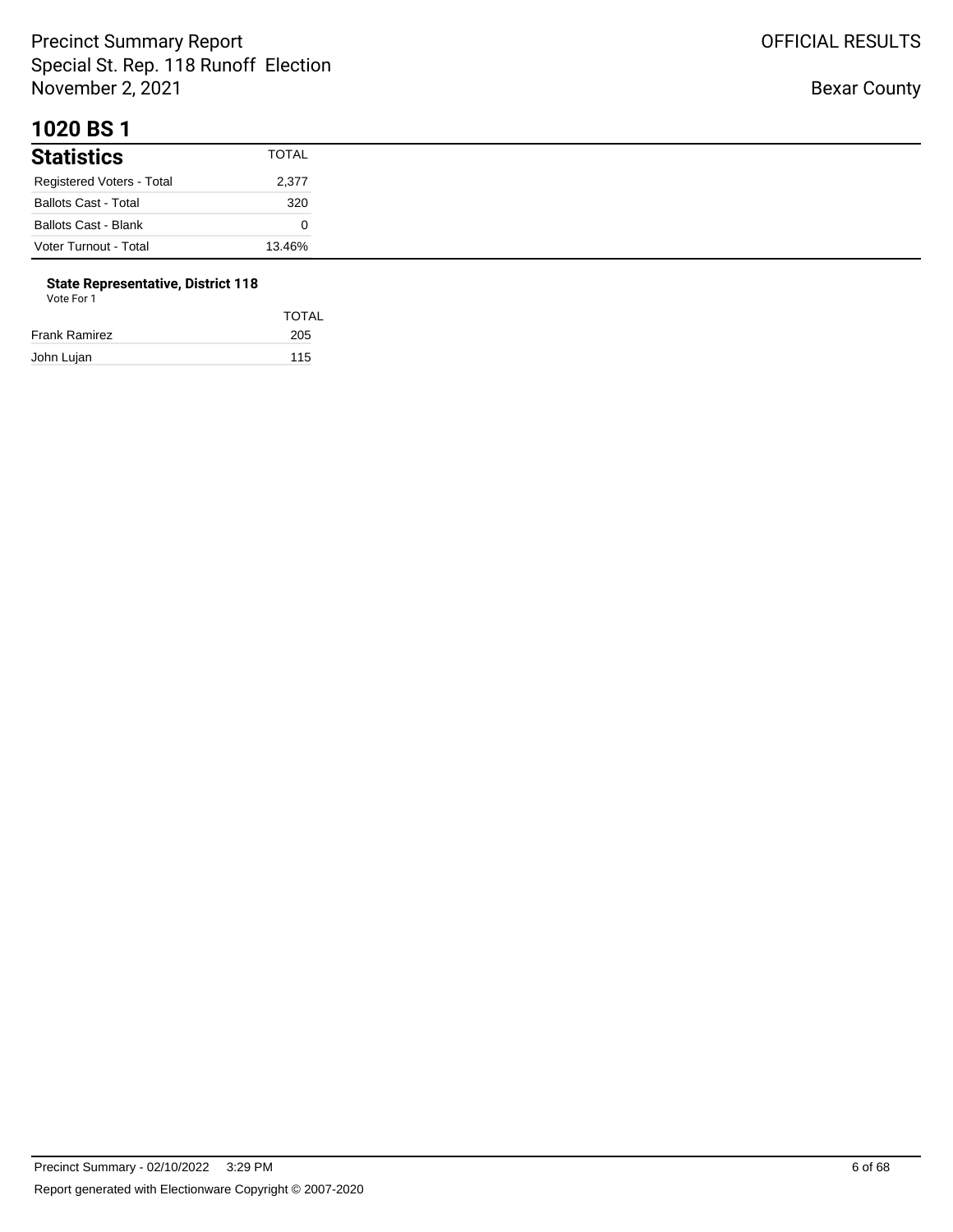#### **1021 BS 1**

| <b>Statistics</b>           | <b>TOTAL</b> |
|-----------------------------|--------------|
| Registered Voters - Total   | 1,701        |
| <b>Ballots Cast - Total</b> | 163          |
| <b>Ballots Cast - Blank</b> |              |
| Voter Turnout - Total       | 9.58%        |

## **State Representative, District 118**

|               | <b>TOTAL</b> |
|---------------|--------------|
| Frank Ramirez | 118          |
| John Lujan    | 45           |
|               |              |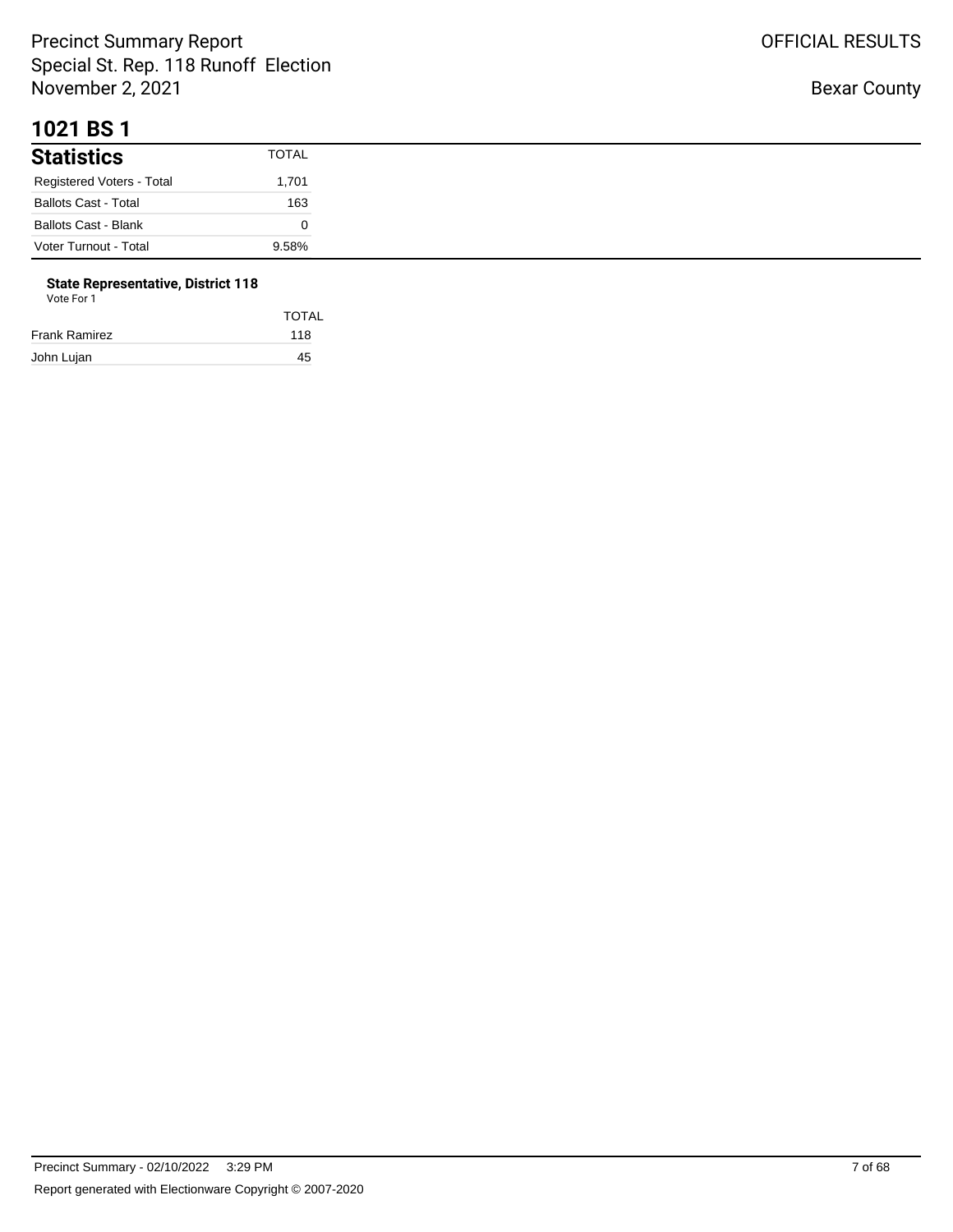#### **1022 BS 1**

| <b>Statistics</b>           | TOTAL |
|-----------------------------|-------|
| Registered Voters - Total   | 947   |
| <b>Ballots Cast - Total</b> | 78    |
| <b>Ballots Cast - Blank</b> |       |
| Voter Turnout - Total       | 8.24% |

# **State Representative, District 118**

| Vote For 1 |  |  |
|------------|--|--|
|------------|--|--|

|               | <b>TOTAL</b> |
|---------------|--------------|
| Frank Ramirez | 66           |
| John Lujan    | 11           |
|               |              |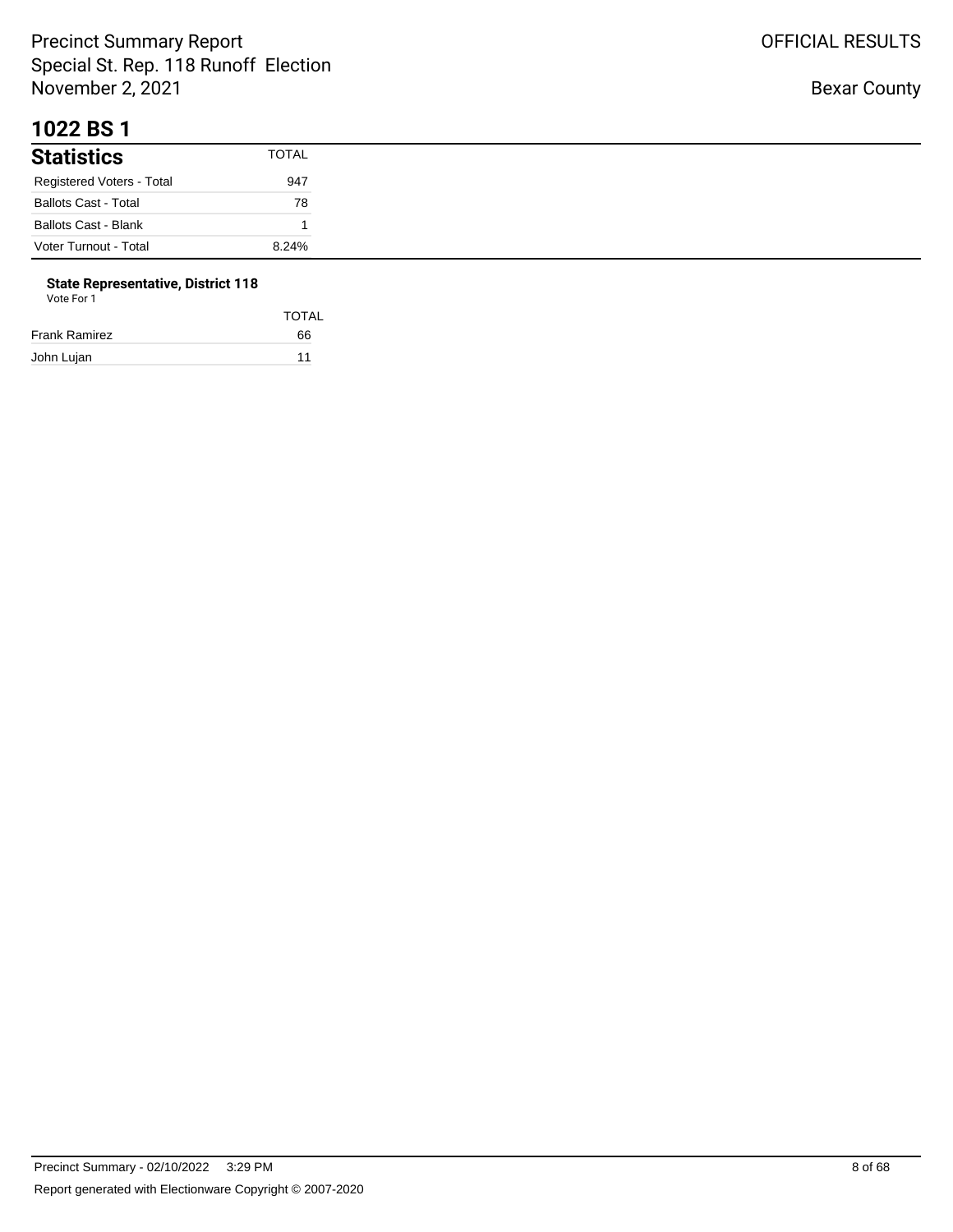#### **1023 BS 1**

| <b>Statistics</b>           | <b>TOTAL</b> |
|-----------------------------|--------------|
| Registered Voters - Total   | 2,618        |
| <b>Ballots Cast - Total</b> | 217          |
| <b>Ballots Cast - Blank</b> |              |
| Voter Turnout - Total       | 8.29%        |

# **State Representative, District 118**

| Vote For 1 |  |  |
|------------|--|--|
|------------|--|--|

|               | <b>TOTAL</b> |
|---------------|--------------|
| Frank Ramirez | 171          |
| John Lujan    | 46           |
|               |              |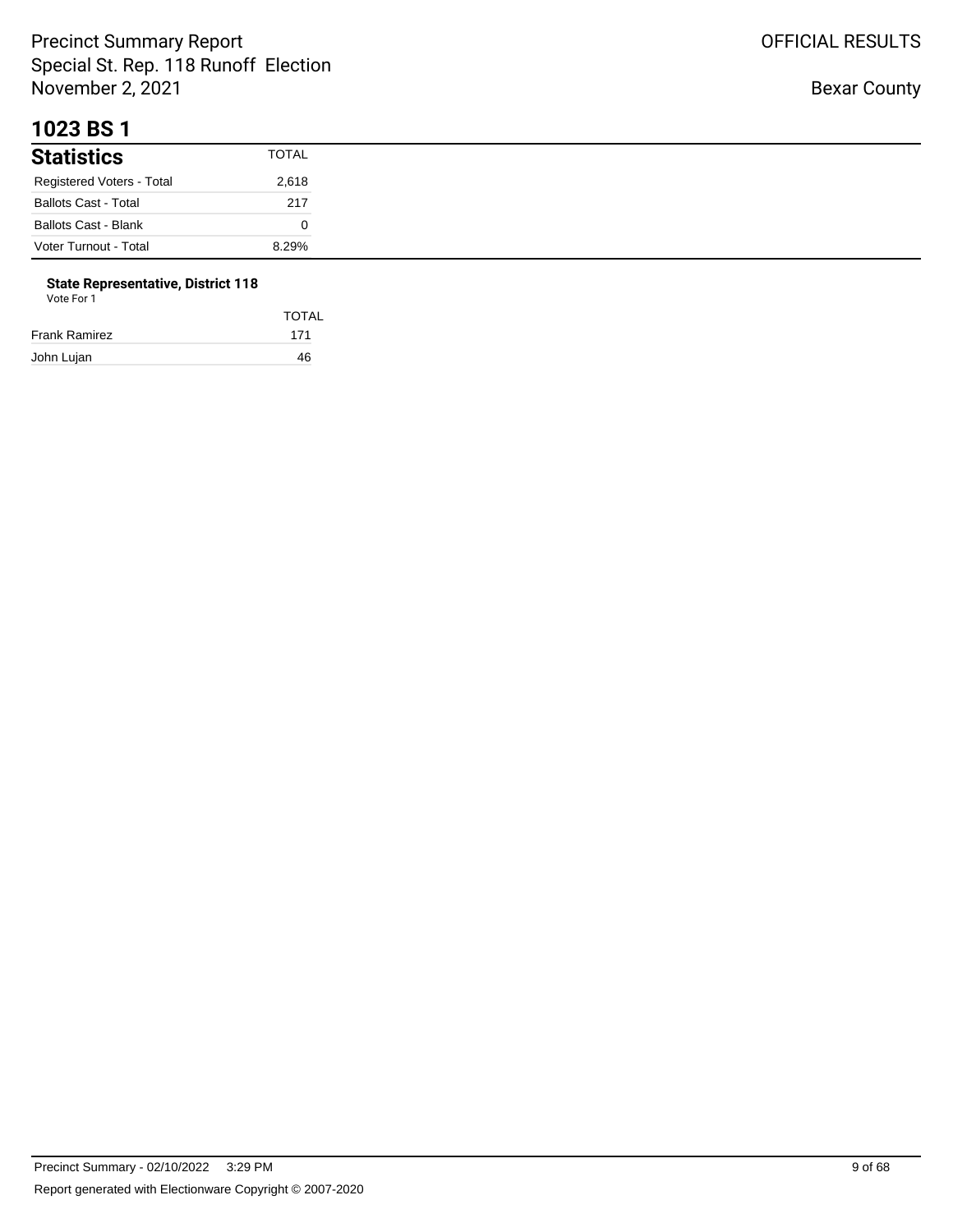#### **1028 BS 1**

| <b>Statistics</b>           | <b>TOTAL</b> |
|-----------------------------|--------------|
| Registered Voters - Total   | 982          |
| <b>Ballots Cast - Total</b> | 88           |
| <b>Ballots Cast - Blank</b> |              |
| Voter Turnout - Total       | 8.96%        |

# **State Representative, District 118**

| Vote For 1 |  |
|------------|--|
|            |  |

|               | <b>TOTAL</b> |
|---------------|--------------|
| Frank Ramirez | 65           |
| John Lujan    | 23           |
|               |              |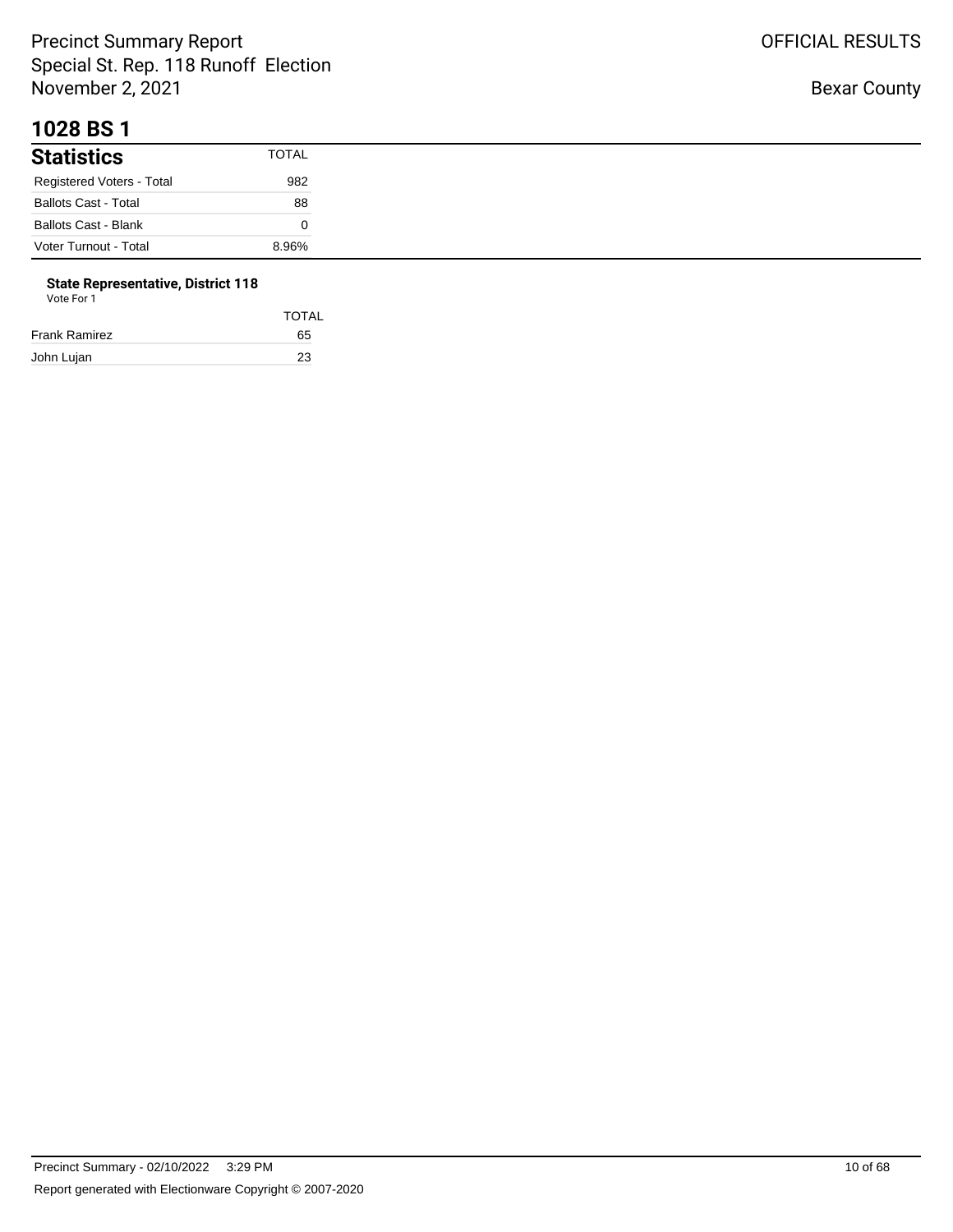#### **1044 BS 1**

| <b>Statistics</b>           | <b>TOTAL</b> |
|-----------------------------|--------------|
| Registered Voters - Total   | 2,073        |
| <b>Ballots Cast - Total</b> | 227          |
| <b>Ballots Cast - Blank</b> |              |
| Voter Turnout - Total       | 10.95%       |

## **State Representative, District 118**

|               | <b>TOTAL</b> |
|---------------|--------------|
| Frank Ramirez | 166          |
| John Lujan    | 61           |
|               |              |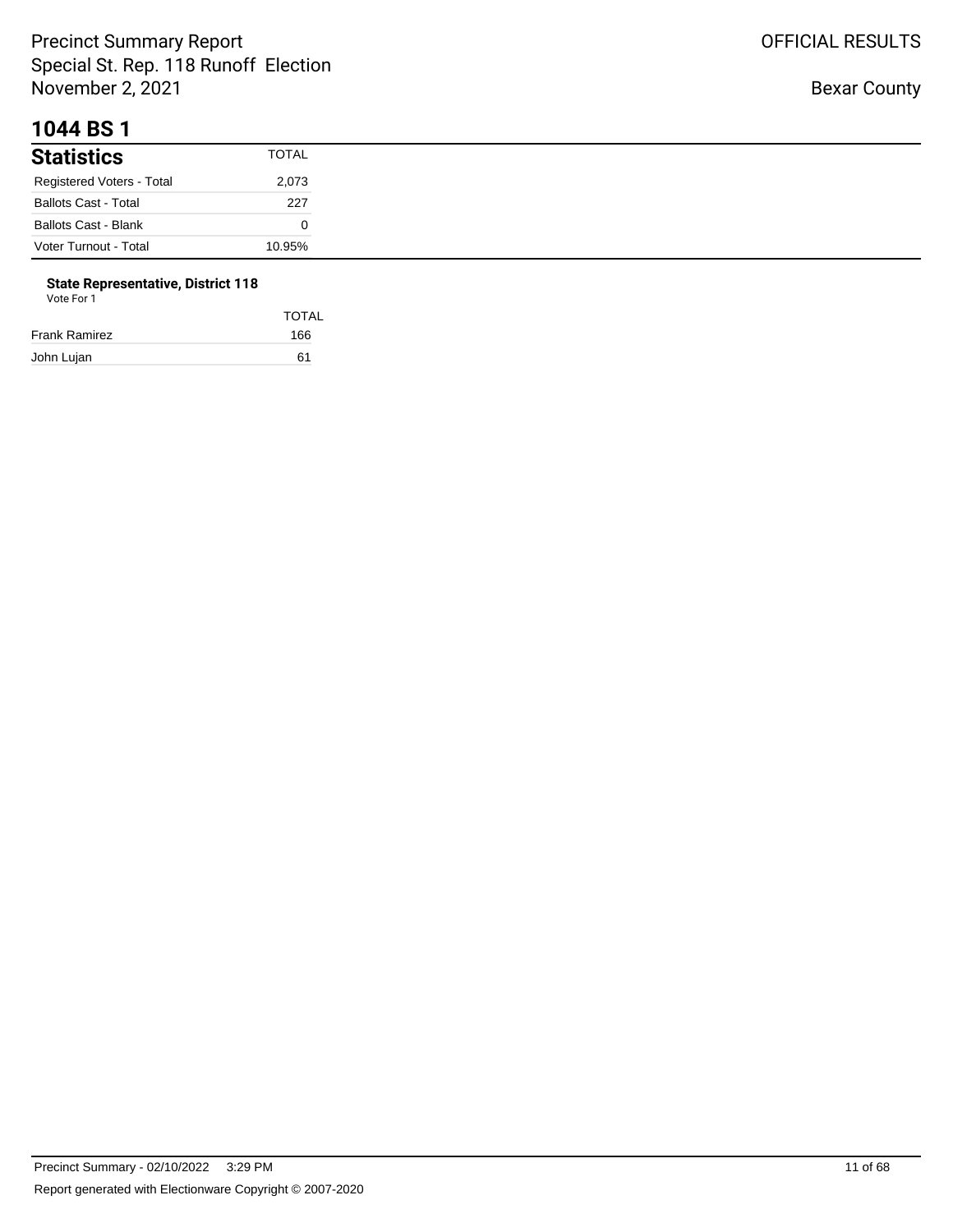#### **1045 BS 1**

| <b>Statistics</b>           | TOTAL |
|-----------------------------|-------|
| Registered Voters - Total   | 3,306 |
| <b>Ballots Cast - Total</b> | 273   |
| <b>Ballots Cast - Blank</b> |       |
| Voter Turnout - Total       | 8.26% |

## **State Representative, District 118**

| <b>TOTAL</b> |
|--------------|
| 198          |
| 75           |
|              |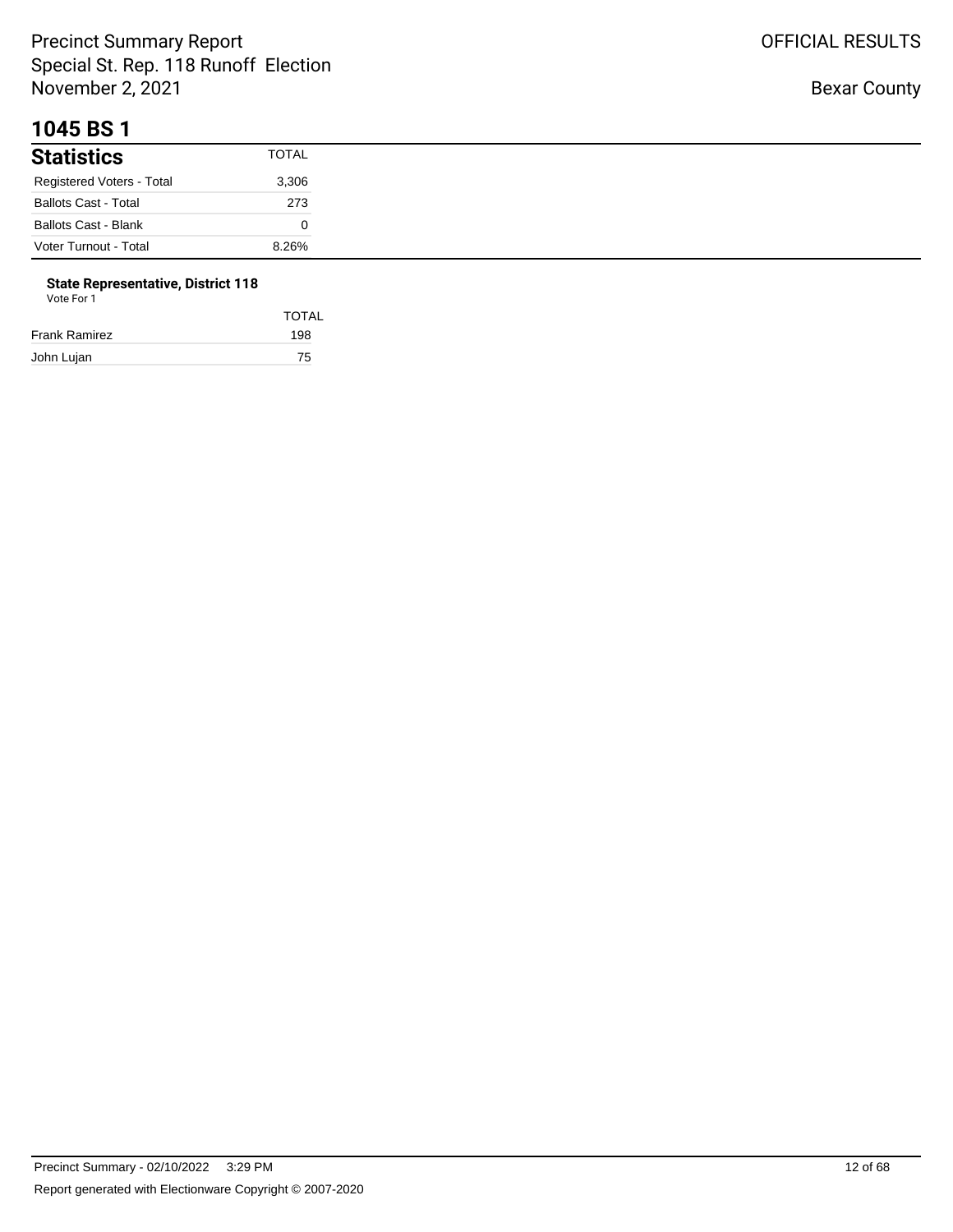#### **1046 BS 1**

| <b>Statistics</b>           | <b>TOTAL</b> |
|-----------------------------|--------------|
| Registered Voters - Total   | 2,093        |
| <b>Ballots Cast - Total</b> | 188          |
| <b>Ballots Cast - Blank</b> |              |
| Voter Turnout - Total       | 8.98%        |

#### **State Representative, District 118**

| Vote For 1    |       |  |  |
|---------------|-------|--|--|
|               | TOTAL |  |  |
| Frank Ramirez | 142   |  |  |
| John Lujan    | 46    |  |  |
|               |       |  |  |

OFFICIAL RESULTS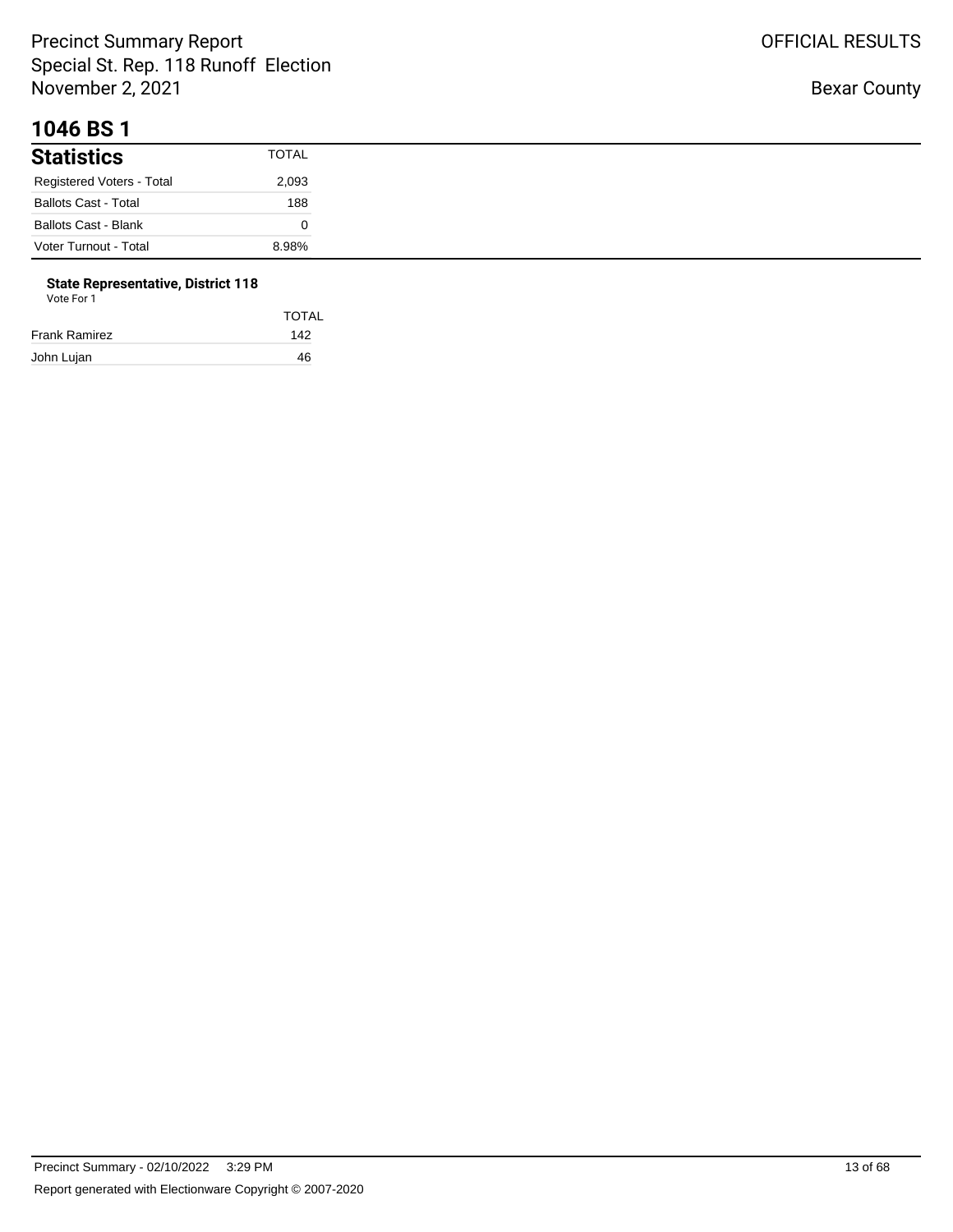#### **1047 BS 1**

| <b>Statistics</b>           | <b>TOTAL</b> |
|-----------------------------|--------------|
| Registered Voters - Total   | 1,776        |
| <b>Ballots Cast - Total</b> | 155          |
| <b>Ballots Cast - Blank</b> |              |
| Voter Turnout - Total       | 8.73%        |

# **State Representative, District 118**

| Vote For 1 |  |
|------------|--|
|------------|--|

| <b>TOTAL</b> |
|--------------|
| 110          |
| 45           |
|              |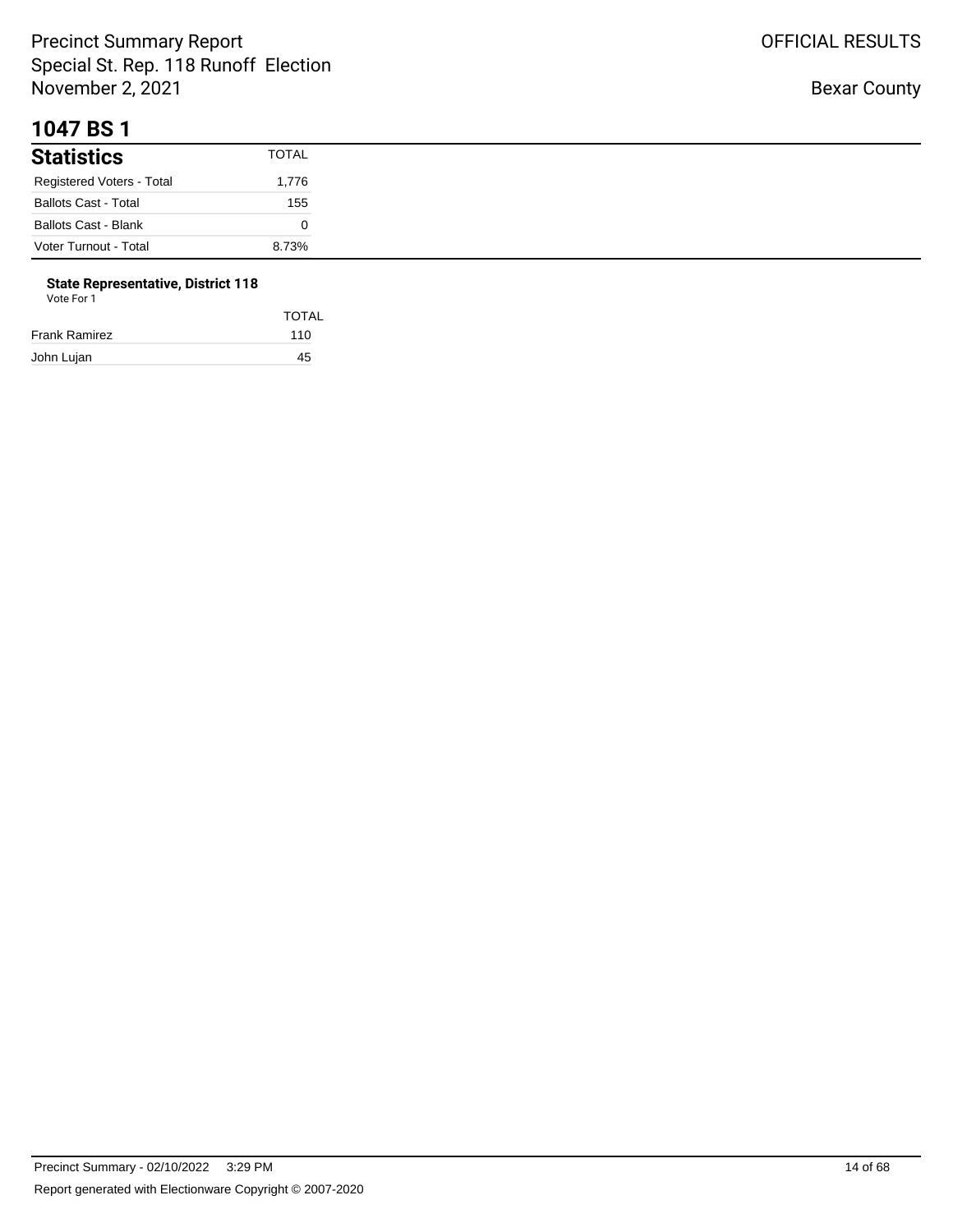#### **1048 BS 1**

| <b>Statistics</b>           | TOTAL  |
|-----------------------------|--------|
| Registered Voters - Total   | 2,278  |
| <b>Ballots Cast - Total</b> | 259    |
| Ballots Cast - Blank        |        |
| Voter Turnout - Total       | 11.37% |

# **State Representative, District 118**

|               | <b>TOTAL</b> |
|---------------|--------------|
| Frank Ramirez | 185          |
| John Lujan    | 74           |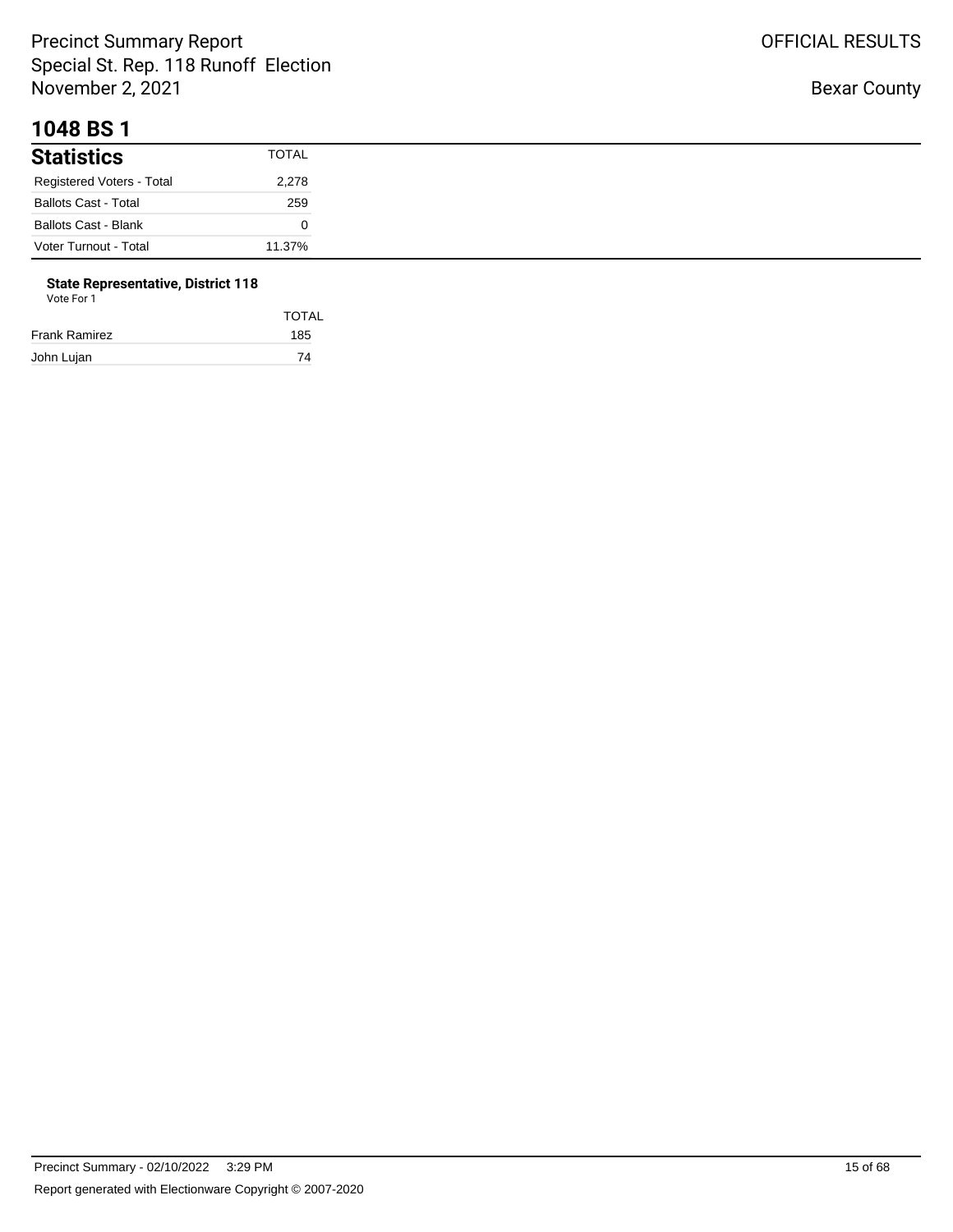#### **1049 BS 1**

| <b>Statistics</b>           | <b>TOTAL</b> |
|-----------------------------|--------------|
| Registered Voters - Total   | 2,586        |
| <b>Ballots Cast - Total</b> | 286          |
| Ballots Cast - Blank        |              |
| Voter Turnout - Total       | 11.06%       |

# **State Representative, District 118**

| Vote For 1 |  |  |
|------------|--|--|
|------------|--|--|

|               | <b>TOTAL</b> |
|---------------|--------------|
| Frank Ramirez | 206          |
| John Lujan    | 79           |
|               |              |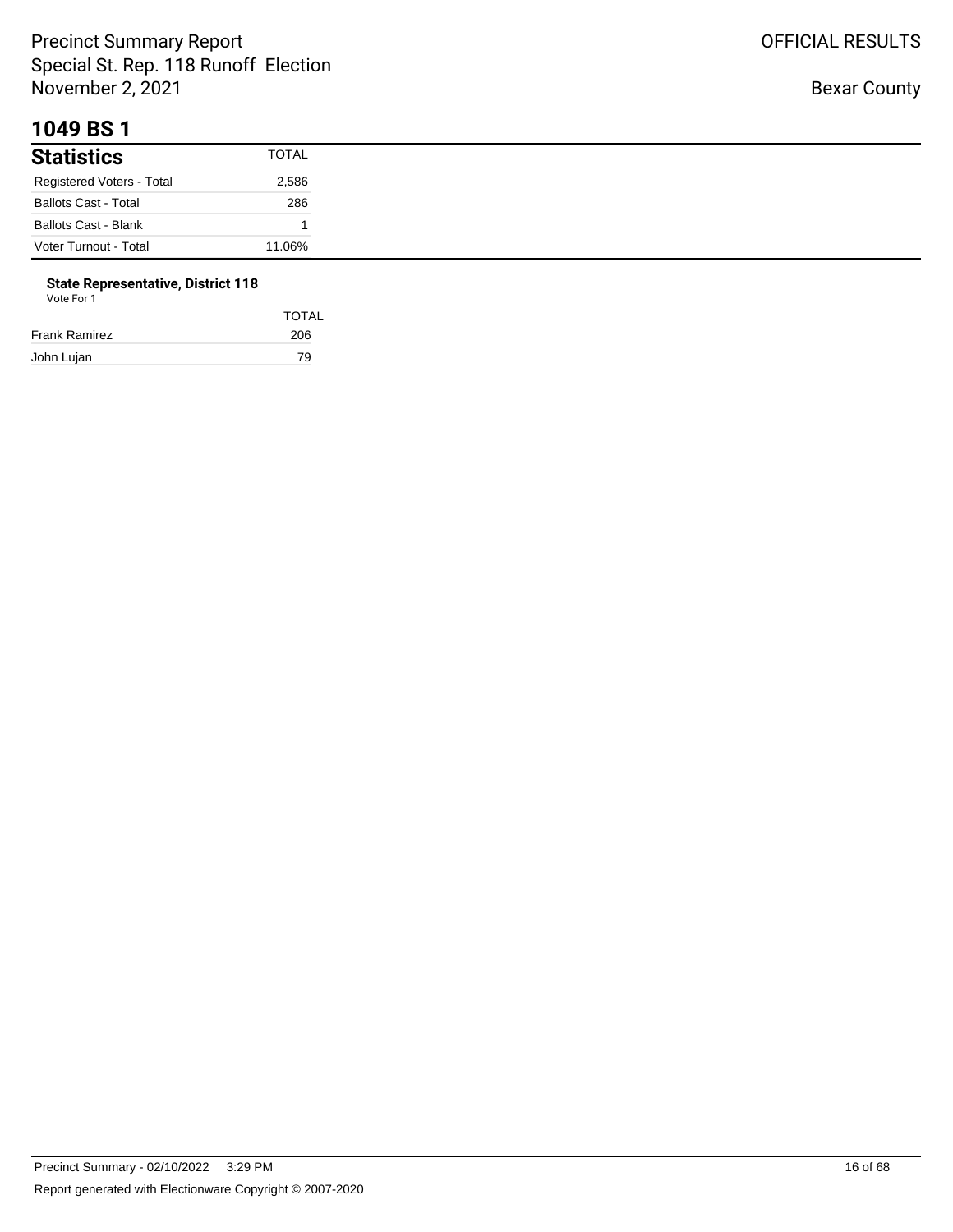#### **1050 BS 1**

| <b>Statistics</b>           | TOTAL  |
|-----------------------------|--------|
| Registered Voters - Total   | 1,395  |
| <b>Ballots Cast - Total</b> | 177    |
| <b>Ballots Cast - Blank</b> |        |
| Voter Turnout - Total       | 12.69% |

## **State Representative, District 118**

|  | Vote For 1 |  |
|--|------------|--|
|  |            |  |

|               | <b>TOTAL</b> |
|---------------|--------------|
| Frank Ramirez | 120          |
| John Lujan    | 57           |
|               |              |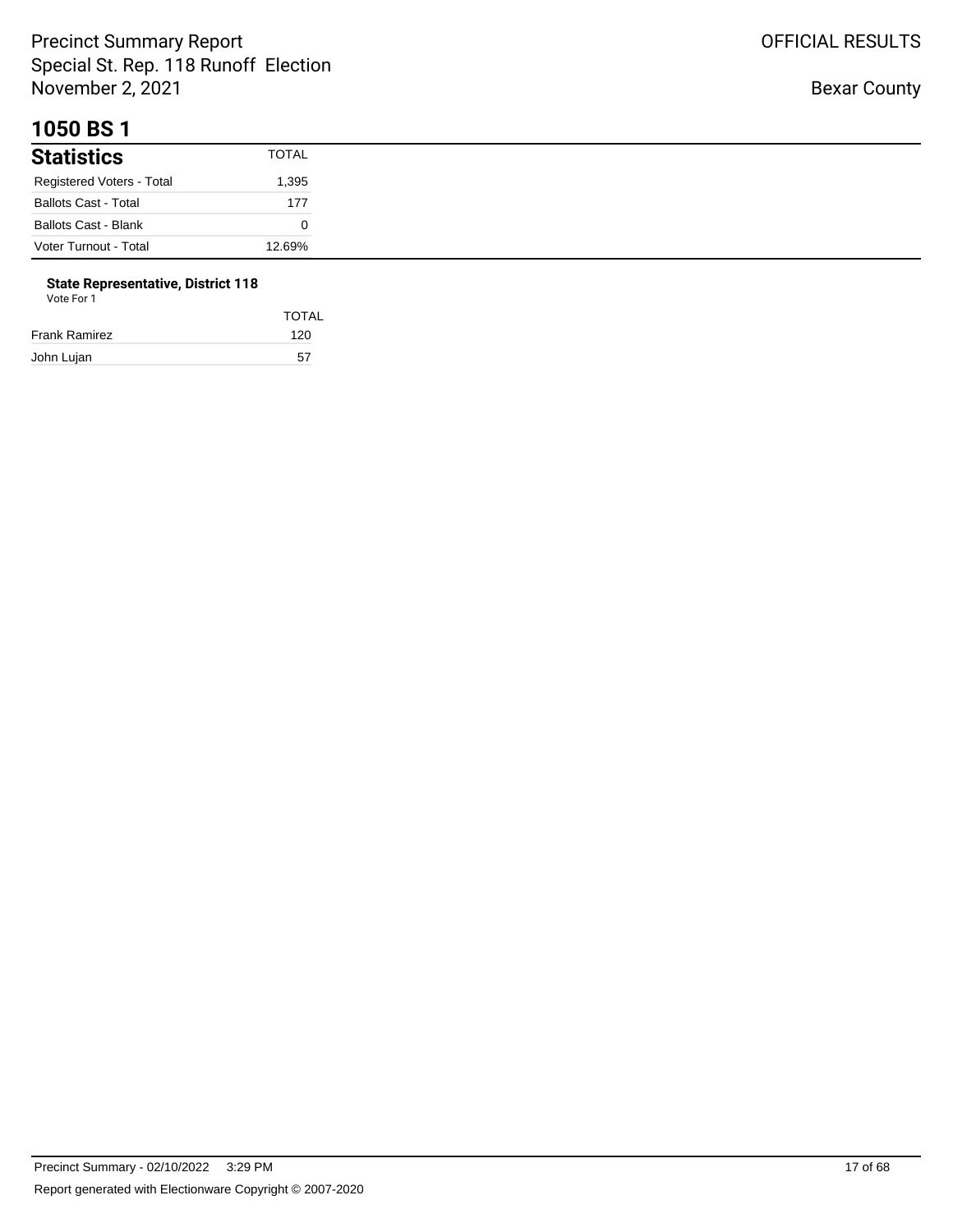#### **1051 BS 1**

| <b>Statistics</b>           | <b>TOTAL</b> |
|-----------------------------|--------------|
| Registered Voters - Total   | 2,070        |
| <b>Ballots Cast - Total</b> | 248          |
| <b>Ballots Cast - Blank</b> |              |
| Voter Turnout - Total       | 11.98%       |

## **State Representative, District 118**

|  | Vote For 1 |  |
|--|------------|--|
|  |            |  |

| <b>TOTAL</b> |
|--------------|
| 147          |
| 101          |
|              |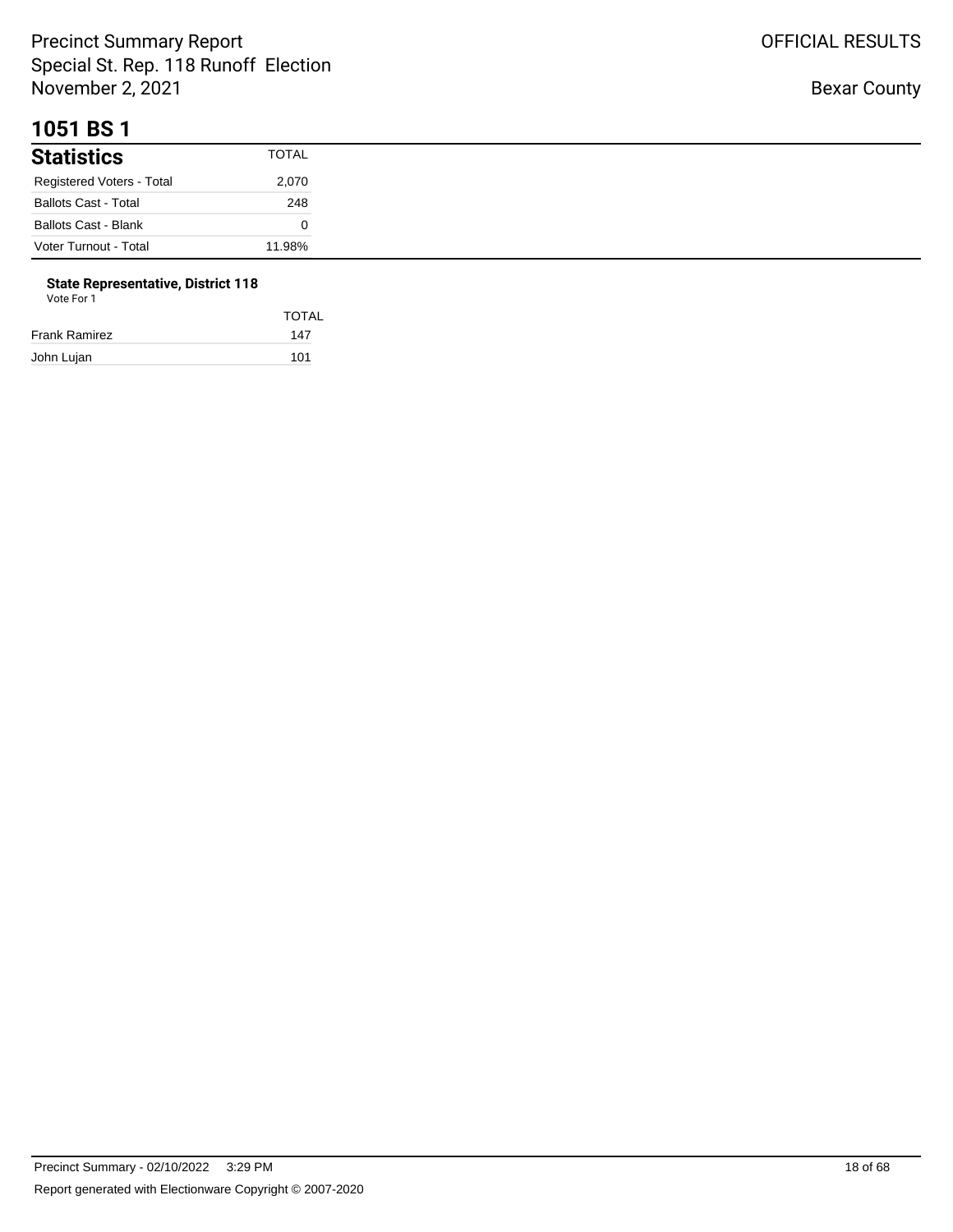#### **1052 BS 1**

| <b>Statistics</b>           | <b>TOTAL</b> |
|-----------------------------|--------------|
| Registered Voters - Total   | 2,114        |
| <b>Ballots Cast - Total</b> | 237          |
| <b>Ballots Cast - Blank</b> |              |
| Voter Turnout - Total       | 11.21%       |

# **State Representative, District 118**

| Vote For 1 |  |
|------------|--|
|------------|--|

|               | <b>TOTAL</b> |
|---------------|--------------|
| Frank Ramirez | 156          |
| John Lujan    | 80           |
|               |              |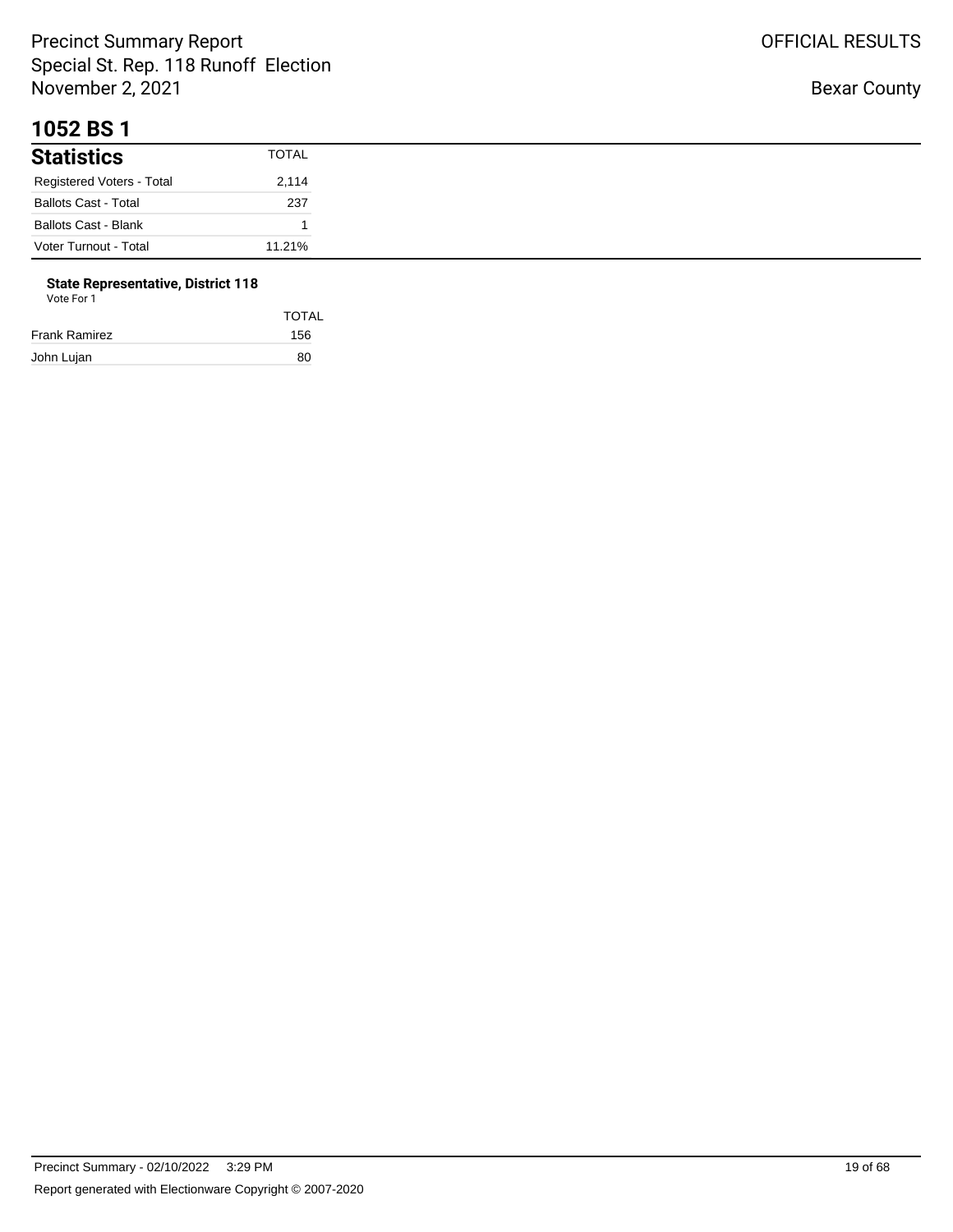#### **1053 BS 1**

| <b>Statistics</b>           | <b>TOTAL</b> |
|-----------------------------|--------------|
| Registered Voters - Total   | 259          |
| <b>Ballots Cast - Total</b> | 25           |
| <b>Ballots Cast - Blank</b> |              |
| Voter Turnout - Total       | 9.65%        |

# **State Representative, District 118**

| Vote For 1 |  |
|------------|--|
|------------|--|

|               | <b>TOTAL</b> |
|---------------|--------------|
| Frank Ramirez | 13           |
| John Lujan    | 12           |
|               |              |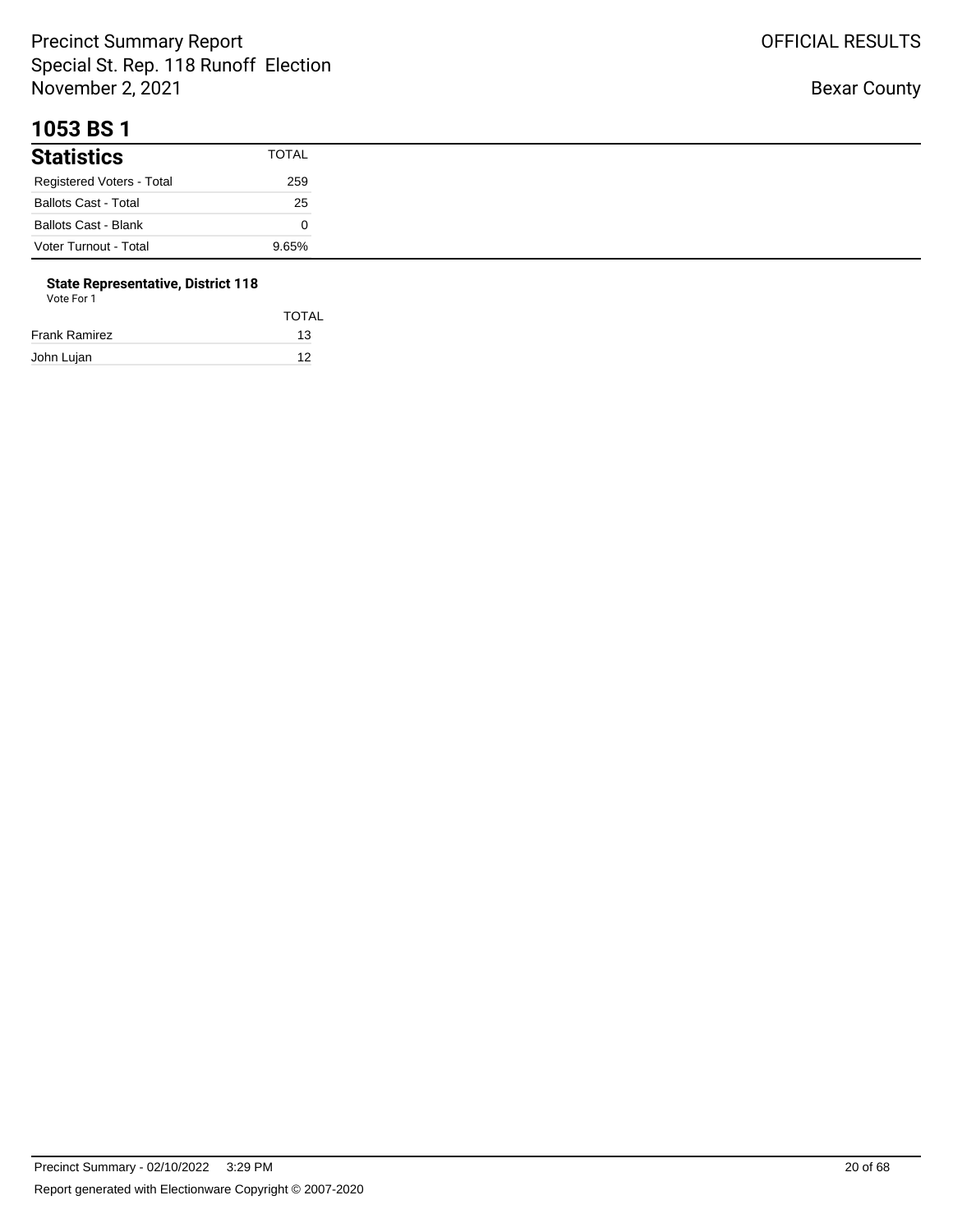#### **1054 BS 1**

| <b>Statistics</b>           | <b>TOTAL</b> |
|-----------------------------|--------------|
| Registered Voters - Total   | 2,616        |
| <b>Ballots Cast - Total</b> | 326          |
| <b>Ballots Cast - Blank</b> |              |
| Voter Turnout - Total       | 12.46%       |

#### **State Representative, District 118** Vote For 1

| VULTUII       |              |
|---------------|--------------|
|               | <b>TOTAL</b> |
| Frank Ramirez | 241          |
|               |              |

John Lujan 84

OFFICIAL RESULTS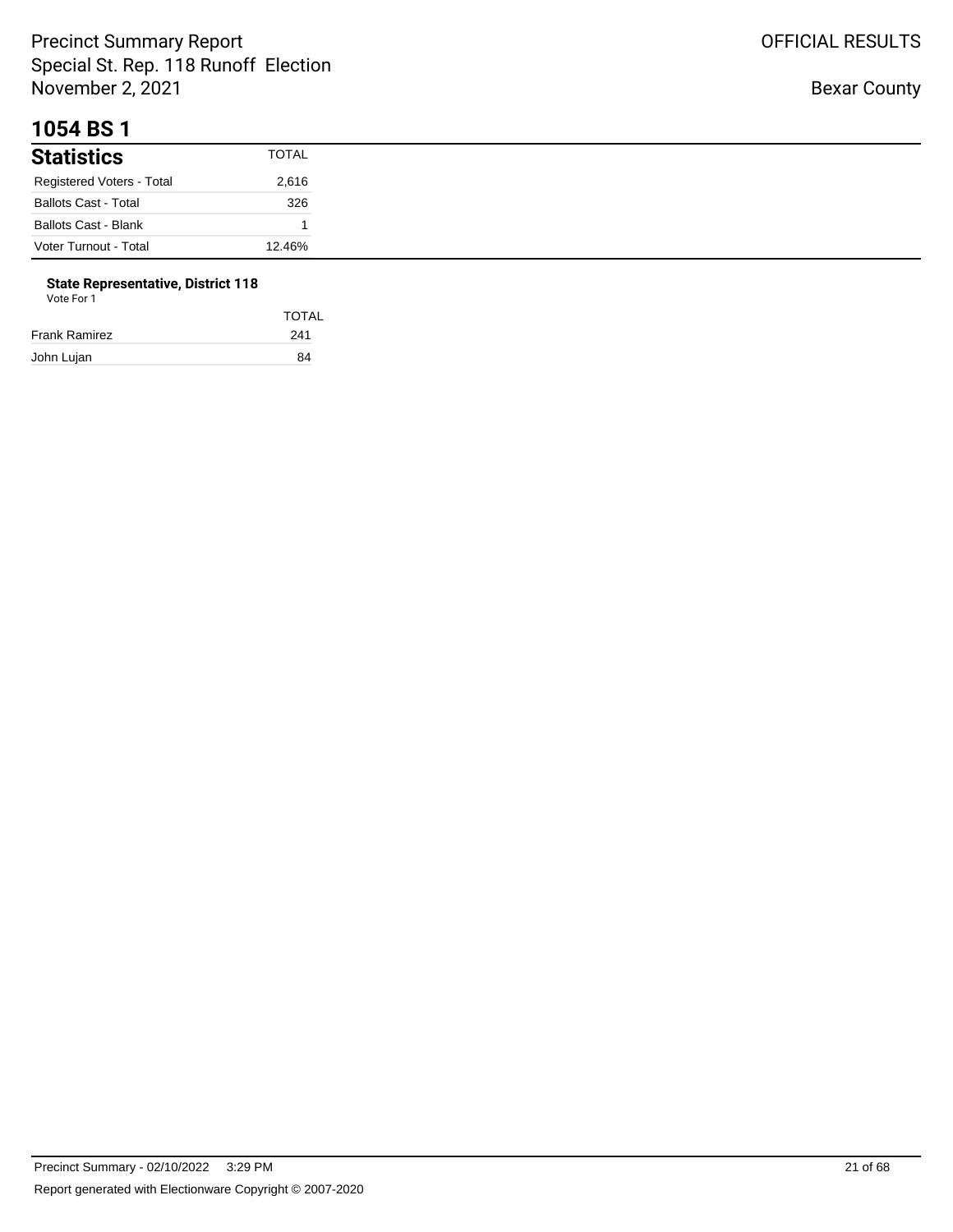#### **1056 BS 1**

| <b>Statistics</b>           | TOTAL  |
|-----------------------------|--------|
| Registered Voters - Total   | 3,553  |
| <b>Ballots Cast - Total</b> | 400    |
| <b>Ballots Cast - Blank</b> |        |
| Voter Turnout - Total       | 11.26% |

# **State Representative, District 118**

| Vote For 1 |  |  |
|------------|--|--|
|------------|--|--|

|               | <b>TOTAL</b> |
|---------------|--------------|
| Frank Ramirez | 230          |
| John Lujan    | 170          |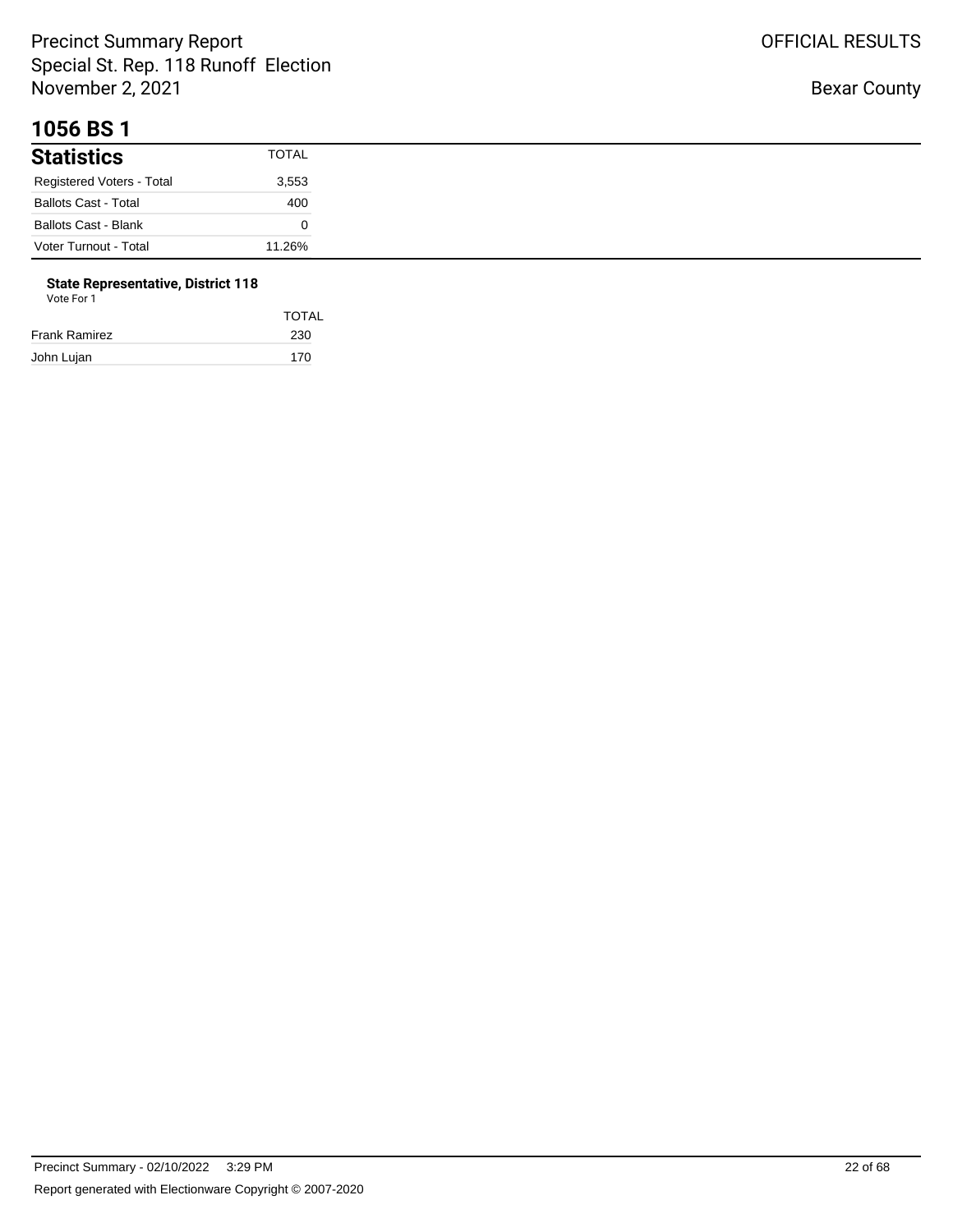#### **1057 BS 1**

| <b>Statistics</b>           | <b>TOTAL</b> |
|-----------------------------|--------------|
| Registered Voters - Total   | 2,567        |
| <b>Ballots Cast - Total</b> | 230          |
| <b>Ballots Cast - Blank</b> |              |
| Voter Turnout - Total       | 8.96%        |

# **State Representative, District 118**

| <b>TOTAL</b> |
|--------------|
| 106          |
| 123          |
|              |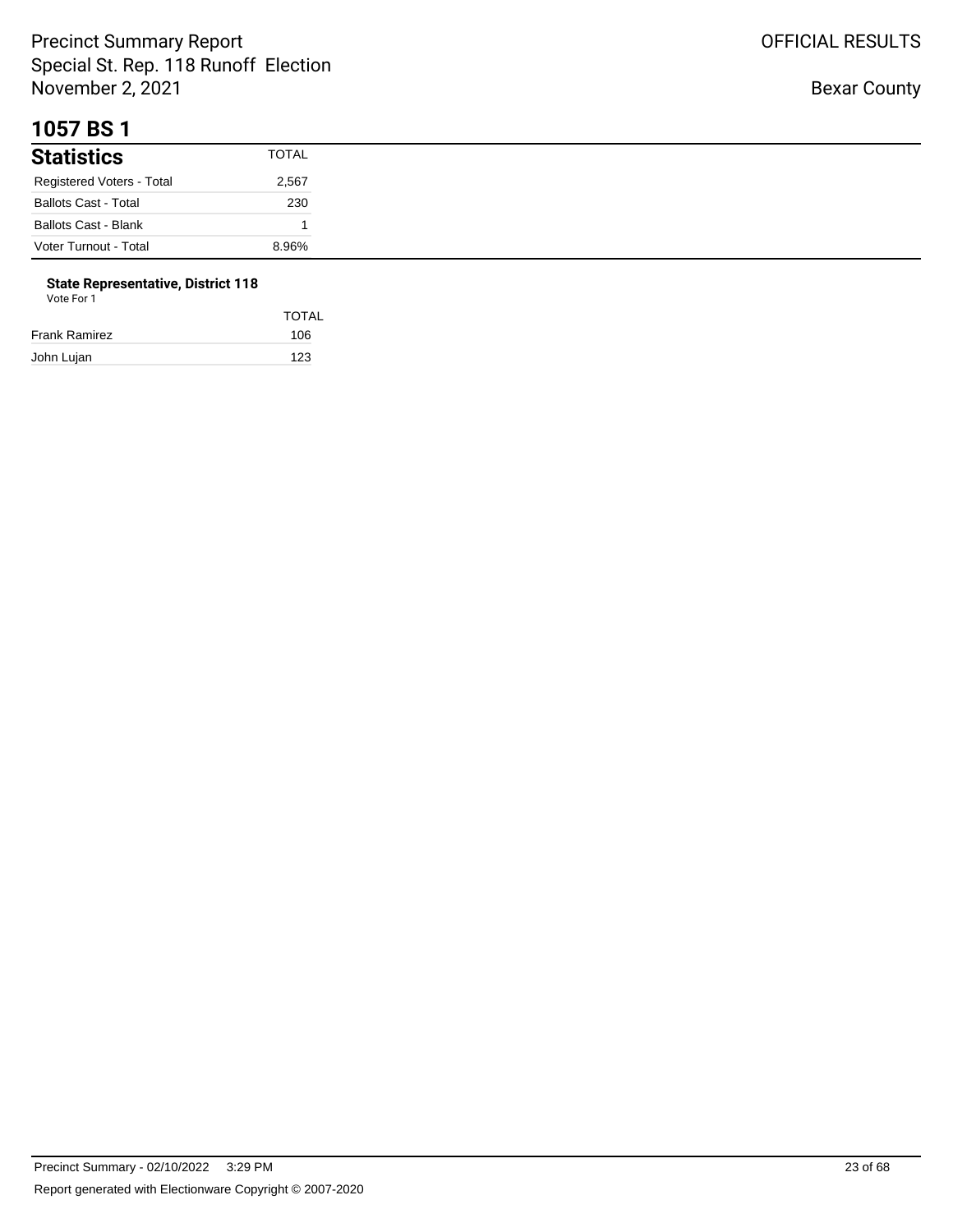#### **1058 BS 1**

| <b>Statistics</b>           | TOTAL  |
|-----------------------------|--------|
| Registered Voters - Total   | 2,846  |
| <b>Ballots Cast - Total</b> | 317    |
| Ballots Cast - Blank        |        |
| Voter Turnout - Total       | 11.14% |

# **State Representative, District 118**

| Vote For 1 |  |  |
|------------|--|--|
|------------|--|--|

| <b>TOTAL</b> |
|--------------|
| 102          |
| 215          |
|              |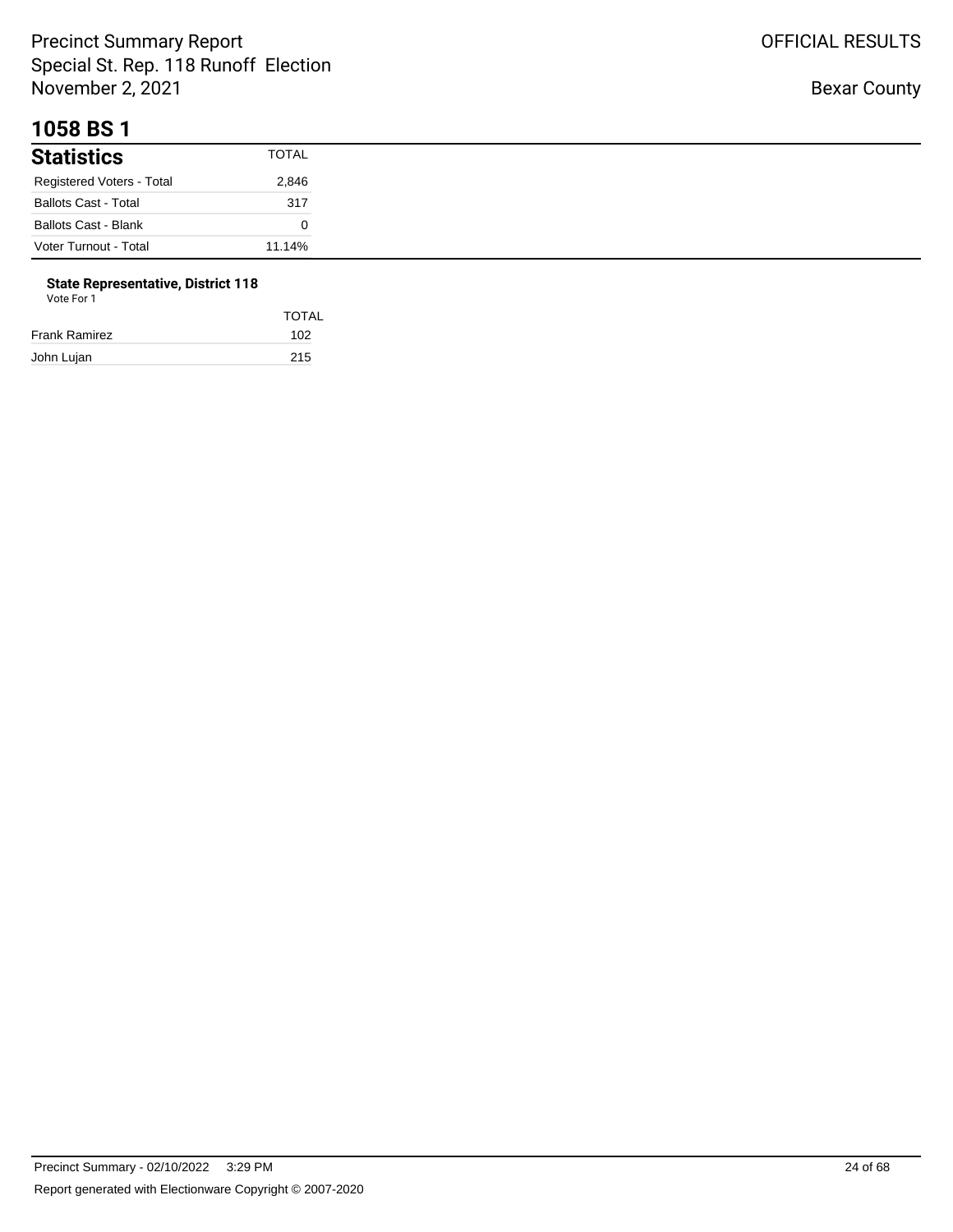#### **1059 BS 1**

| <b>Statistics</b>           | TOTAL |
|-----------------------------|-------|
| Registered Voters - Total   | 469   |
| <b>Ballots Cast - Total</b> | 32    |
| <b>Ballots Cast - Blank</b> |       |
| Voter Turnout - Total       | 6.82% |

# **State Representative, District 118**

| Vote For 1 |  |
|------------|--|
|------------|--|

|               | <b>TOTAL</b> |
|---------------|--------------|
| Frank Ramirez | 17           |
| John Lujan    | 15           |
|               |              |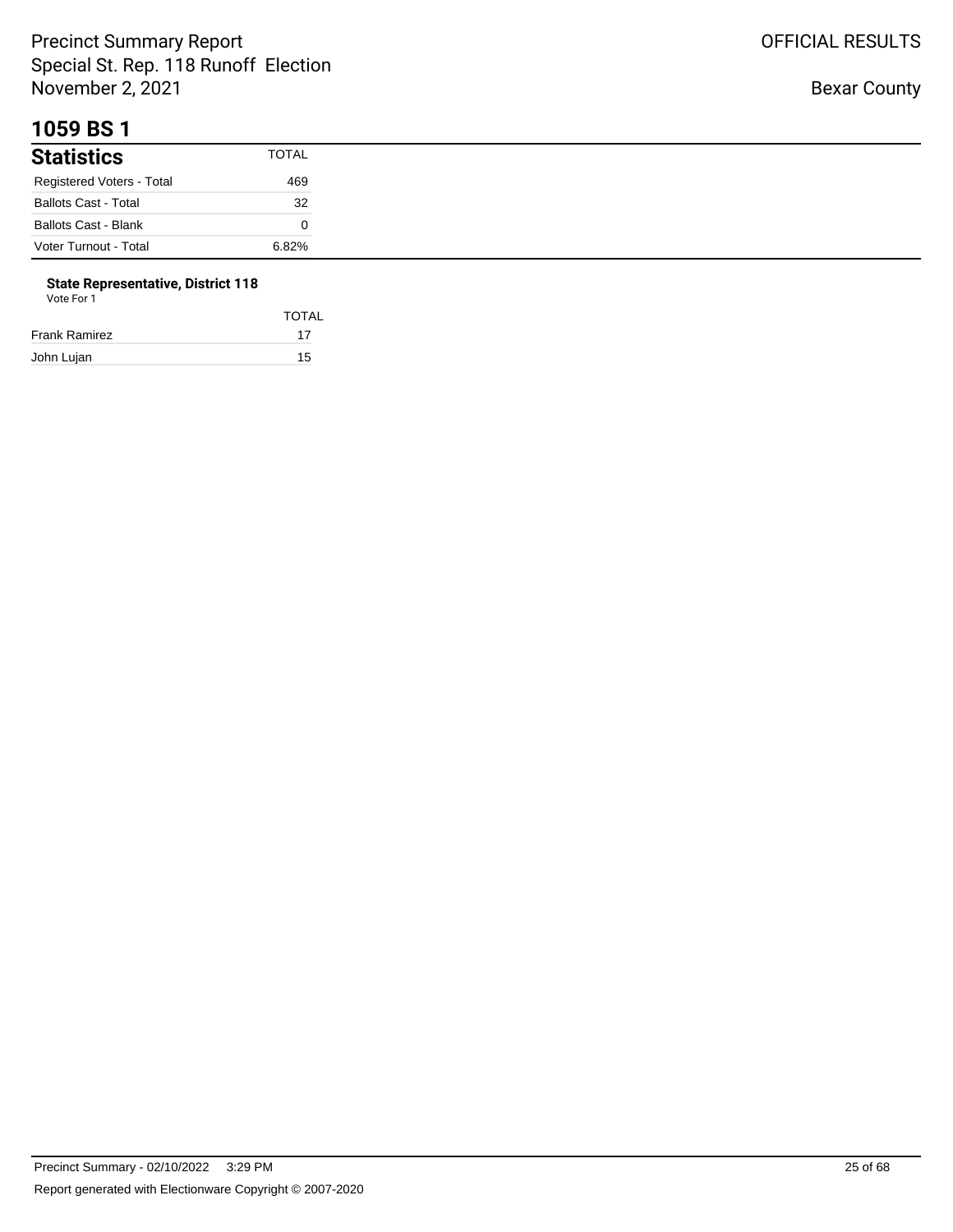#### **1063 BS 1**

| <b>Statistics</b>           | <b>TOTAL</b> |
|-----------------------------|--------------|
| Registered Voters - Total   | 2,363        |
| <b>Ballots Cast - Total</b> | 193          |
| <b>Ballots Cast - Blank</b> |              |
| Voter Turnout - Total       | 8.17%        |

#### **State Representative, District 118** Vote For 1

| <u>vuurivii</u>      |       |  |
|----------------------|-------|--|
|                      | TOTAL |  |
| <b>Frank Ramirez</b> | 41    |  |
| John Lujan           | 152   |  |

OFFICIAL RESULTS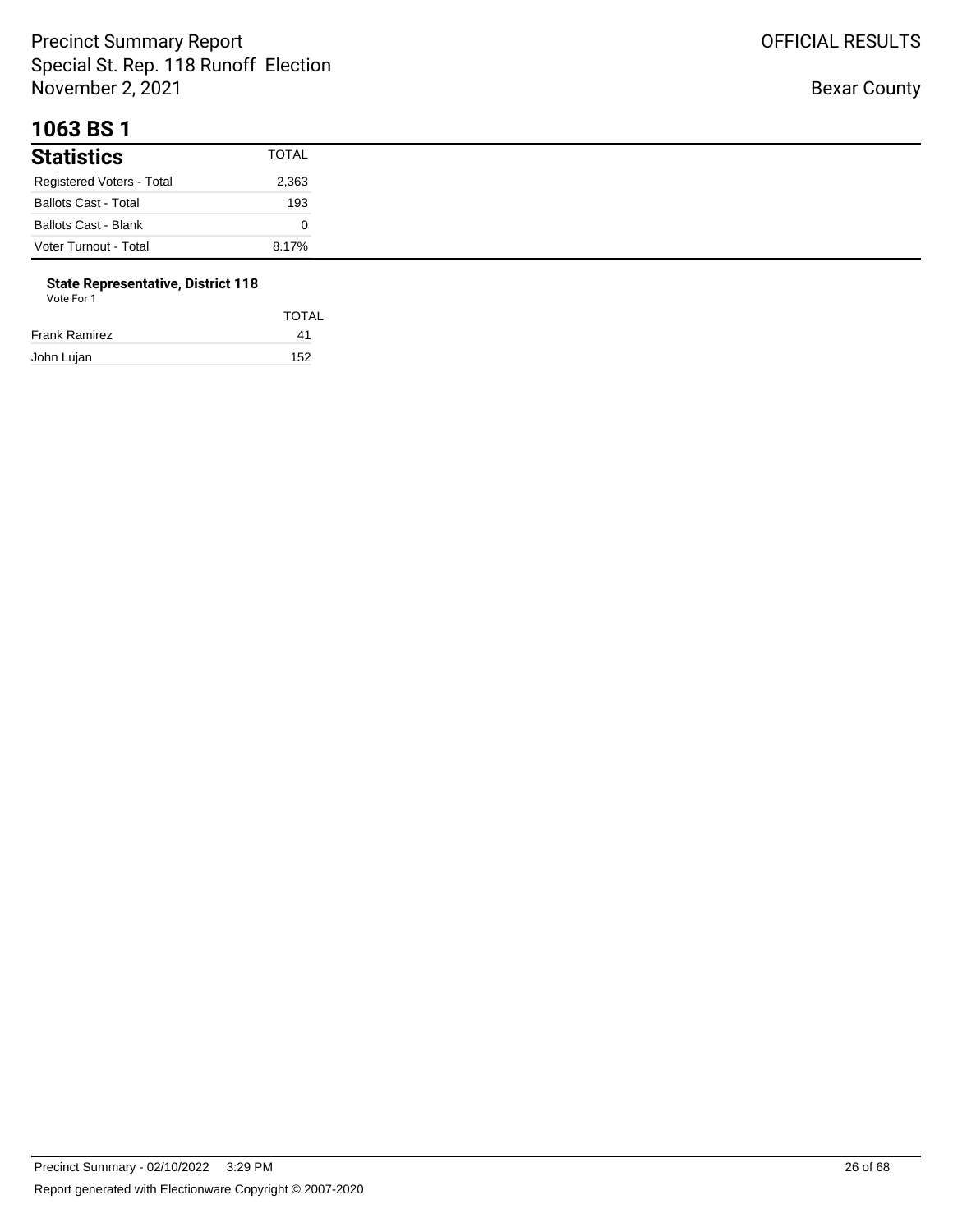#### **1065 BS 1**

| <b>Statistics</b>           | TOTAL |
|-----------------------------|-------|
| Registered Voters - Total   | 2,424 |
| <b>Ballots Cast - Total</b> | 235   |
| <b>Ballots Cast - Blank</b> |       |
| Voter Turnout - Total       | 9.69% |

# **State Representative, District 118**

| Vote For 1 |  |
|------------|--|
|            |  |

|               | <b>TOTAL</b> |
|---------------|--------------|
| Frank Ramirez | 86           |
| John Lujan    | 149          |
|               |              |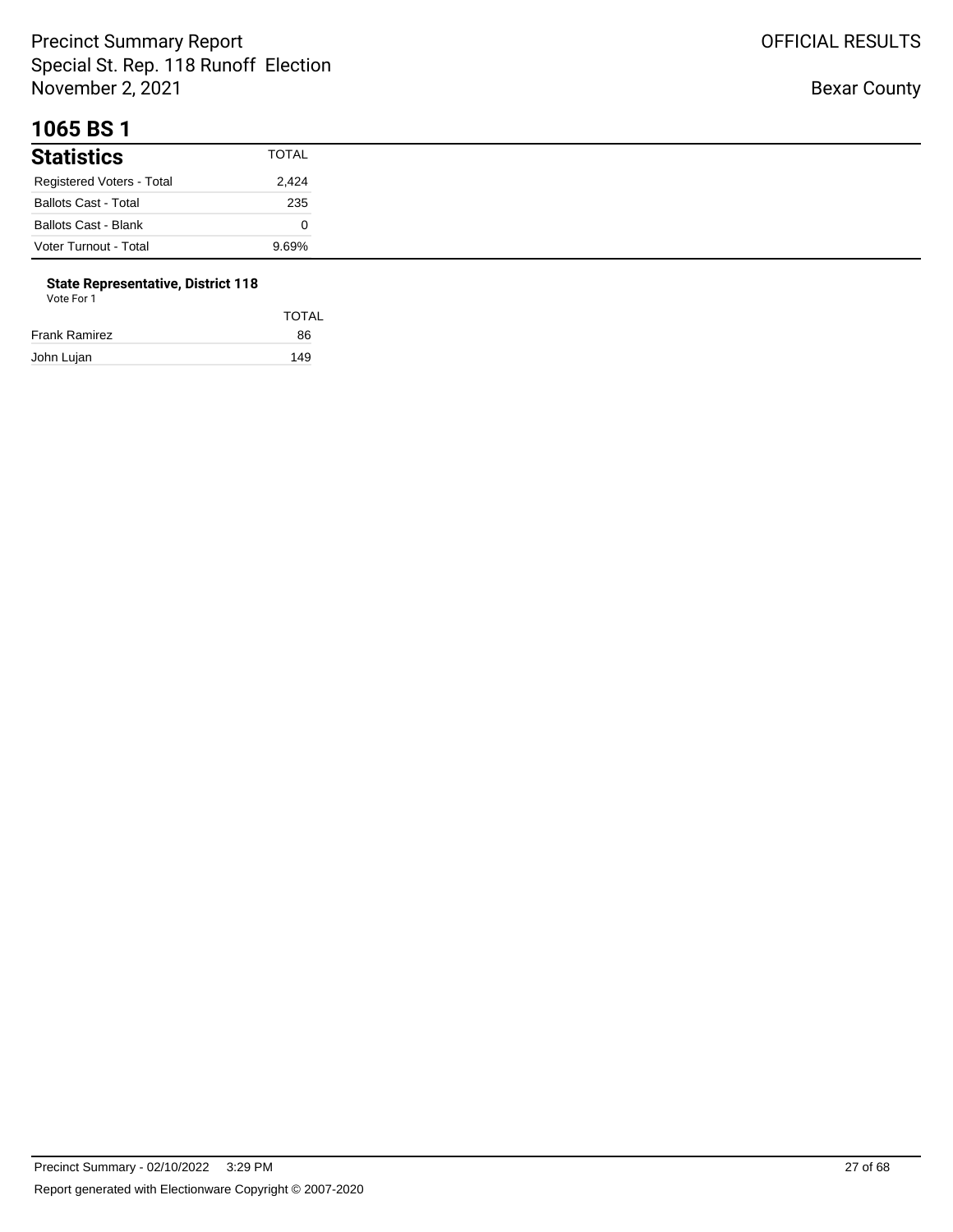#### **1066 BS 1**

| <b>Statistics</b>           | <b>TOTAL</b> |
|-----------------------------|--------------|
| Registered Voters - Total   | 874          |
| <b>Ballots Cast - Total</b> | 37           |
| <b>Ballots Cast - Blank</b> |              |
| Voter Turnout - Total       | 4.23%        |

# **State Representative, District 118**

| Vote For 1 |  |
|------------|--|
|            |  |

|               | <b>TOTAL</b> |
|---------------|--------------|
| Frank Ramirez | 22           |
| John Lujan    | 15           |
|               |              |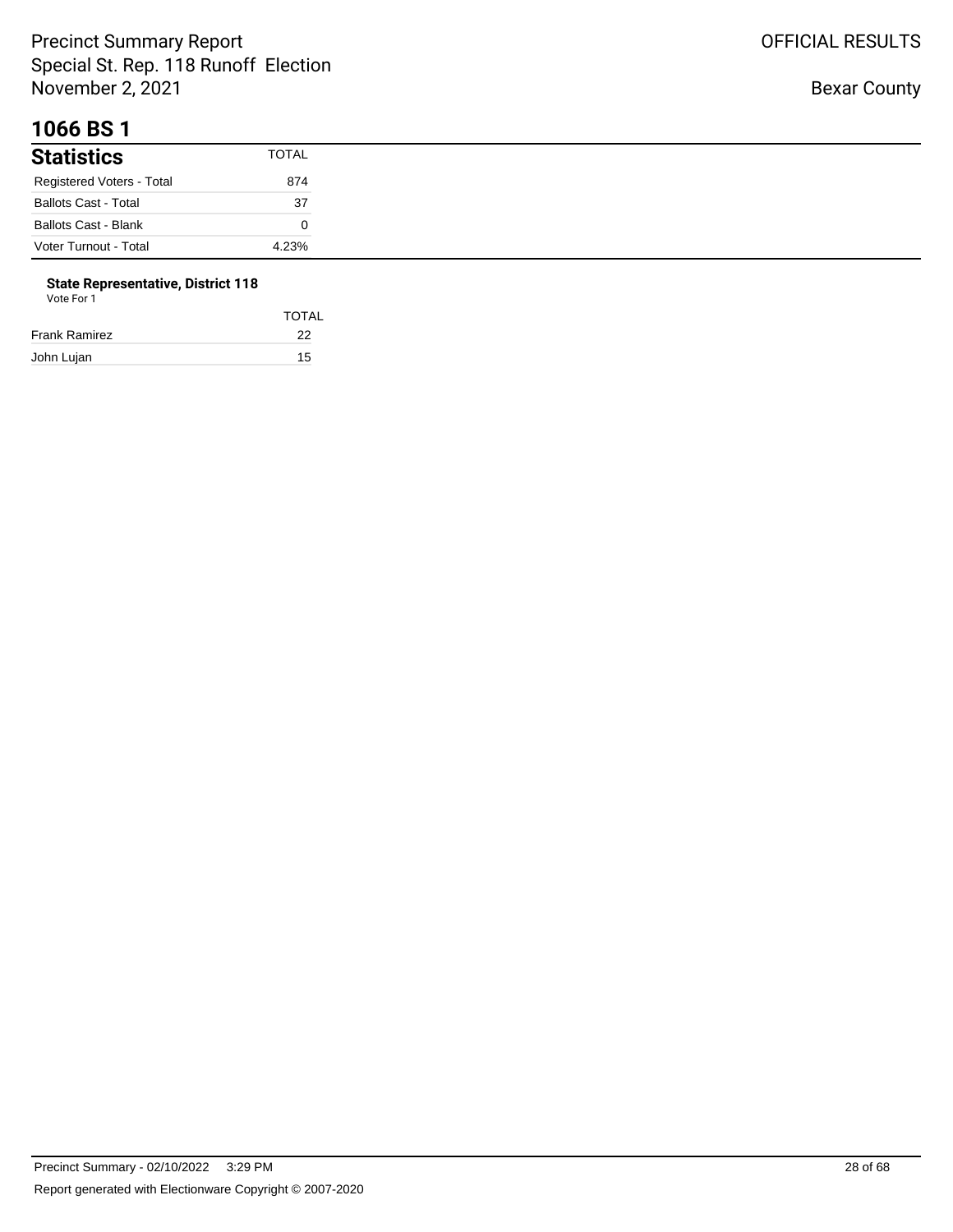#### **1089 BS 1**

| <b>Statistics</b>           | <b>TOTAL</b> |
|-----------------------------|--------------|
| Registered Voters - Total   | 1,767        |
| <b>Ballots Cast - Total</b> | 177          |
| <b>Ballots Cast - Blank</b> |              |
| Voter Turnout - Total       | 10.02%       |

#### **State Representative, District 118** Vote For 1

| <u>vuurivii</u>      |              |  |
|----------------------|--------------|--|
|                      | <b>TOTAL</b> |  |
| <b>Frank Ramirez</b> | 89           |  |
| John Lujan           | 87           |  |

OFFICIAL RESULTS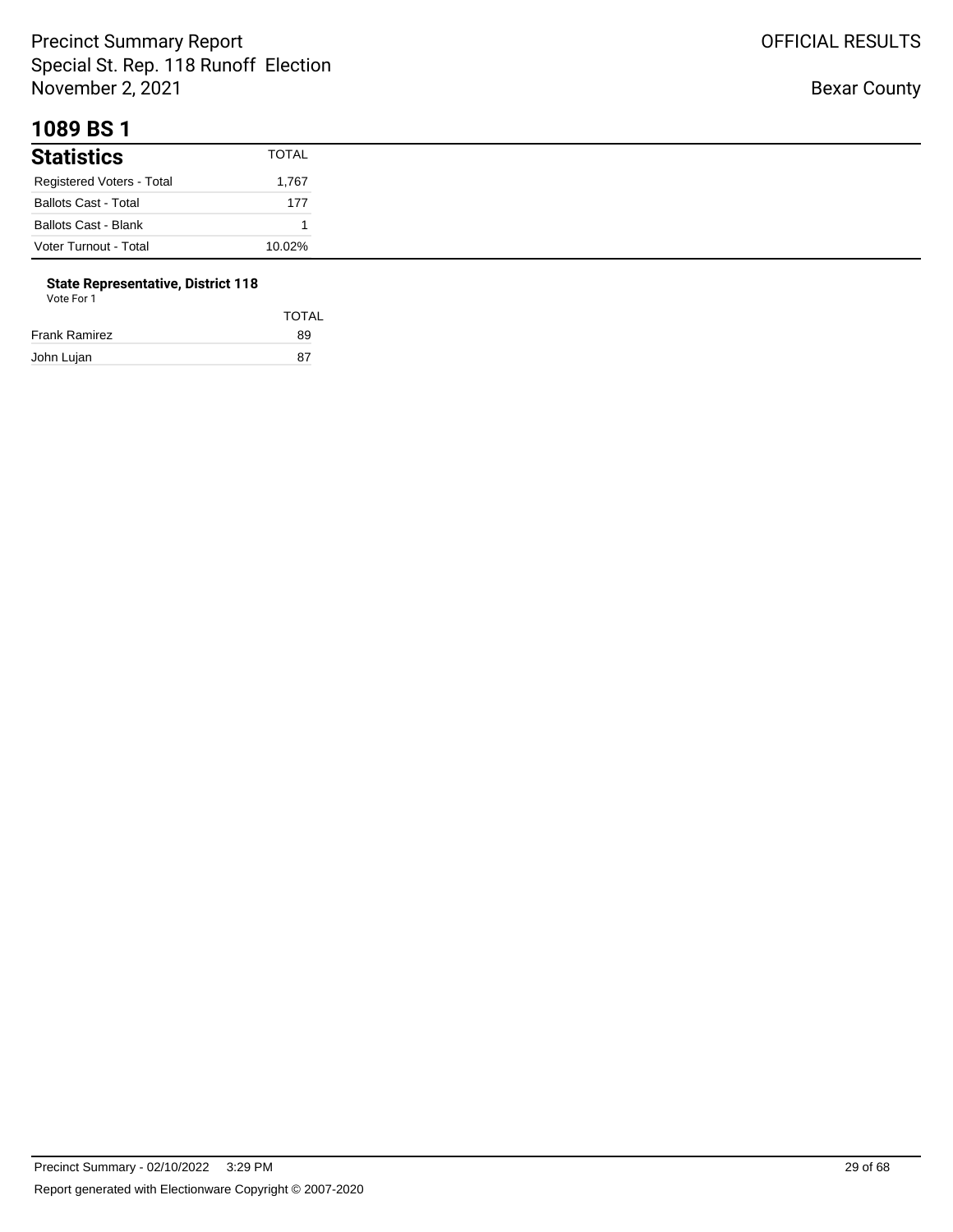#### **1097 BS 1**

| <b>Statistics</b>           | <b>TOTAL</b> |
|-----------------------------|--------------|
| Registered Voters - Total   | 839          |
| <b>Ballots Cast - Total</b> | 91           |
| <b>Ballots Cast - Blank</b> |              |
| Voter Turnout - Total       | 10.85%       |

# **State Representative, District 118**

| Vote For 1 |  |
|------------|--|
|            |  |

|               | <b>TOTAL</b> |
|---------------|--------------|
| Frank Ramirez | 62           |
| John Lujan    | 29           |
|               |              |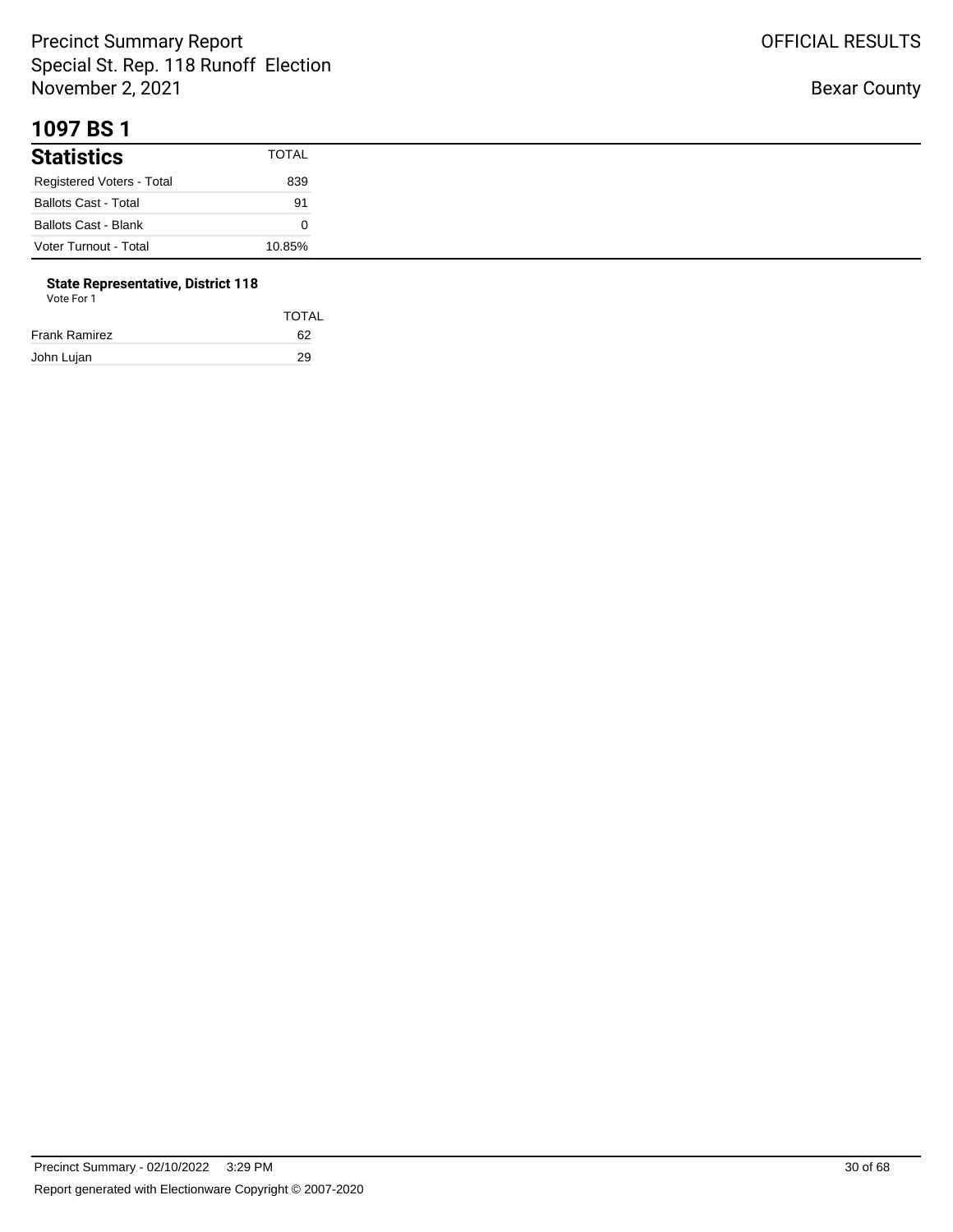#### **1102 BS 1**

| <b>Statistics</b>           | <b>TOTAL</b> |
|-----------------------------|--------------|
| Registered Voters - Total   | 1,071        |
| <b>Ballots Cast - Total</b> | 131          |
| <b>Ballots Cast - Blank</b> |              |
| Voter Turnout - Total       | 12.23%       |

## **State Representative, District 118**

| Vote For 1 |  |  |
|------------|--|--|
|            |  |  |

| <b>TOTAL</b> |
|--------------|
| 43           |
| 88           |
|              |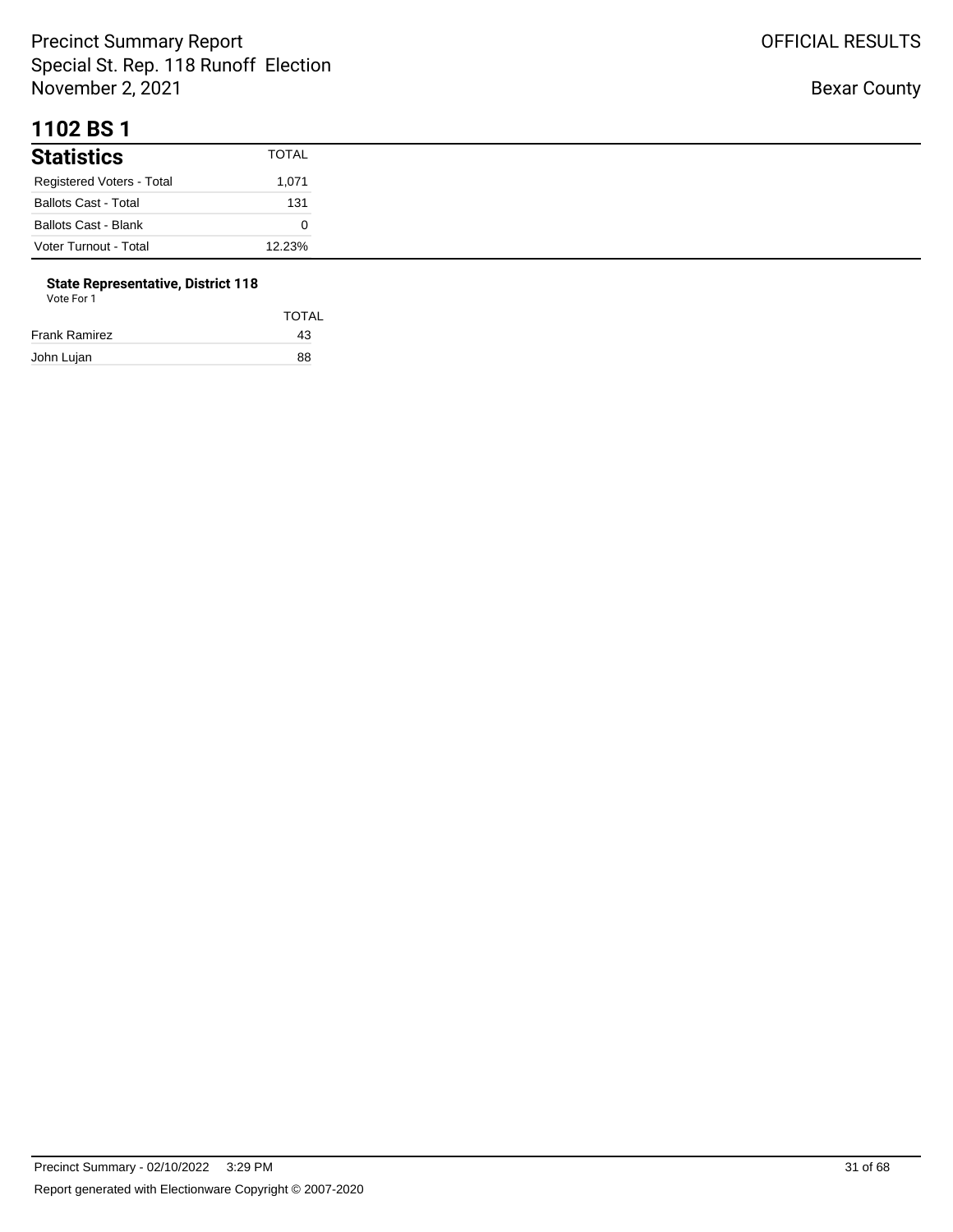#### **1105 BS 1**

| <b>Statistics</b>           | <b>TOTAL</b> |
|-----------------------------|--------------|
| Registered Voters - Total   | 801          |
| <b>Ballots Cast - Total</b> | 42           |
| <b>Ballots Cast - Blank</b> |              |
| Voter Turnout - Total       | 5.24%        |

# **State Representative, District 118**

| Vote For 1 |  |  |  |
|------------|--|--|--|
|------------|--|--|--|

|               | <b>TOTAL</b> |
|---------------|--------------|
| Frank Ramirez | 19           |
| John Lujan    | 23           |
|               |              |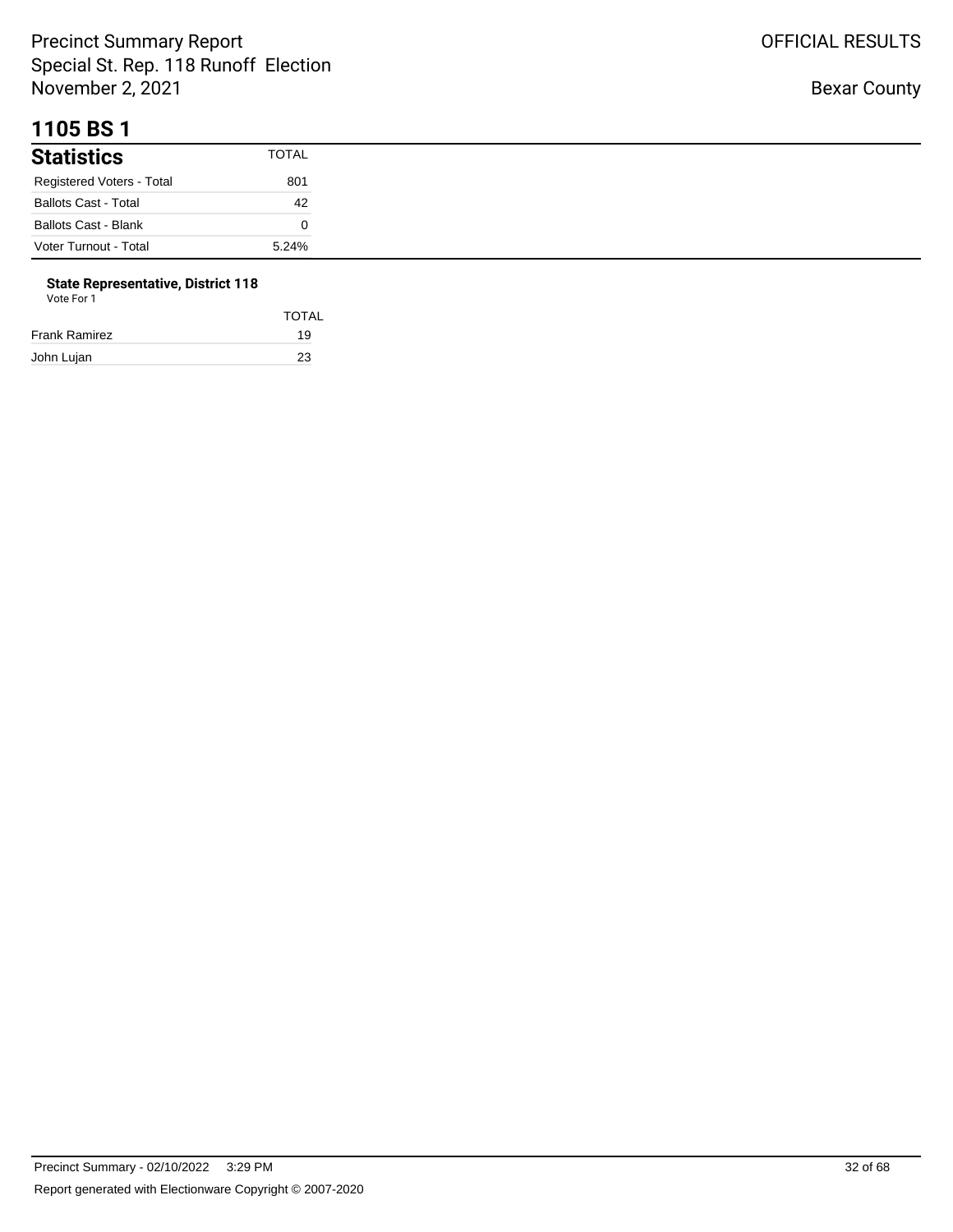#### **1107 BS 1**

| <b>Statistics</b>           | <b>TOTAL</b> |
|-----------------------------|--------------|
| Registered Voters - Total   | 3,245        |
| <b>Ballots Cast - Total</b> | 372          |
| <b>Ballots Cast - Blank</b> |              |
| Voter Turnout - Total       | 11.46%       |

# **State Representative, District 118**

|               | <b>TOTAL</b> |
|---------------|--------------|
| Frank Ramirez | 155          |
| John Lujan    | 215          |
|               |              |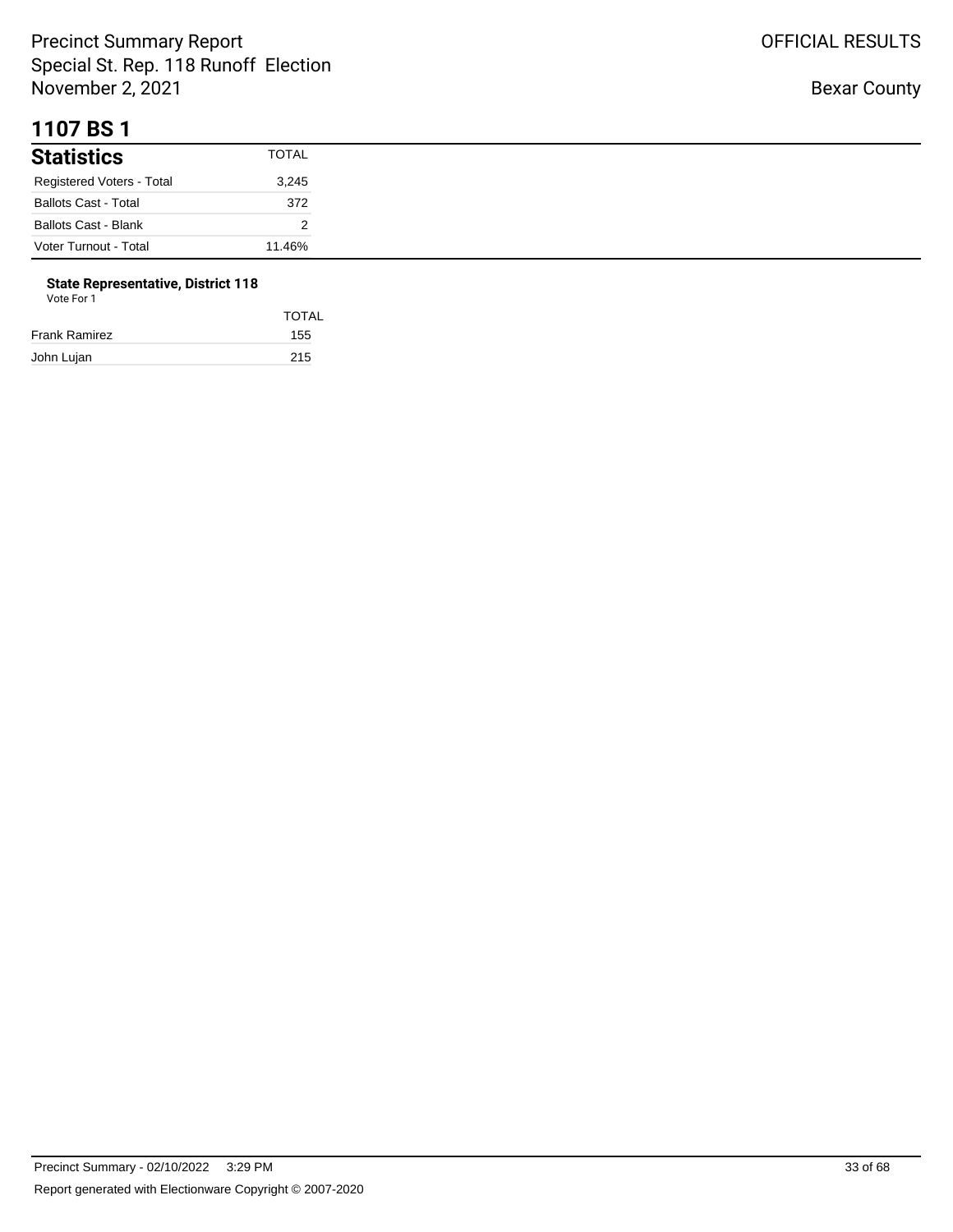#### **1115 BS 1**

| <b>Statistics</b>           | <b>TOTAL</b> |
|-----------------------------|--------------|
| Registered Voters - Total   | 198          |
| <b>Ballots Cast - Total</b> | 21           |
| <b>Ballots Cast - Blank</b> |              |
| Voter Turnout - Total       | 10.61%       |

#### **State Representative, District 118**

| Vote For 1    |              |
|---------------|--------------|
|               | <b>TOTAL</b> |
| Frank Ramirez |              |
| John Lujan    | 14           |

Bexar County

OFFICIAL RESULTS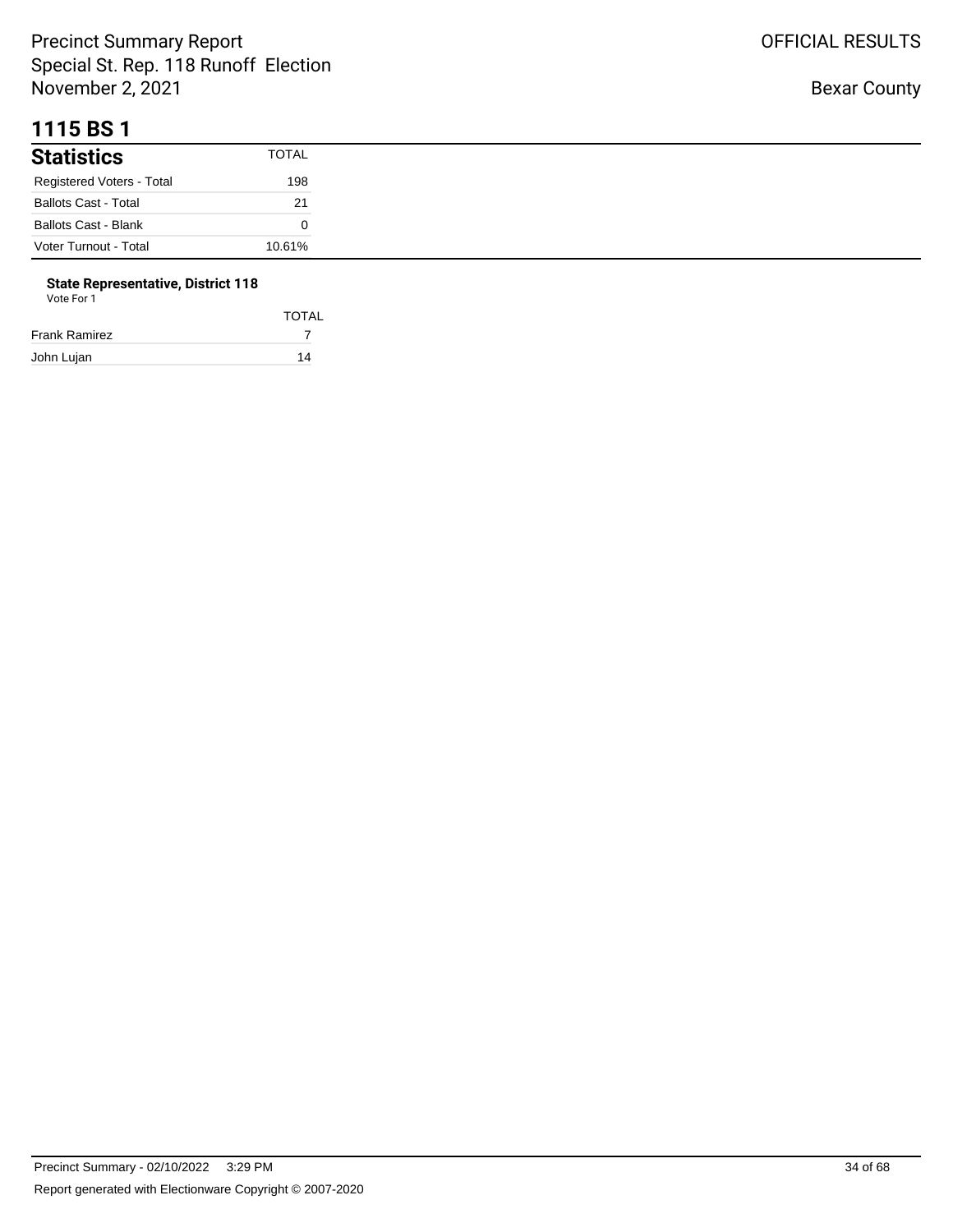#### **1117 BS 1**

| <b>Statistics</b>           | <b>TOTAL</b> |
|-----------------------------|--------------|
| Registered Voters - Total   | 355          |
| <b>Ballots Cast - Total</b> | 48           |
| <b>Ballots Cast - Blank</b> |              |
| Voter Turnout - Total       | 13.52%       |

# **State Representative, District 118**

| Vote For 1 |  |
|------------|--|
|            |  |

|               | <b>TOTAL</b> |
|---------------|--------------|
| Frank Ramirez | 30           |
| John Lujan    | 18           |
|               |              |

OFFICIAL RESULTS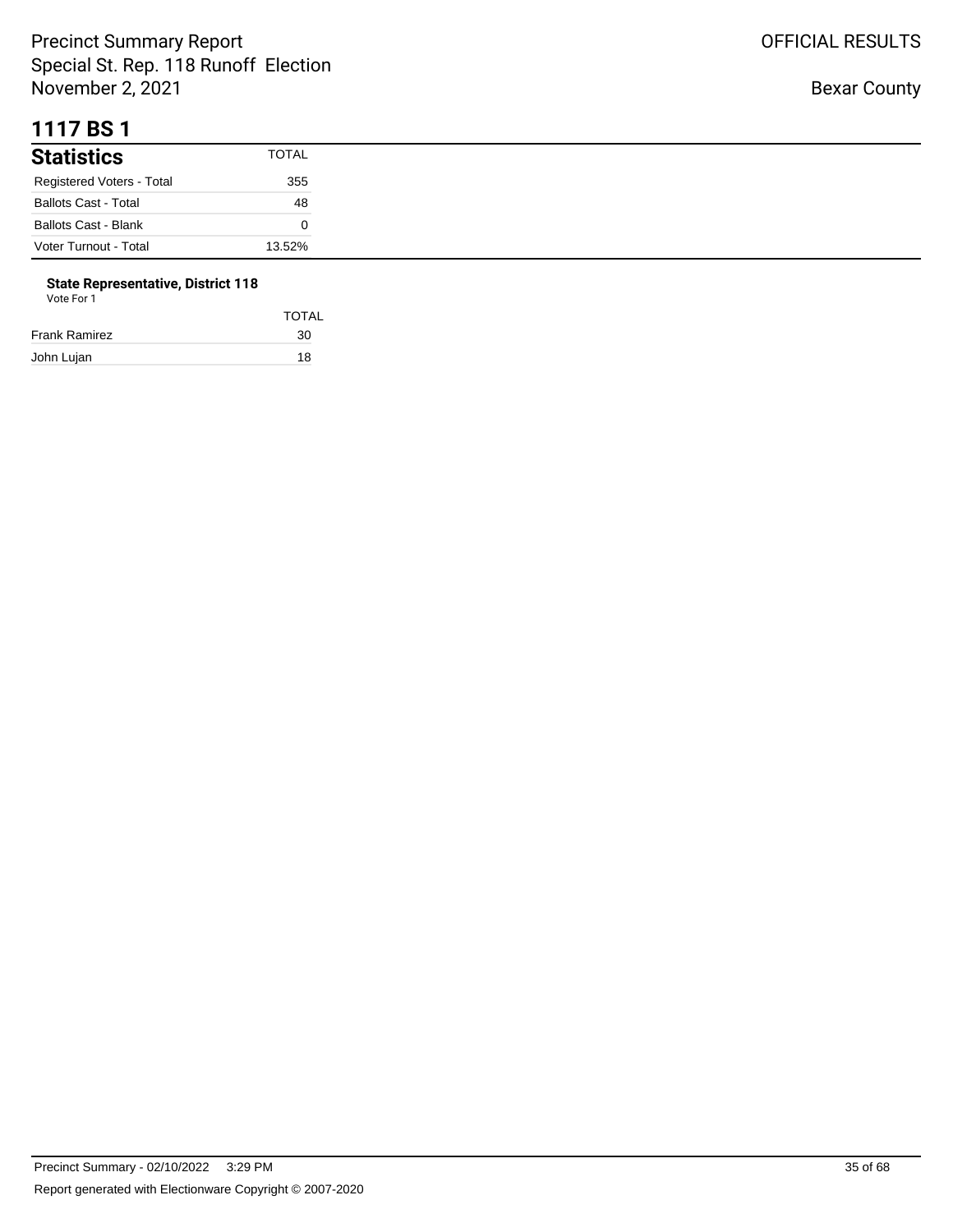#### **1123 BS 1**

| <b>Statistics</b>           | <b>TOTAL</b> |
|-----------------------------|--------------|
| Registered Voters - Total   | 616          |
| <b>Ballots Cast - Total</b> | 63           |
| <b>Ballots Cast - Blank</b> |              |
| Voter Turnout - Total       | 10.23%       |

# **State Representative, District 118**

| Vote For 1 |  |  |
|------------|--|--|
|            |  |  |

|               | <b>TOTAL</b> |
|---------------|--------------|
| Frank Ramirez | 11           |
| John Lujan    | 52           |
|               |              |

OFFICIAL RESULTS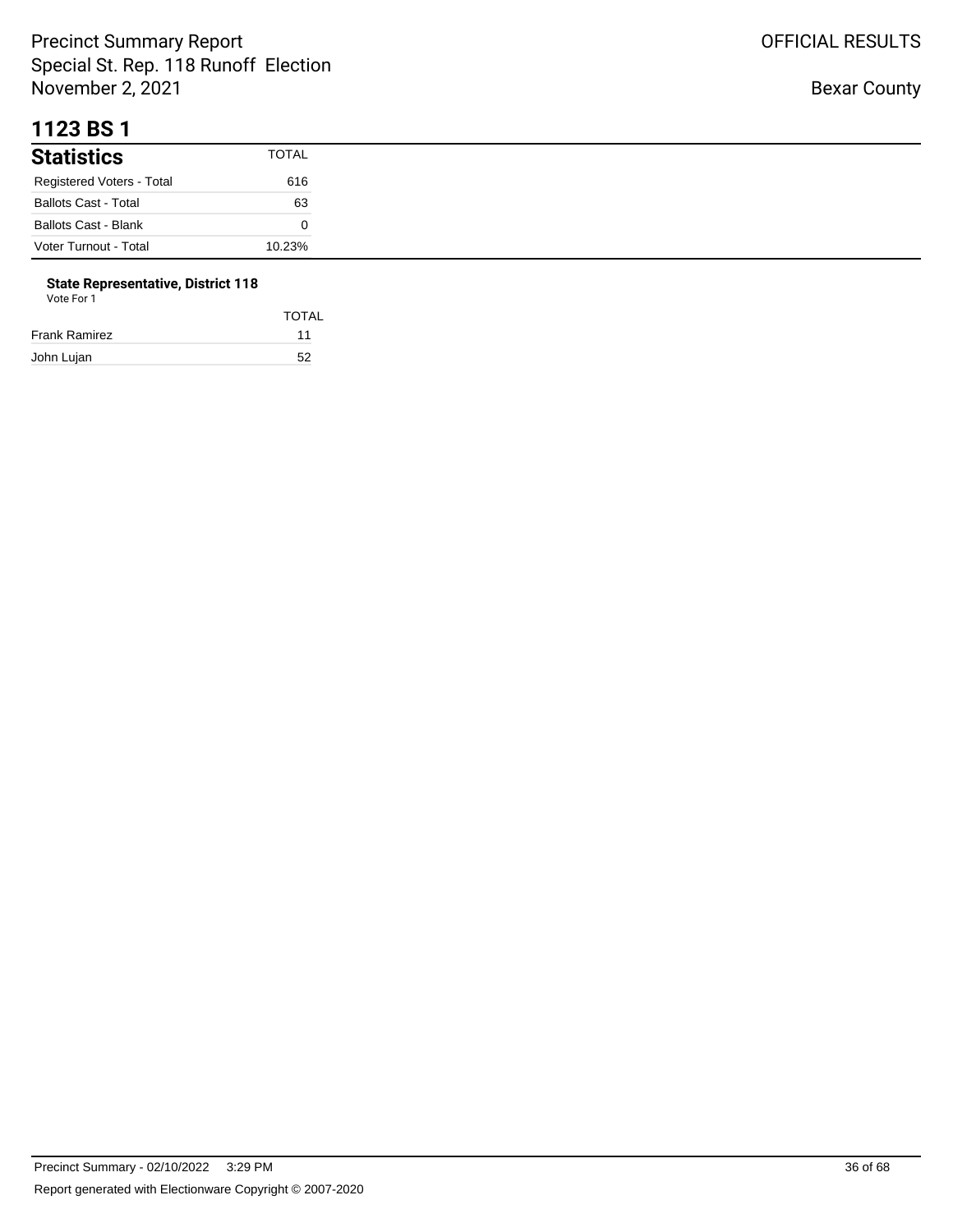#### **1124 BS 1**

| <b>Statistics</b>           | TOTAL  |
|-----------------------------|--------|
| Registered Voters - Total   | 802    |
| <b>Ballots Cast - Total</b> | 81     |
| Ballots Cast - Blank        |        |
| Voter Turnout - Total       | 10.10% |

# **State Representative, District 118**

| Vote For 1 |  |
|------------|--|
|            |  |

|               | <b>TOTAL</b> |
|---------------|--------------|
| Frank Ramirez | 39           |
| John Lujan    | 41           |
|               |              |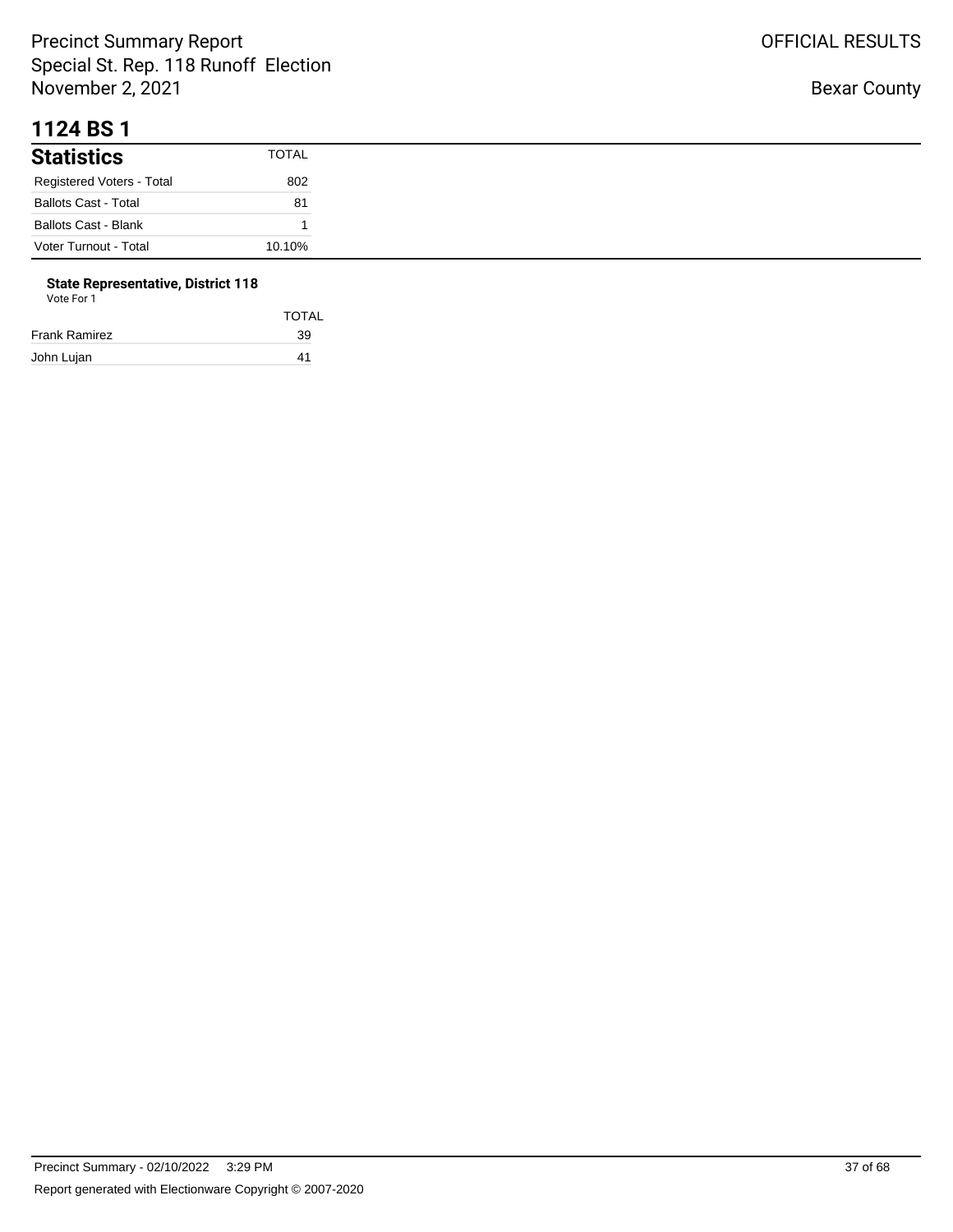#### **1127 BS 1**

| <b>Statistics</b>           | TOTAL |
|-----------------------------|-------|
| Registered Voters - Total   | 622   |
| <b>Ballots Cast - Total</b> | 52    |
| <b>Ballots Cast - Blank</b> |       |
| Voter Turnout - Total       | 8.36% |

# **State Representative, District 118**

| Vote For 1 |  |
|------------|--|
|            |  |

|               | <b>TOTAL</b> |
|---------------|--------------|
| Frank Ramirez | 36           |
| John Lujan    | 16           |
|               |              |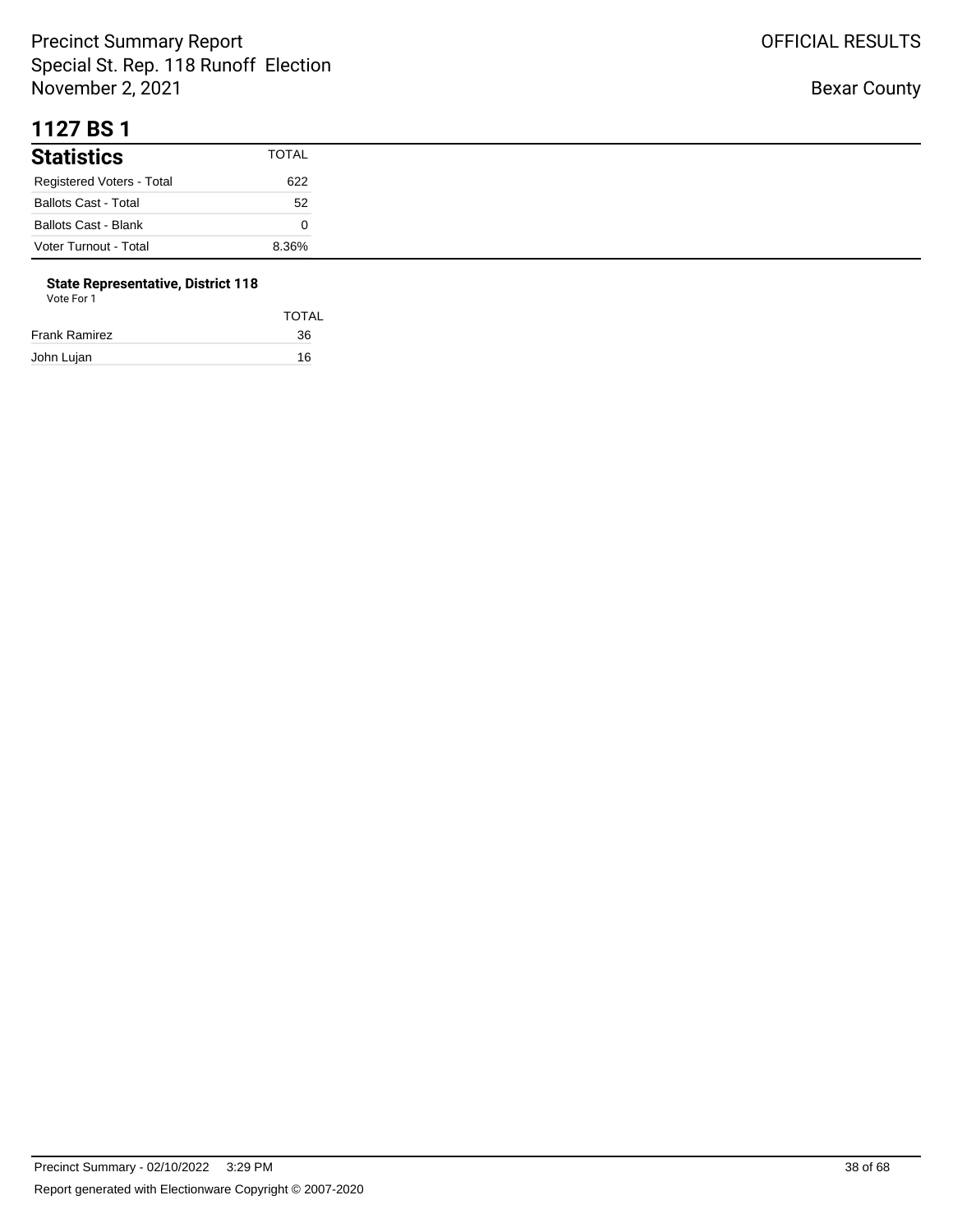#### **3087 BS 1**

| <b>Statistics</b>           | TOTAL  |
|-----------------------------|--------|
| Registered Voters - Total   | 1,665  |
| <b>Ballots Cast - Total</b> | 253    |
| <b>Ballots Cast - Blank</b> |        |
| Voter Turnout - Total       | 15.20% |

#### **State Representative, District 118** Vote For 1

| <b>VULLE FULL</b> |  |  |
|-------------------|--|--|
|                   |  |  |
|                   |  |  |
| rank Ramirez      |  |  |

| Frank Ramirez | 83  |
|---------------|-----|
| John Lujan    | 169 |

TOTAL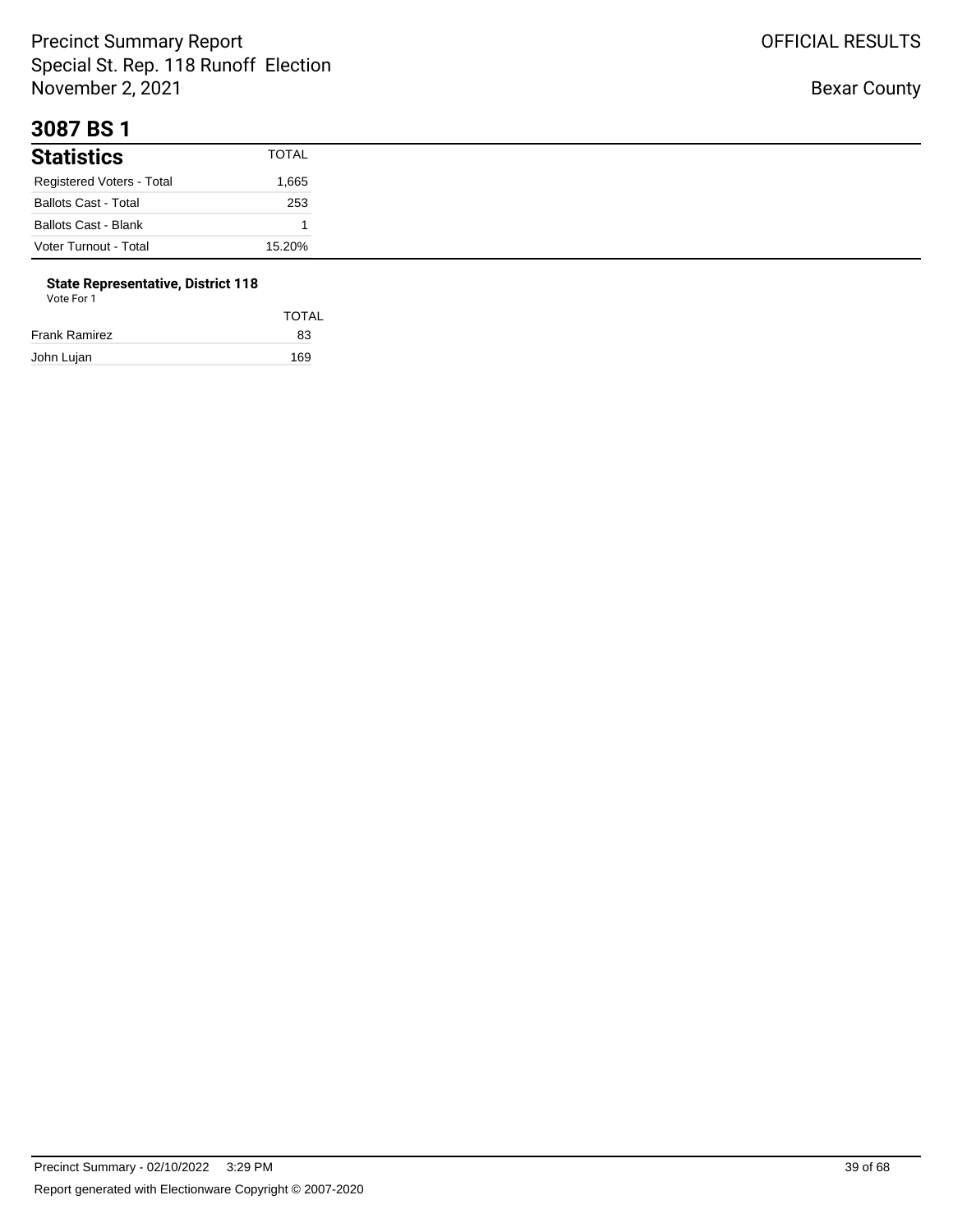#### **3103 BS 1**

| <b>Statistics</b>           | <b>TOTAL</b> |
|-----------------------------|--------------|
| Registered Voters - Total   | 811          |
| <b>Ballots Cast - Total</b> | 88           |
| <b>Ballots Cast - Blank</b> |              |
| Voter Turnout - Total       | 10.85%       |

# **State Representative, District 118**

| Vote For 1 |  |
|------------|--|
|            |  |

|               | <b>TOTAL</b> |
|---------------|--------------|
| Frank Ramirez | 50           |
| John Lujan    | 38           |
|               |              |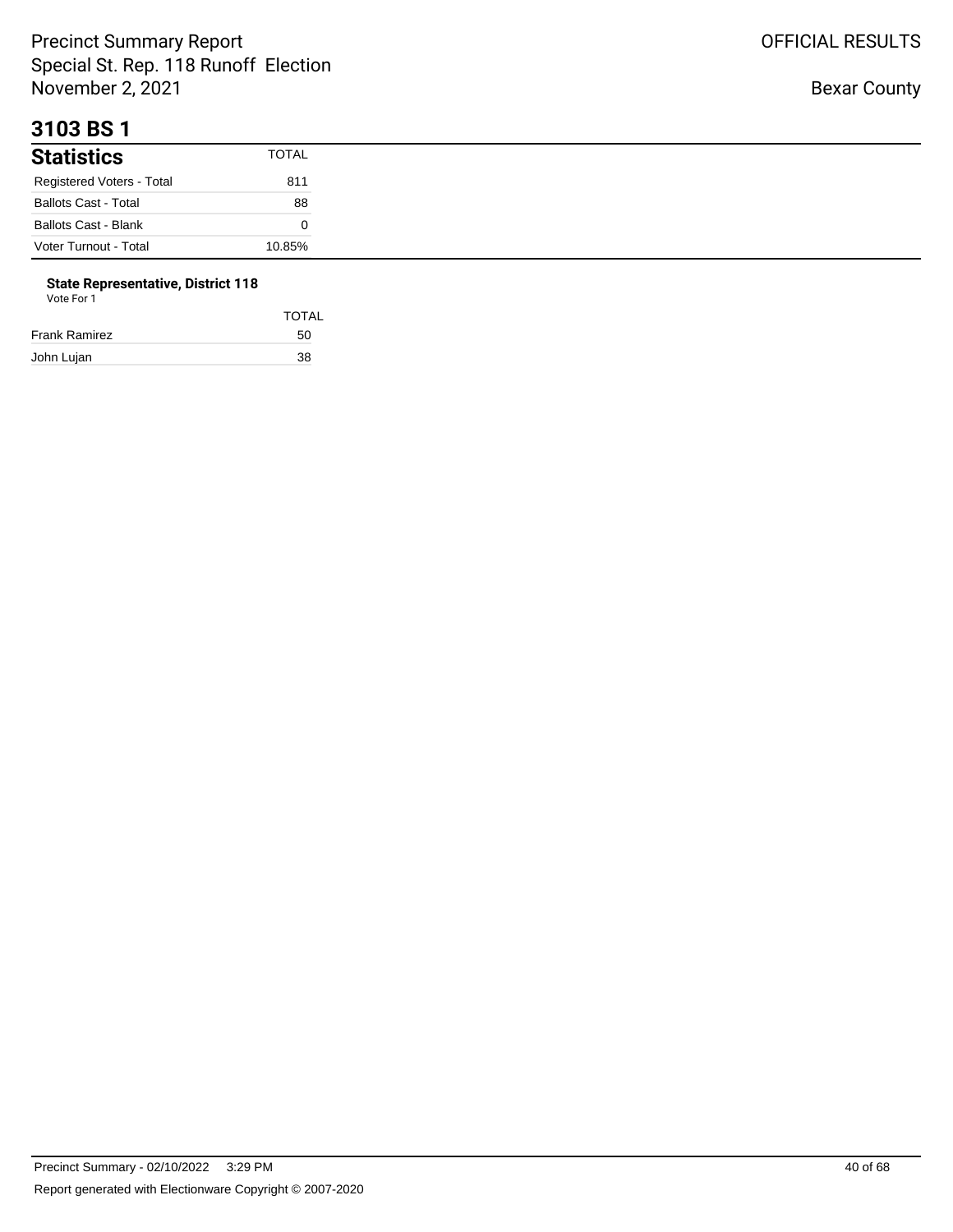#### **3105 BS 1**

| <b>Statistics</b>           | <b>TOTAL</b> |
|-----------------------------|--------------|
| Registered Voters - Total   | 3,503        |
| <b>Ballots Cast - Total</b> | 526          |
| <b>Ballots Cast - Blank</b> |              |
| Voter Turnout - Total       | 15.02%       |

# **State Representative, District 118**

| Vote For 1 |  |
|------------|--|
|------------|--|

|               | <b>TOTAL</b> |
|---------------|--------------|
| Frank Ramirez | 202          |
| John Lujan    | 324          |
|               |              |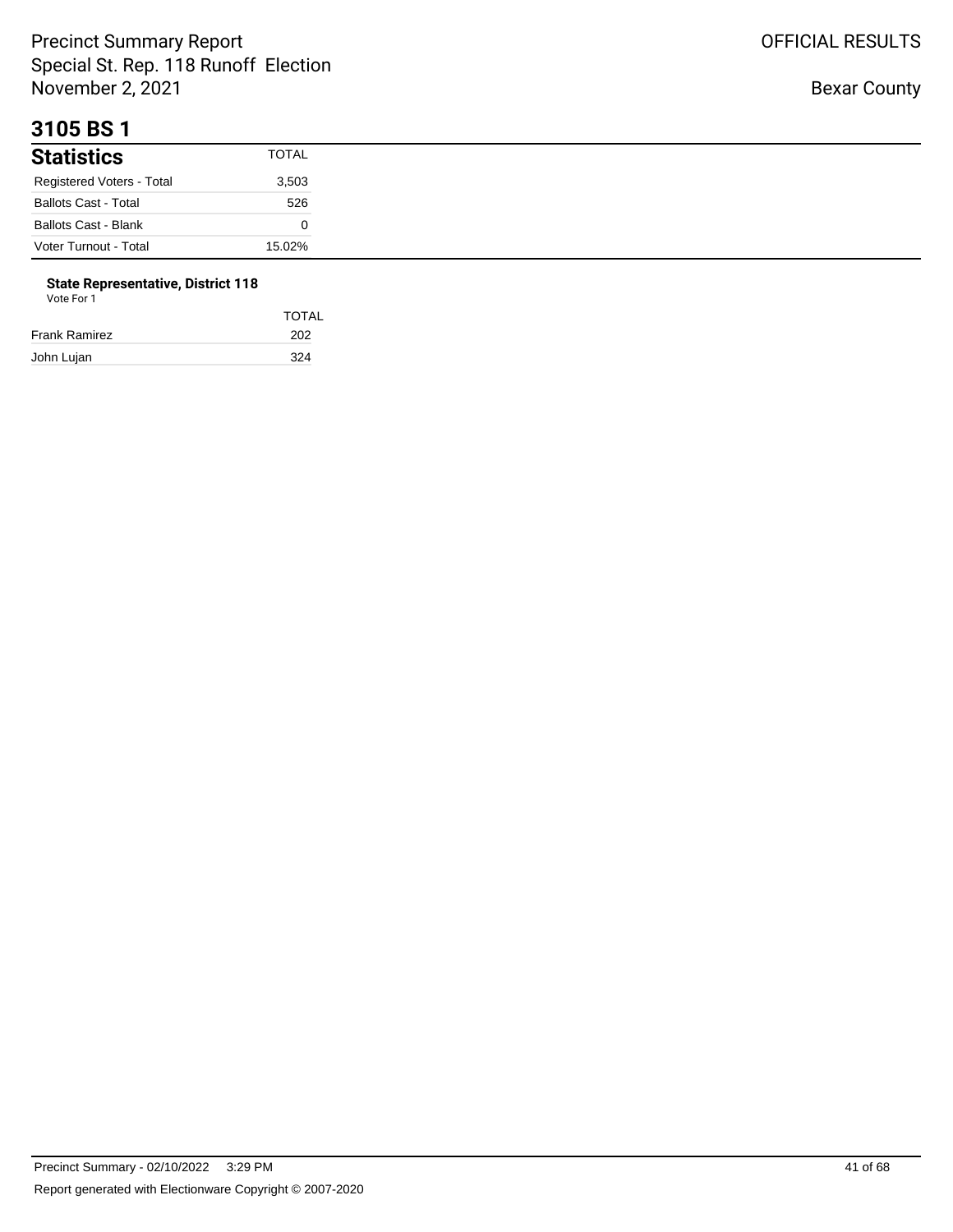#### **4057 BS 1**

| <b>Statistics</b>           | <b>TOTAL</b> |
|-----------------------------|--------------|
| Registered Voters - Total   | 668. ا       |
| <b>Ballots Cast - Total</b> | 531          |
| <b>Ballots Cast - Blank</b> |              |
| Voter Turnout - Total       | 31.83%       |

# **State Representative, District 118**

| <b>TOTAL</b> |
|--------------|
| 188          |
| 343          |
|              |

OFFICIAL RESULTS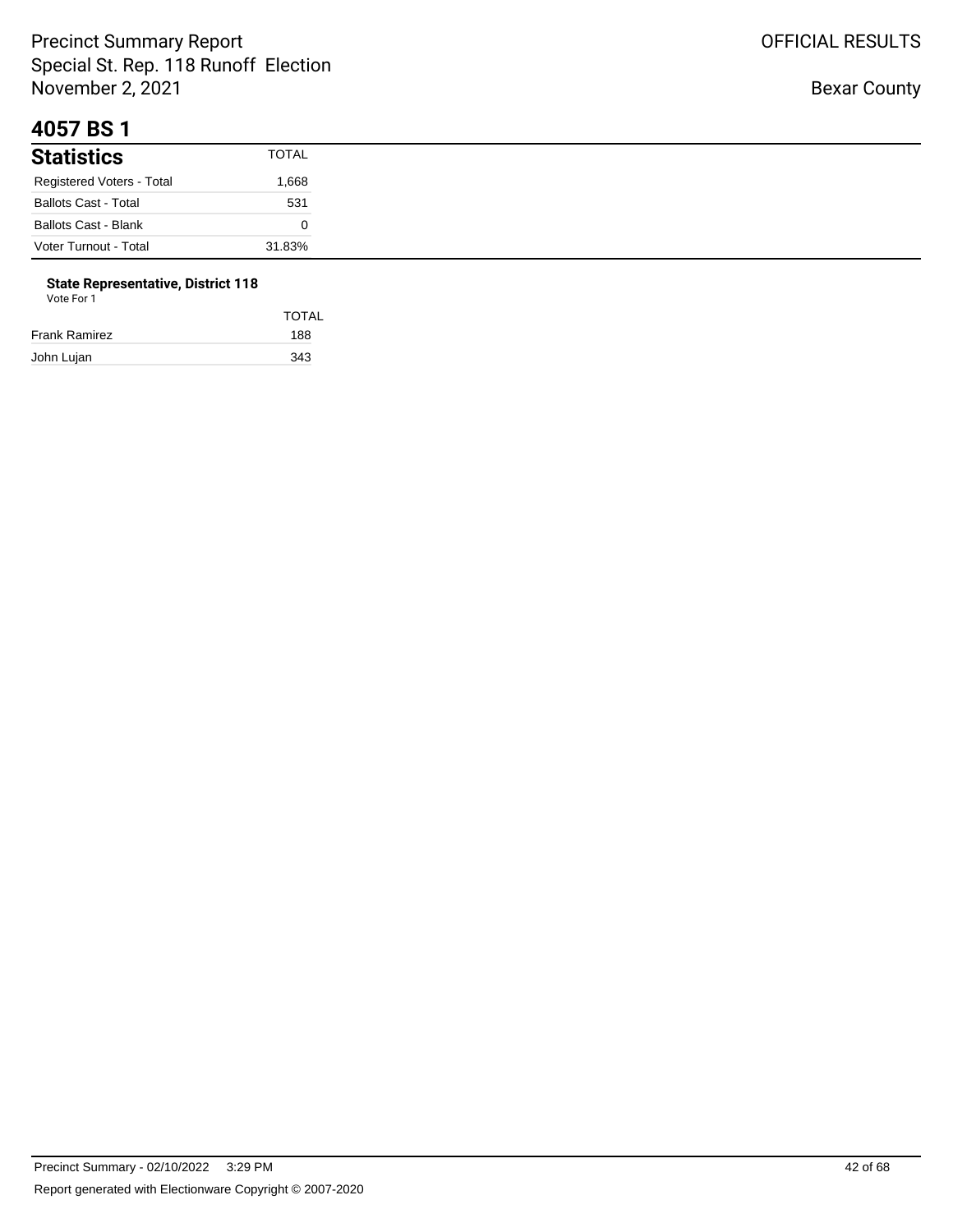#### **4058 BS 1**

| <b>Statistics</b>           | <b>TOTAL</b> |
|-----------------------------|--------------|
| Registered Voters - Total   | 2,021        |
| <b>Ballots Cast - Total</b> | 293          |
| <b>Ballots Cast - Blank</b> |              |
| Voter Turnout - Total       | 14.50%       |

#### **State Representative, District 118**

| Vote For 1 |  |  |
|------------|--|--|
|            |  |  |

| <b>TOTAL</b> |
|--------------|
| 78           |
| 215          |
|              |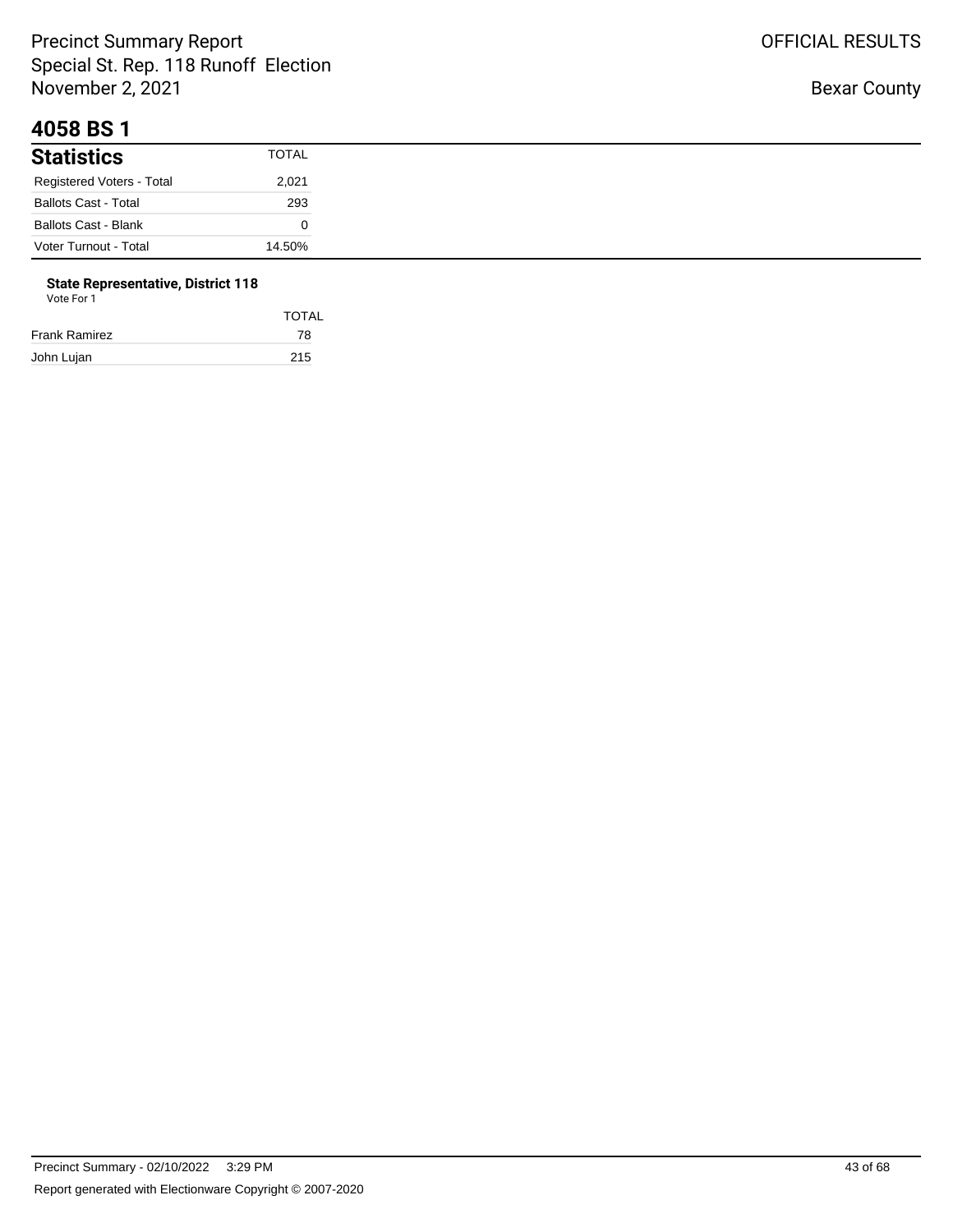#### **4071 BS 1**

| <b>Statistics</b>           | <b>TOTAL</b> |
|-----------------------------|--------------|
| Registered Voters - Total   | 530, ا       |
| <b>Ballots Cast - Total</b> | 384          |
| <b>Ballots Cast - Blank</b> |              |
| Voter Turnout - Total       | 25.10%       |

# **State Representative, District 118**

|               | <b>TOTAL</b> |
|---------------|--------------|
| Frank Ramirez | 51           |
| John Lujan    | 333          |
|               |              |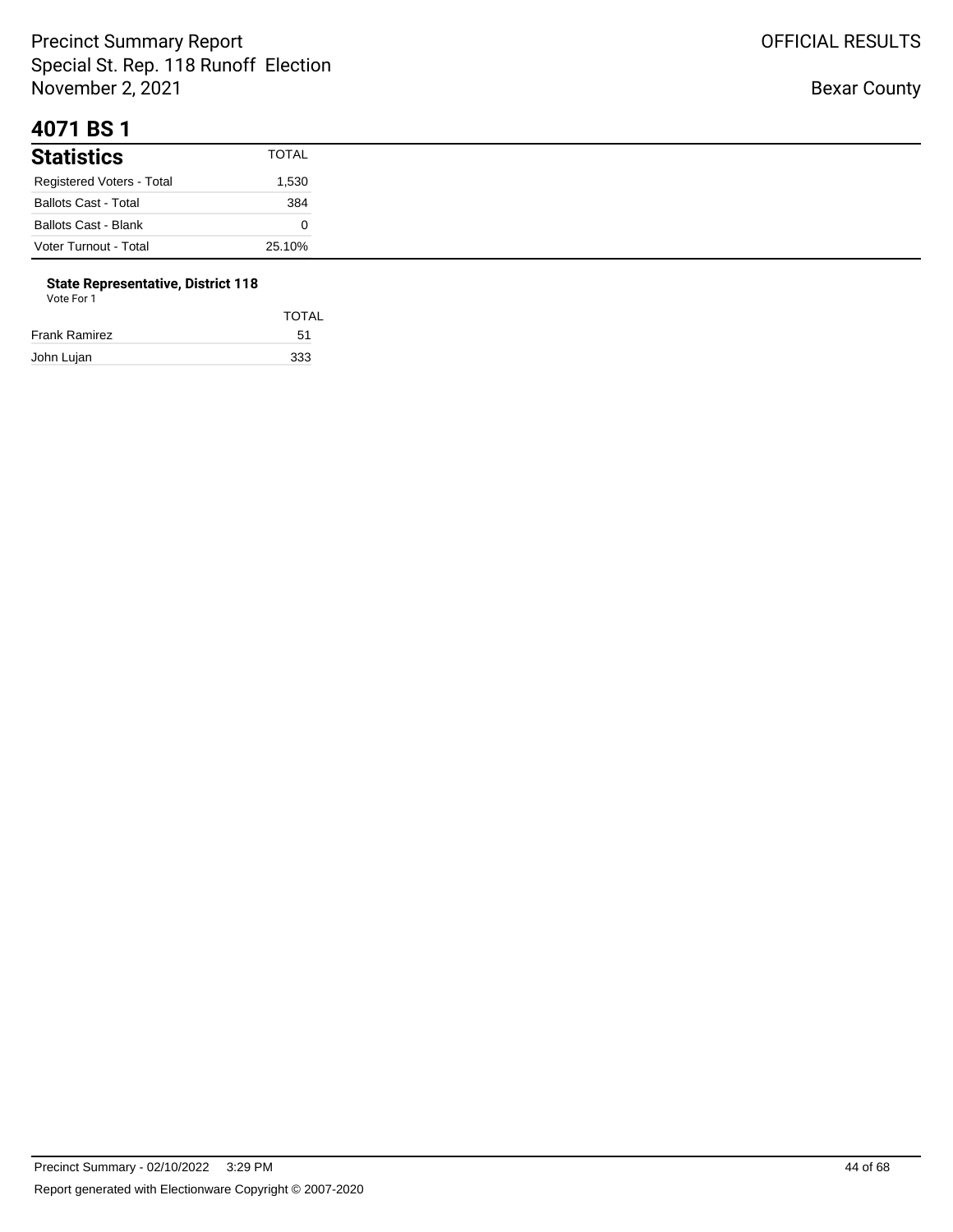#### **4072 BS 1**

| <b>Statistics</b>           | <b>TOTAL</b> |
|-----------------------------|--------------|
| Registered Voters - Total   | 3,139        |
| <b>Ballots Cast - Total</b> | 416          |
| <b>Ballots Cast - Blank</b> |              |
| Voter Turnout - Total       | 13.25%       |

# **State Representative, District 118**

| Vote For 1 |  |  |
|------------|--|--|
|------------|--|--|

| <b>TOTAL</b> |
|--------------|
| 91           |
| 325          |
|              |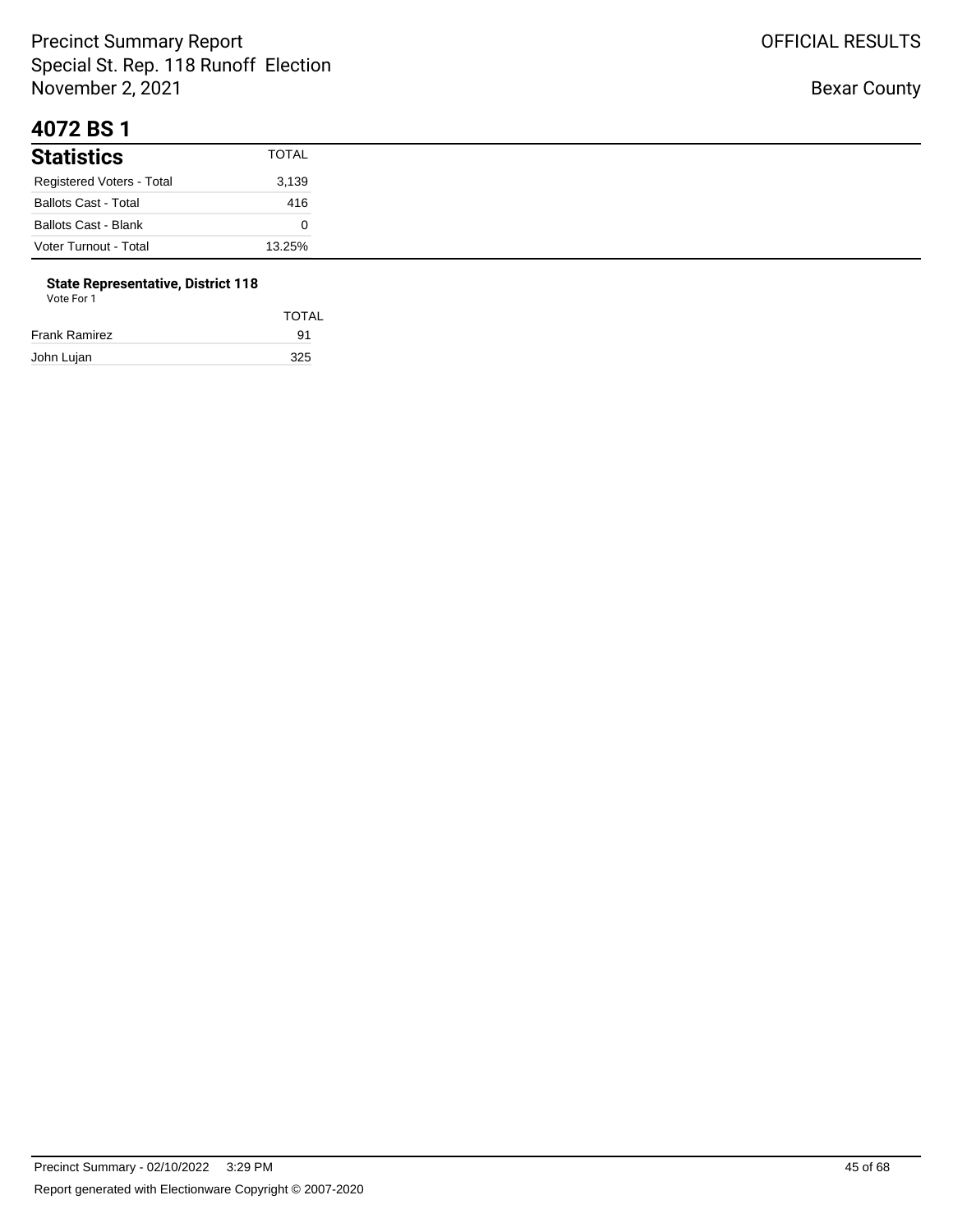#### **4073 BS 1**

| <b>Statistics</b>           | TOTAL |
|-----------------------------|-------|
| Registered Voters - Total   | 1,742 |
| <b>Ballots Cast - Total</b> | 174   |
| <b>Ballots Cast - Blank</b> |       |
| Voter Turnout - Total       | 9.99% |

## **State Representative, District 118**

| Vote For 1 |  |
|------------|--|
|------------|--|

|               | <b>TOTAL</b> |
|---------------|--------------|
| Frank Ramirez | 62           |
| John Lujan    | 112          |
|               |              |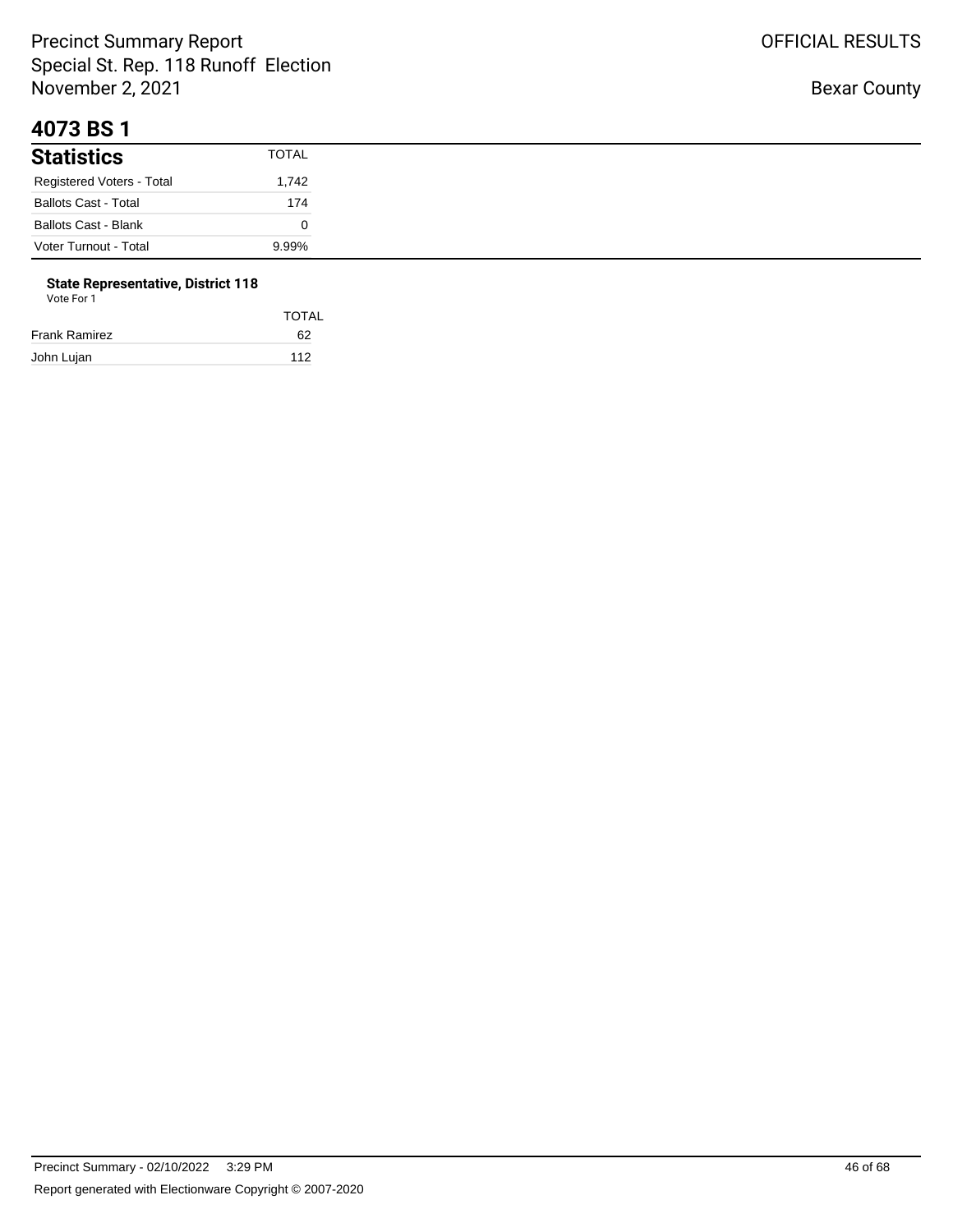#### **4074 BS 1**

| <b>Statistics</b>           | TOTAL |
|-----------------------------|-------|
| Registered Voters - Total   | 2,308 |
| <b>Ballots Cast - Total</b> | 224   |
| <b>Ballots Cast - Blank</b> |       |
| Voter Turnout - Total       | 9.71% |

# **State Representative, District 118**

| <b>TOTAL</b> |
|--------------|
| 79           |
| 143          |
|              |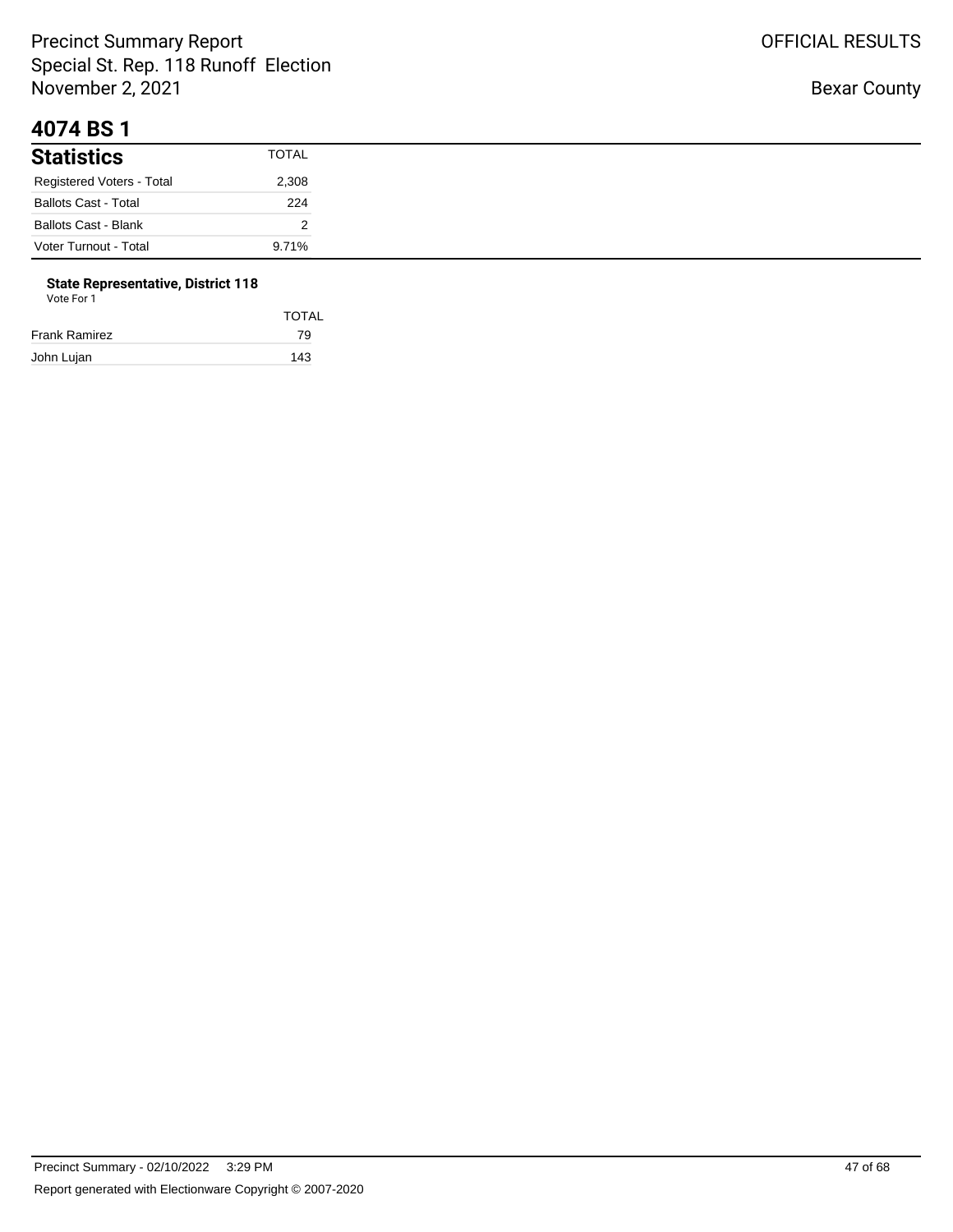#### **4081 BS 1**

| <b>Statistics</b>           | TOTAL    |
|-----------------------------|----------|
| Registered Voters - Total   | 764      |
| <b>Ballots Cast - Total</b> | 14       |
| <b>Ballots Cast - Blank</b> |          |
| Voter Turnout - Total       | $1.83\%$ |

#### **State Representative, District 118**

| Vote For 1 |  |  |
|------------|--|--|
|            |  |  |
|            |  |  |

| Frank Ramirez |  |
|---------------|--|
| John Lujan    |  |

TOTAL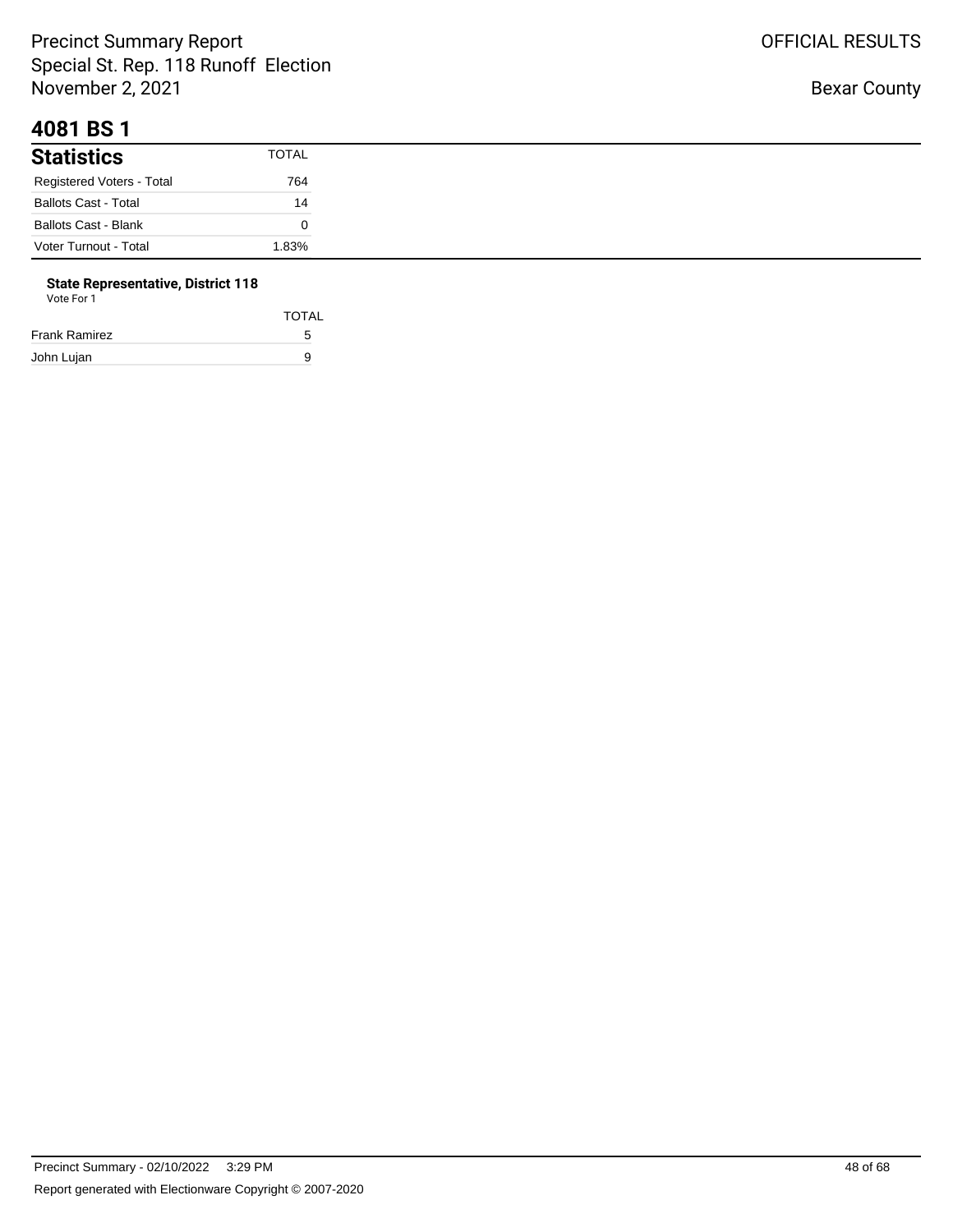#### **4086 BS 1**

| <b>Statistics</b>           | TOTAL  |
|-----------------------------|--------|
| Registered Voters - Total   | 533    |
| <b>Ballots Cast - Total</b> | 55     |
| <b>Ballots Cast - Blank</b> |        |
| Voter Turnout - Total       | 10.32% |

# **State Representative, District 118**

| Vote For 1 |  |
|------------|--|
|            |  |

| <b>TOTAL</b> |
|--------------|
| 12           |
| 43           |
|              |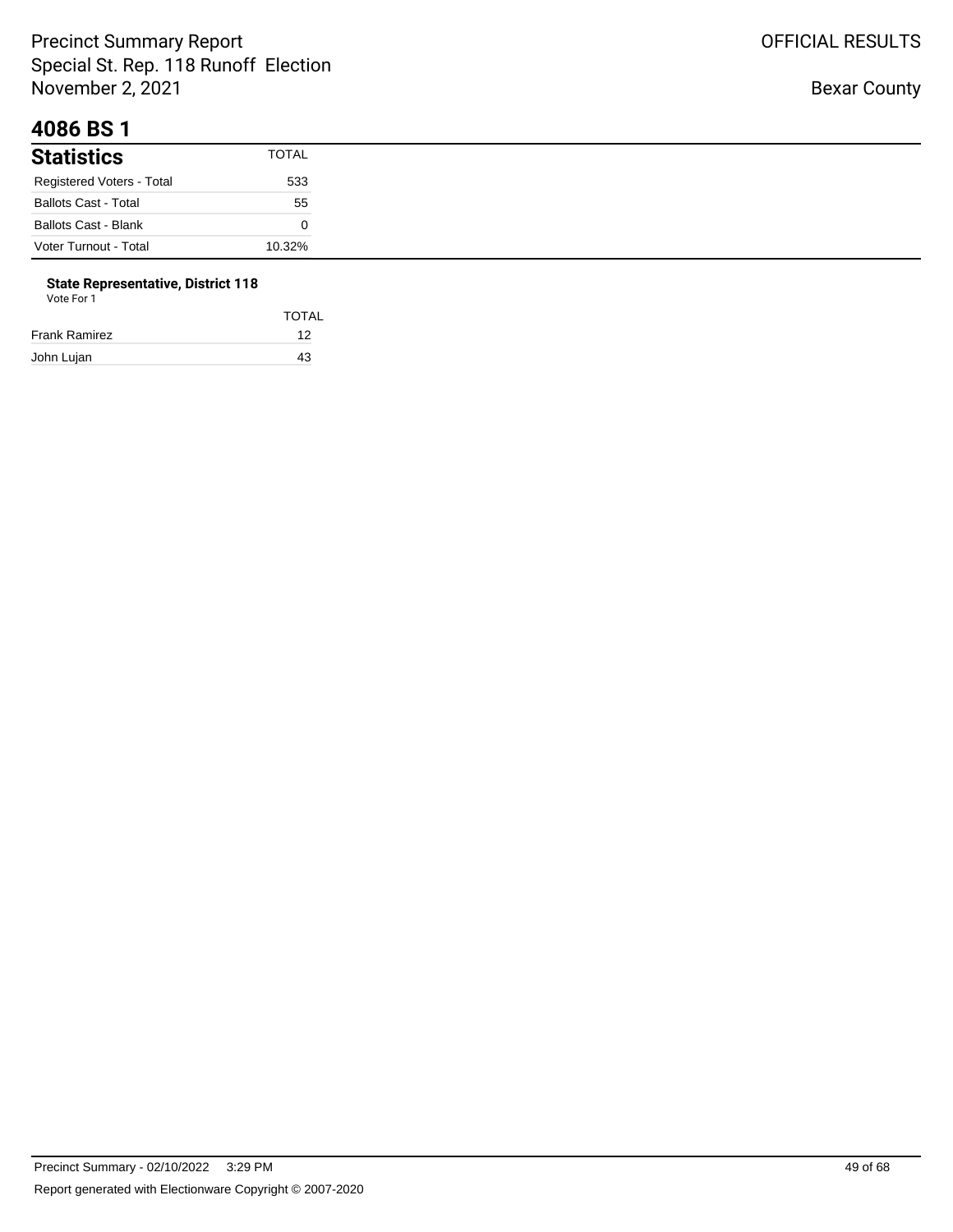#### **4097 BS 1**

| <b>Statistics</b>           | <b>TOTAL</b> |
|-----------------------------|--------------|
| Registered Voters - Total   | 2,343        |
| <b>Ballots Cast - Total</b> | 194          |
| <b>Ballots Cast - Blank</b> |              |
| Voter Turnout - Total       | 8.28%        |

# **State Representative, District 118**

| Vote For 1 |  |
|------------|--|
|            |  |

|               | <b>TOTAL</b> |
|---------------|--------------|
| Frank Ramirez | 88           |
| John Lujan    | 106          |
|               |              |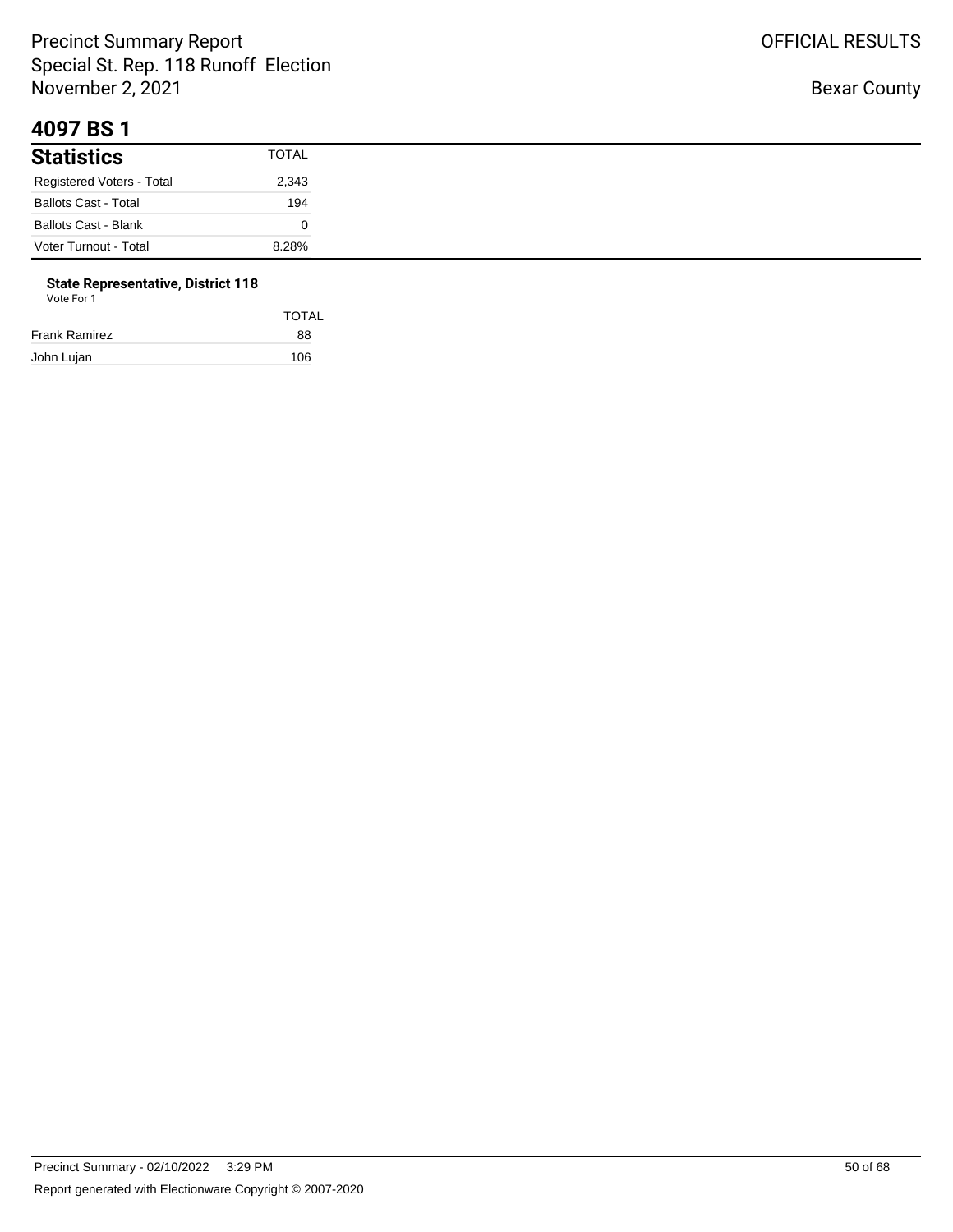#### **4098 BS 1**

| <b>Statistics</b>           | <b>TOTAL</b> |
|-----------------------------|--------------|
| Registered Voters - Total   | .686         |
| <b>Ballots Cast - Total</b> | 215          |
| Ballots Cast - Blank        |              |
| Voter Turnout - Total       | 12.75%       |

# **State Representative, District 118**

|               | <b>TOTAL</b> |
|---------------|--------------|
| Frank Ramirez | 96           |
| John Lujan    | 117          |
|               |              |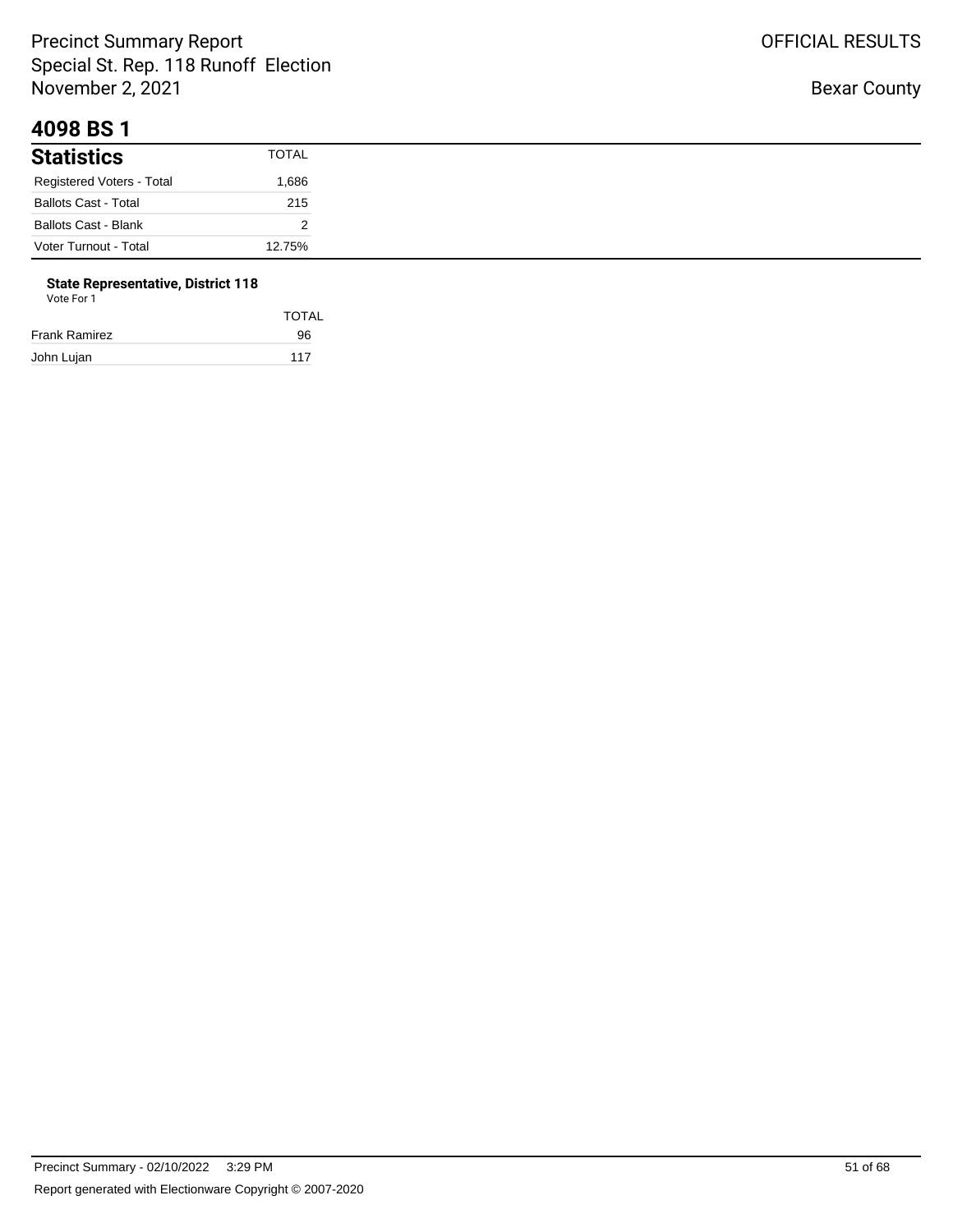#### **4103 BS 1**

| <b>Statistics</b>           | <b>TOTAL</b> |
|-----------------------------|--------------|
| Registered Voters - Total   |              |
| <b>Ballots Cast - Total</b> |              |
| <b>Ballots Cast - Blank</b> |              |
| Voter Turnout - Total       | $0.00\%$     |

# **State Representative, District 118**

| Vote For 1 |  |
|------------|--|
|            |  |

| <b>TOTAL</b> |
|--------------|
| $\Omega$     |
| O            |
|              |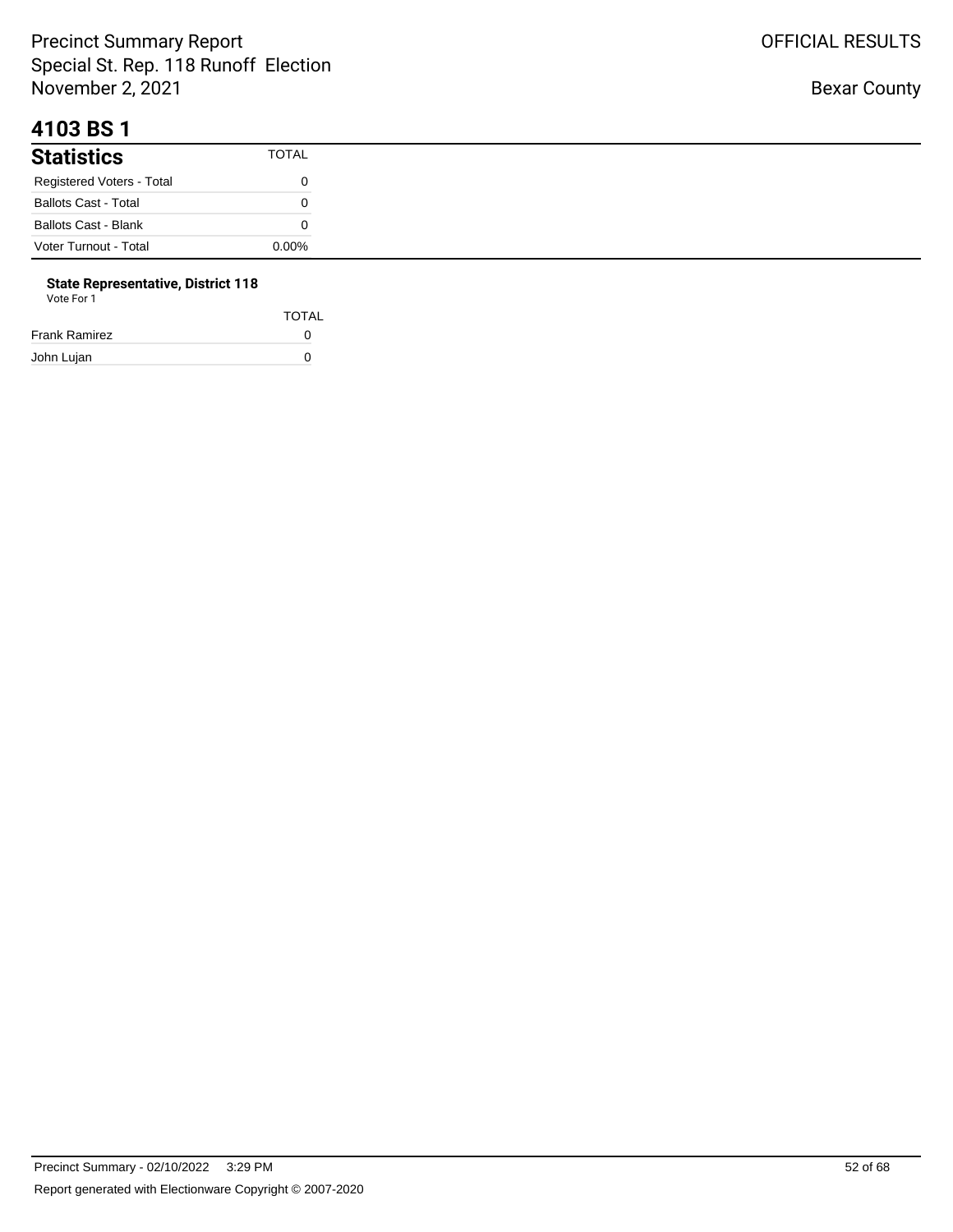#### **4104 BS 1**

| <b>Statistics</b>           | TOTAL |
|-----------------------------|-------|
| Registered Voters - Total   | 2,326 |
| <b>Ballots Cast - Total</b> | 226   |
| Ballots Cast - Blank        |       |
| Voter Turnout - Total       | 9.72% |

#### **State Representative, District 118**

| Vote For 1 |  |  |
|------------|--|--|
|            |  |  |
|            |  |  |

| TOTAL |
|-------|
| 91    |
| 135   |
|       |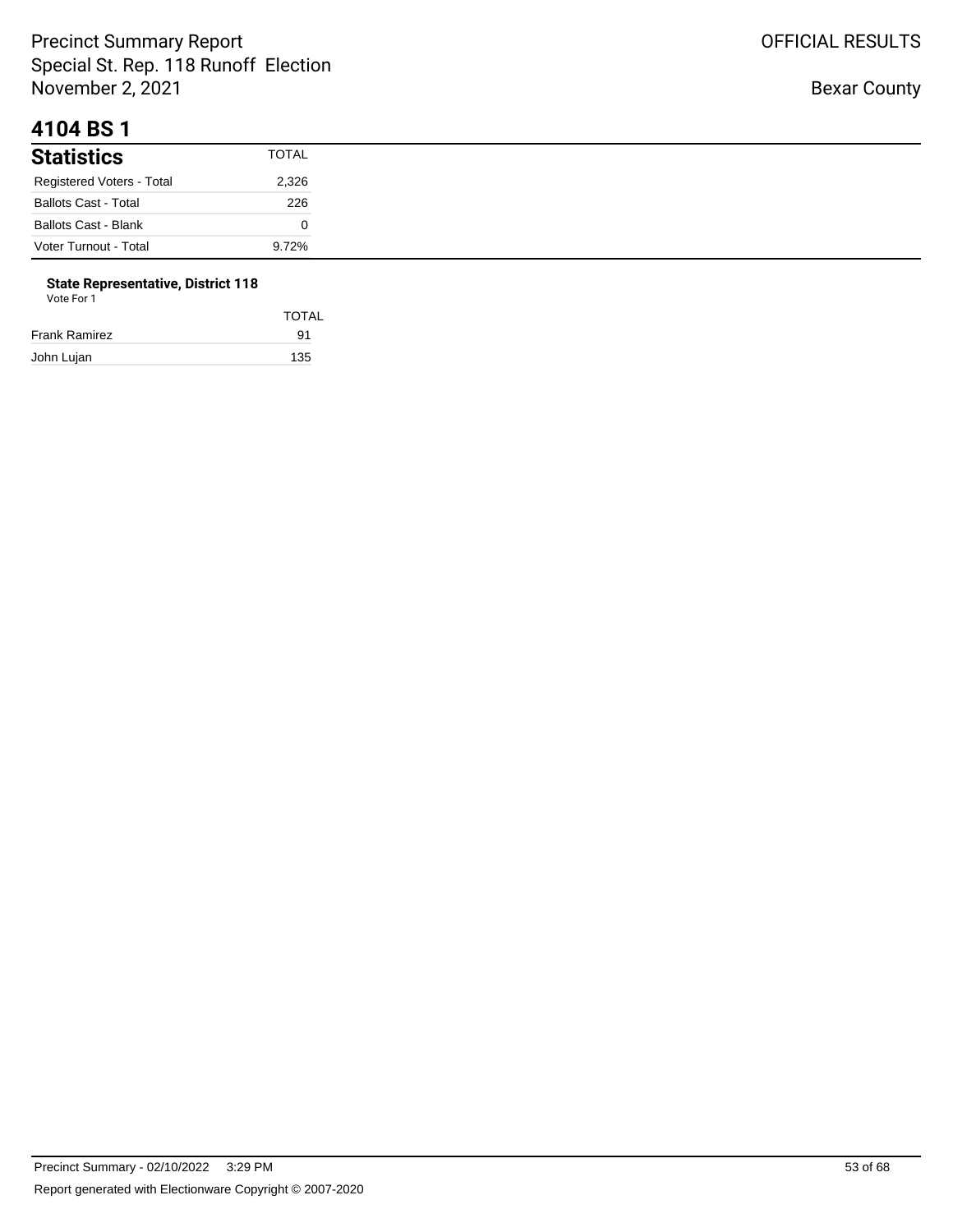#### **4105 BS 1**

| <b>Statistics</b>           | <b>TOTAL</b> |
|-----------------------------|--------------|
| Registered Voters - Total   | 2,044        |
| <b>Ballots Cast - Total</b> | 291          |
| <b>Ballots Cast - Blank</b> |              |
| Voter Turnout - Total       | 14.24%       |

# **State Representative, District 118**

| Vote For 1 |  |
|------------|--|
|------------|--|

|               | <b>TOTAL</b> |
|---------------|--------------|
| Frank Ramirez | 95           |
| John Lujan    | 195          |
|               |              |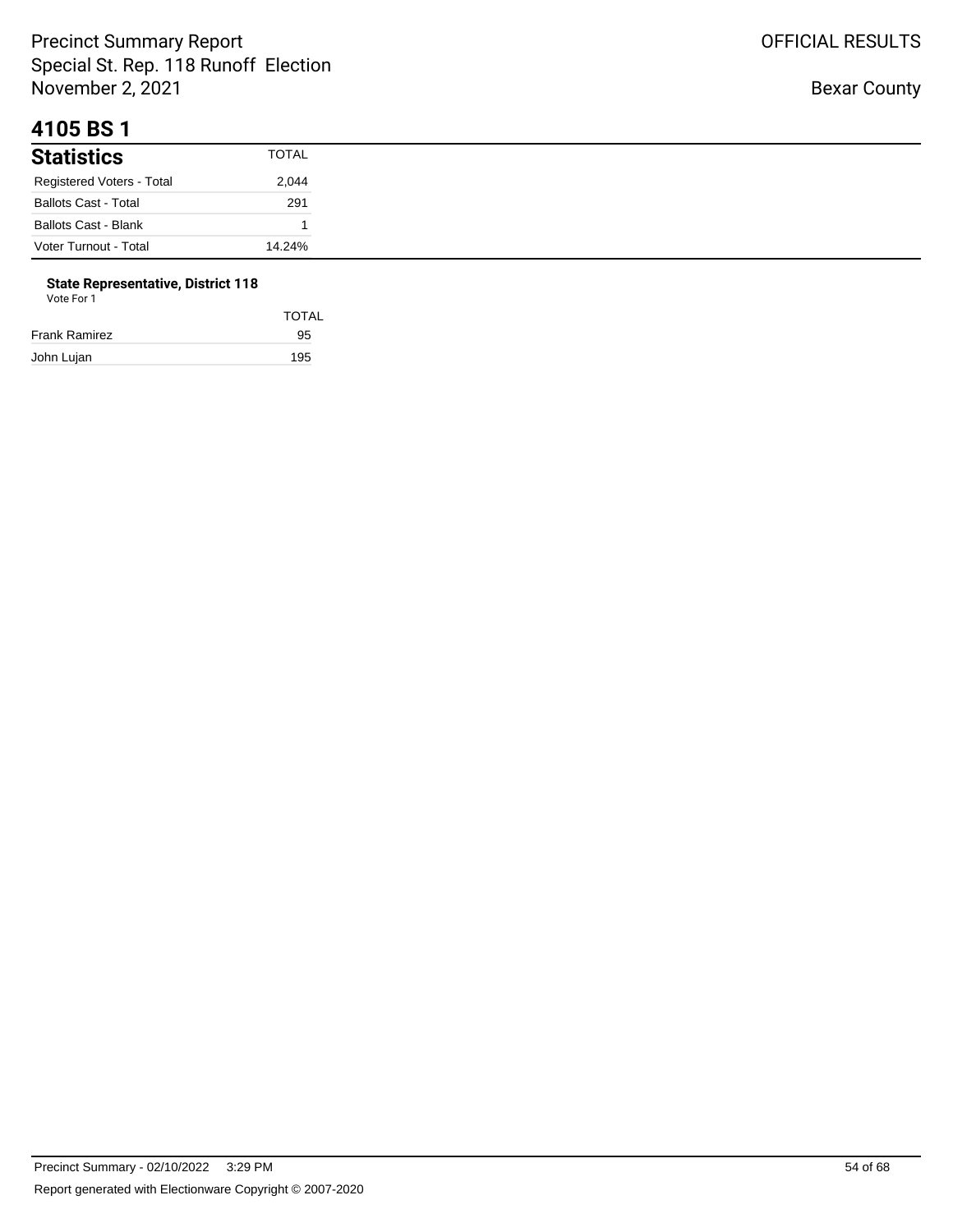#### **4108 BS 1**

| <b>Statistics</b>           | TOTAL  |
|-----------------------------|--------|
| Registered Voters - Total   | 3,646  |
| <b>Ballots Cast - Total</b> | 400    |
| <b>Ballots Cast - Blank</b> |        |
| Voter Turnout - Total       | 10.97% |

# **State Representative, District 118**

|               | <b>TOTAL</b> |
|---------------|--------------|
| Frank Ramirez | 175          |
| John Lujan    | 224          |
|               |              |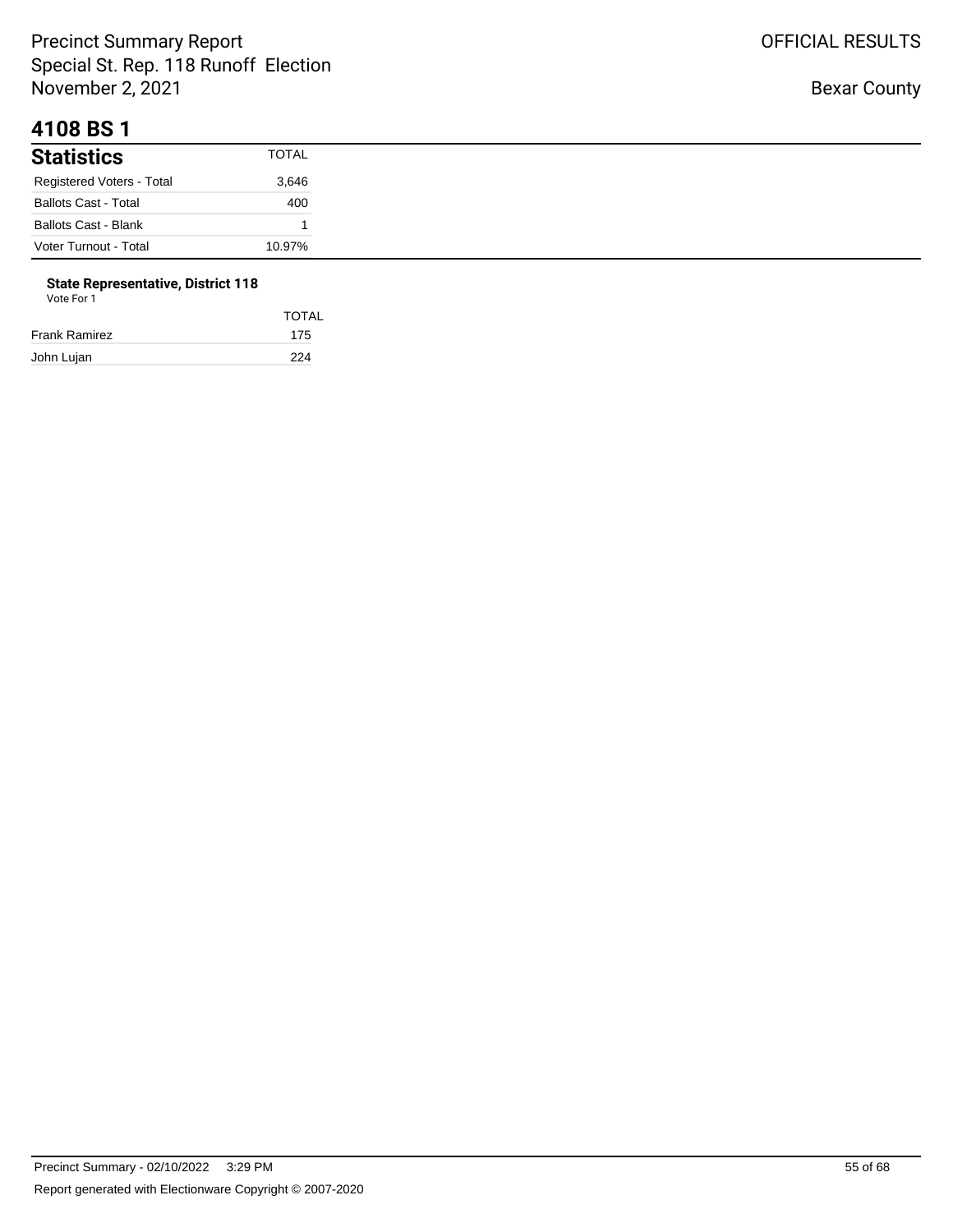#### **4121 BS 1**

| <b>Statistics</b>           | <b>TOTAL</b> |
|-----------------------------|--------------|
| Registered Voters - Total   | 215          |
| <b>Ballots Cast - Total</b> | 24           |
| <b>Ballots Cast - Blank</b> |              |
| Voter Turnout - Total       | 11.16%       |

## **State Representative, District 118**

| Vote For 1 |  |
|------------|--|
|------------|--|

|               | <b>TOTAL</b> |
|---------------|--------------|
| Frank Ramirez | 11           |
| John Lujan    | 13           |
|               |              |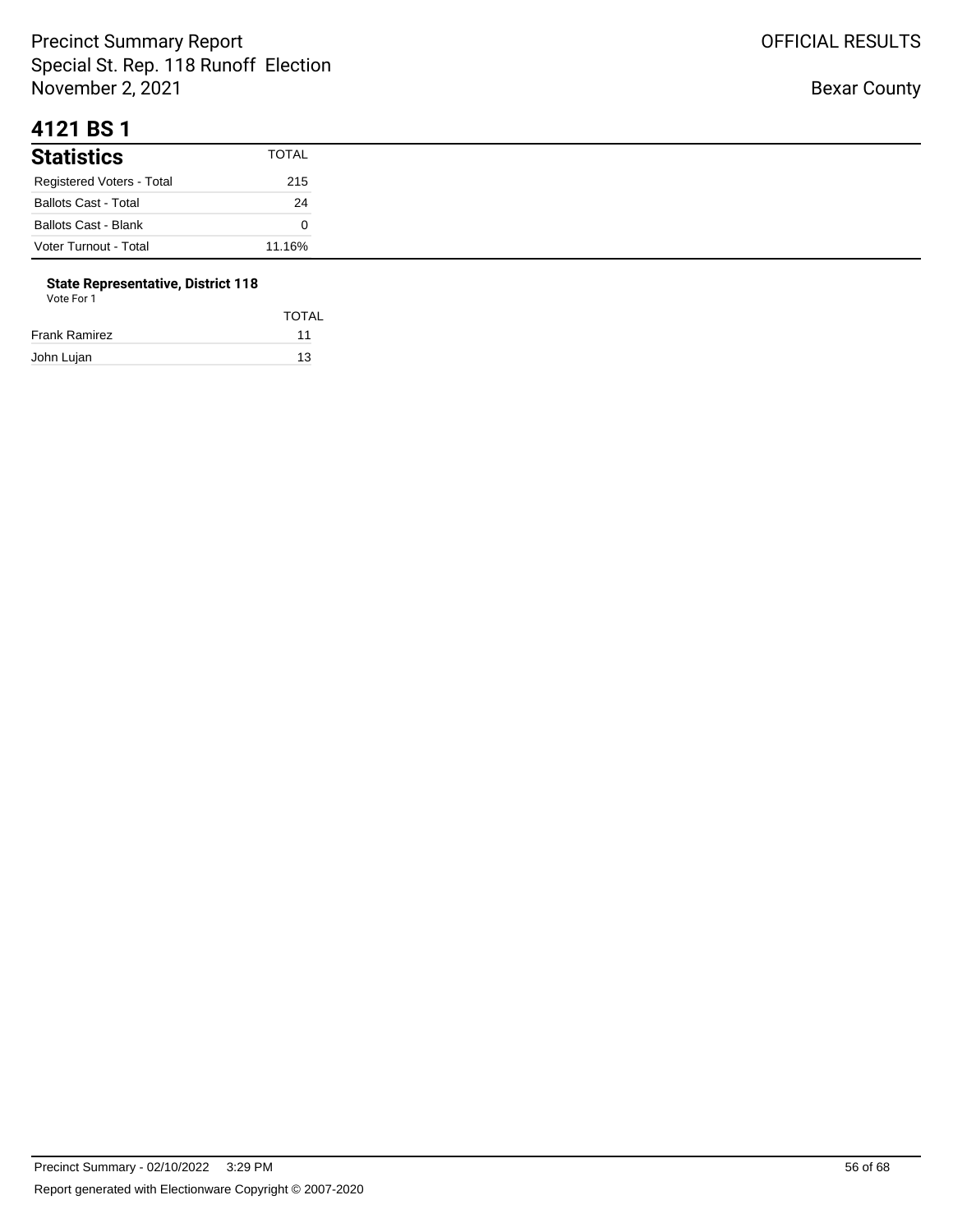#### **4126 BS 1**

| <b>Statistics</b>           | <b>TOTAL</b> |
|-----------------------------|--------------|
| Registered Voters - Total   | 2,004        |
| <b>Ballots Cast - Total</b> | 239          |
| <b>Ballots Cast - Blank</b> |              |
| Voter Turnout - Total       | 11.93%       |

# **State Representative, District 118**

| Vote For 1 |  |  |
|------------|--|--|
|------------|--|--|

|               | <b>TOTAL</b> |
|---------------|--------------|
| Frank Ramirez | 91           |
| John Lujan    | 148          |
|               |              |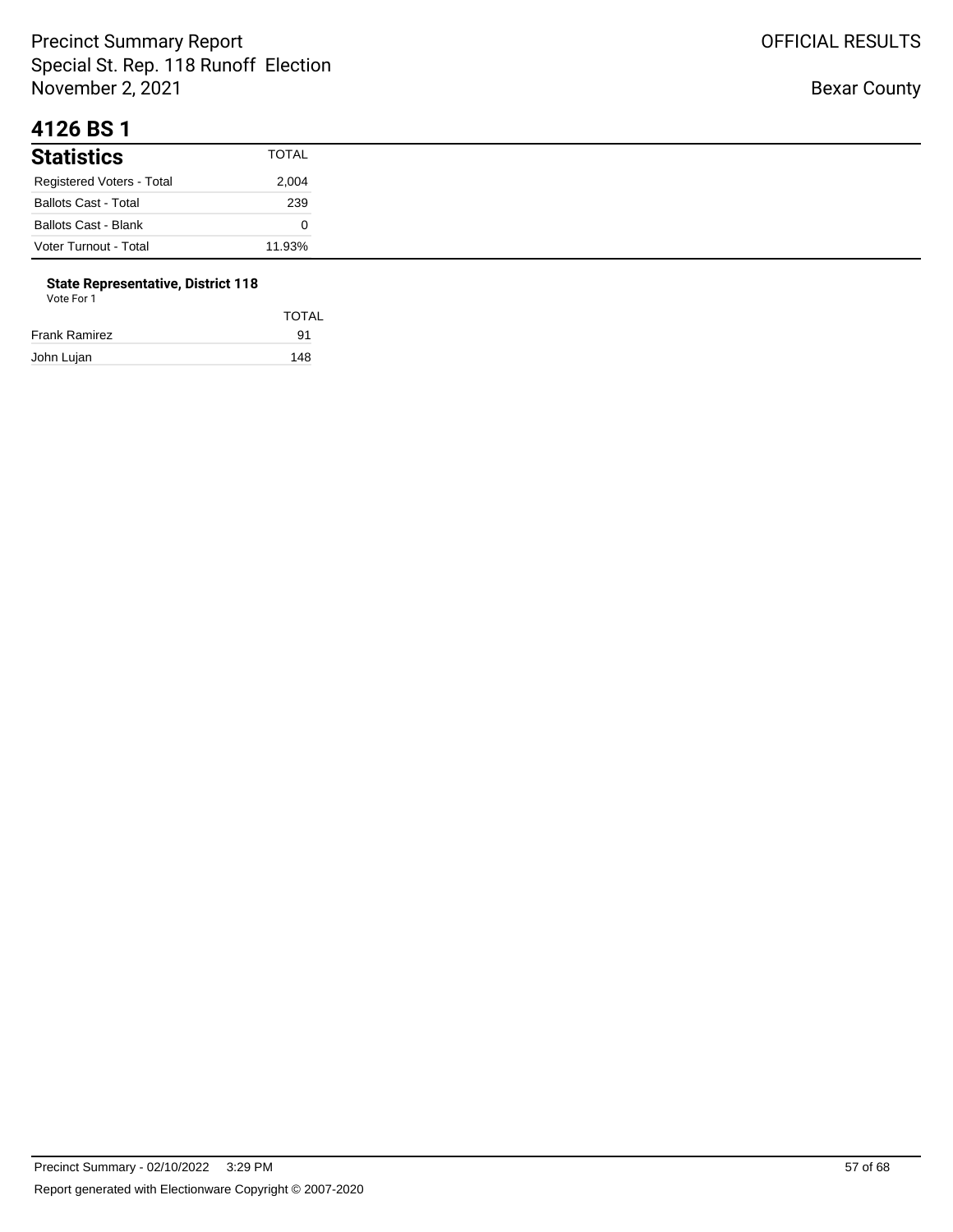#### **4129 BS 1**

| <b>Statistics</b>           | <b>TOTAL</b> |
|-----------------------------|--------------|
| Registered Voters - Total   | 134          |
| <b>Ballots Cast - Total</b> | 26           |
| <b>Ballots Cast - Blank</b> |              |
| Voter Turnout - Total       | 19.40%       |

#### **State Representative, District 118**

| Vote For 1           |              |
|----------------------|--------------|
|                      | <b>TOTAL</b> |
| <b>Frank Ramirez</b> | 5            |
| John Lujan           | 21           |

OFFICIAL RESULTS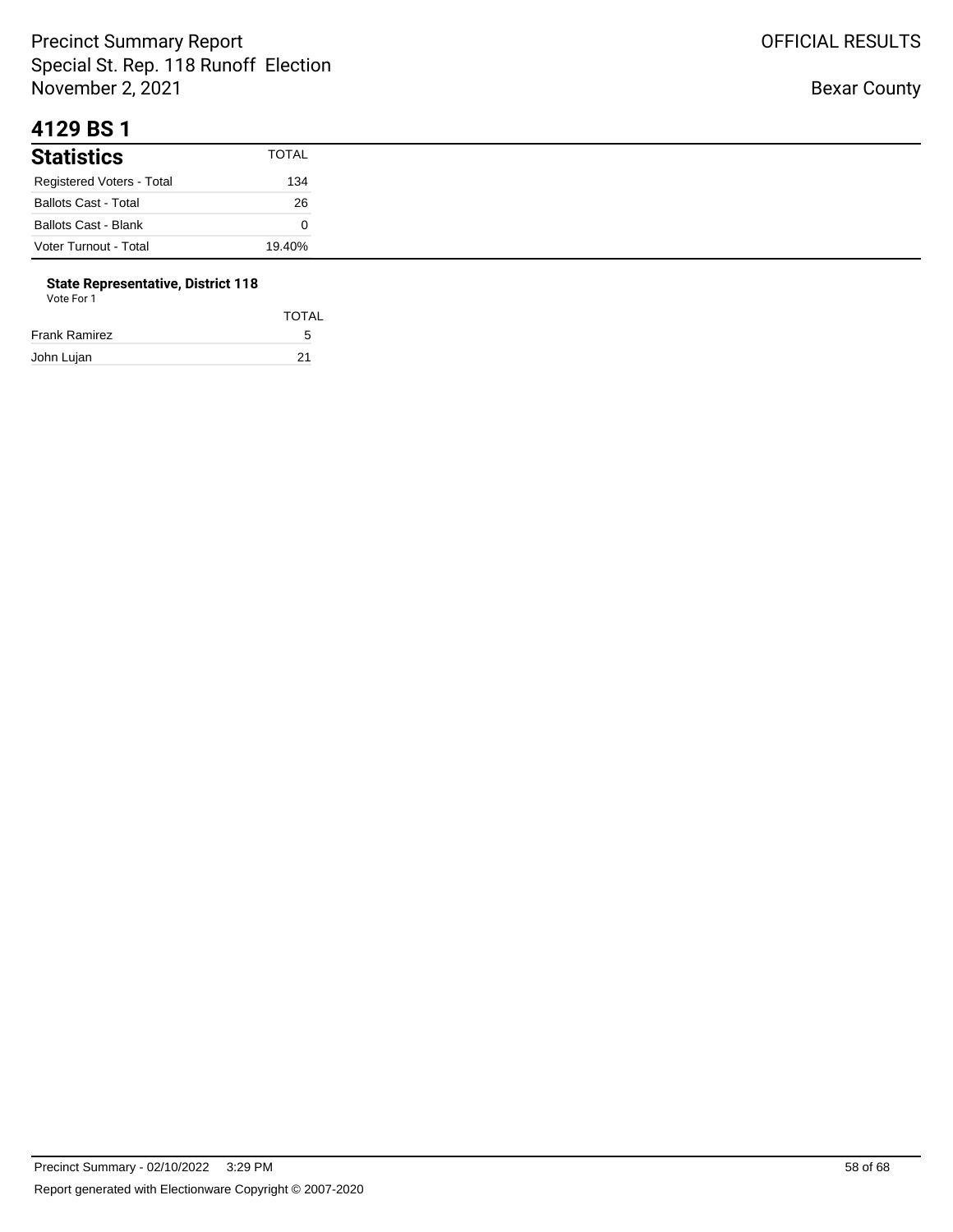#### **4151 BS 1**

| <b>Statistics</b>           | <b>TOTAL</b> |
|-----------------------------|--------------|
| Registered Voters - Total   | 684          |
| <b>Ballots Cast - Total</b> | 109          |
| <b>Ballots Cast - Blank</b> |              |
| Voter Turnout - Total       | 15.94%       |

# **State Representative, District 118**

| Vote For 1 |  |
|------------|--|
|------------|--|

| <b>TOTAL</b> |
|--------------|
| 22           |
| 87           |
|              |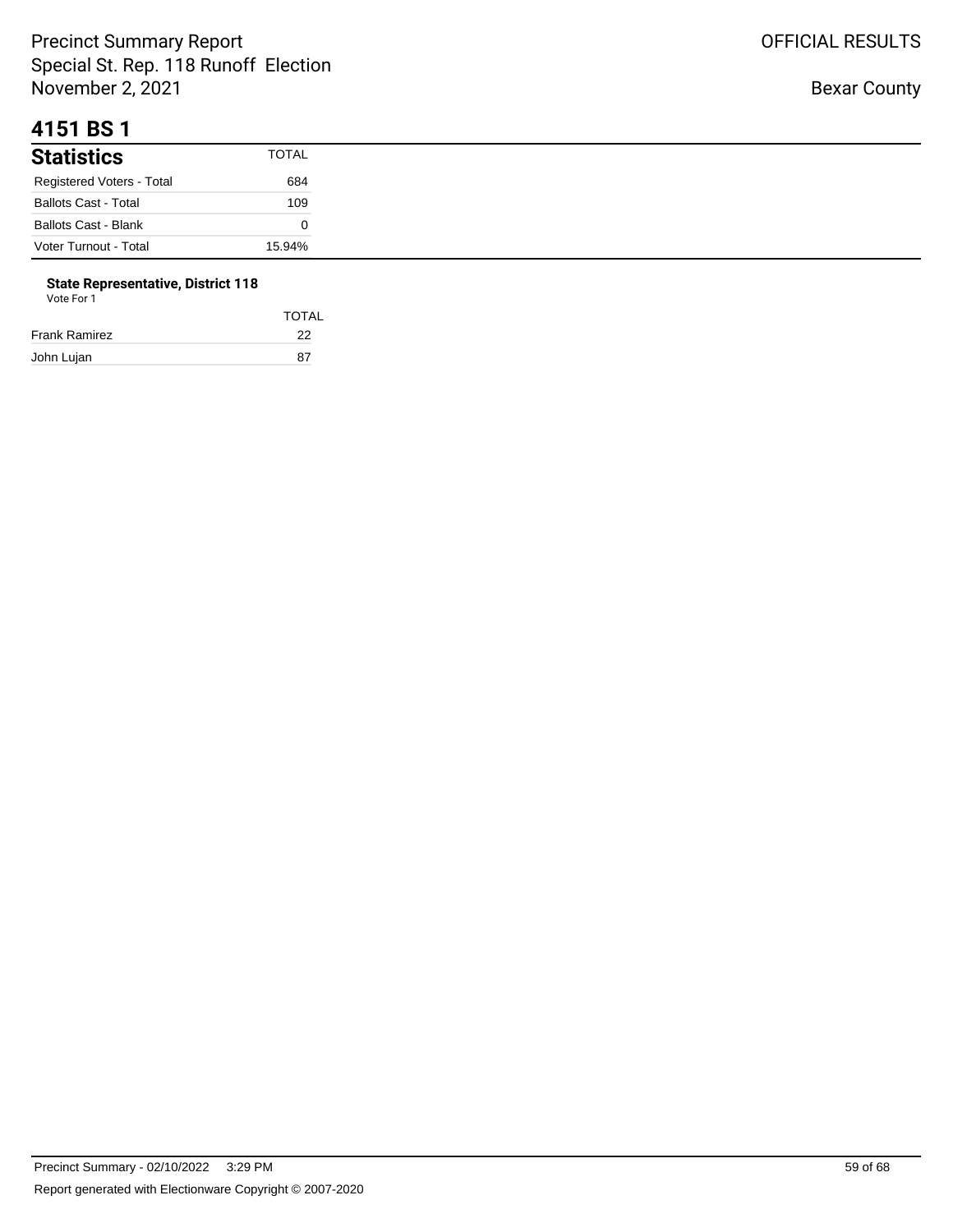#### **4153 BS 1**

| <b>Statistics</b>           | TOTAL |
|-----------------------------|-------|
| Registered Voters - Total   | 266   |
| <b>Ballots Cast - Total</b> | 11    |
| <b>Ballots Cast - Blank</b> |       |
| Voter Turnout - Total       | 4.14% |

## **State Representative, District 118**

| Vote For 1 |  |  |
|------------|--|--|
|            |  |  |

|               | <b>TOTAL</b> |
|---------------|--------------|
| Frank Ramirez | 5            |
| John Lujan    | 6            |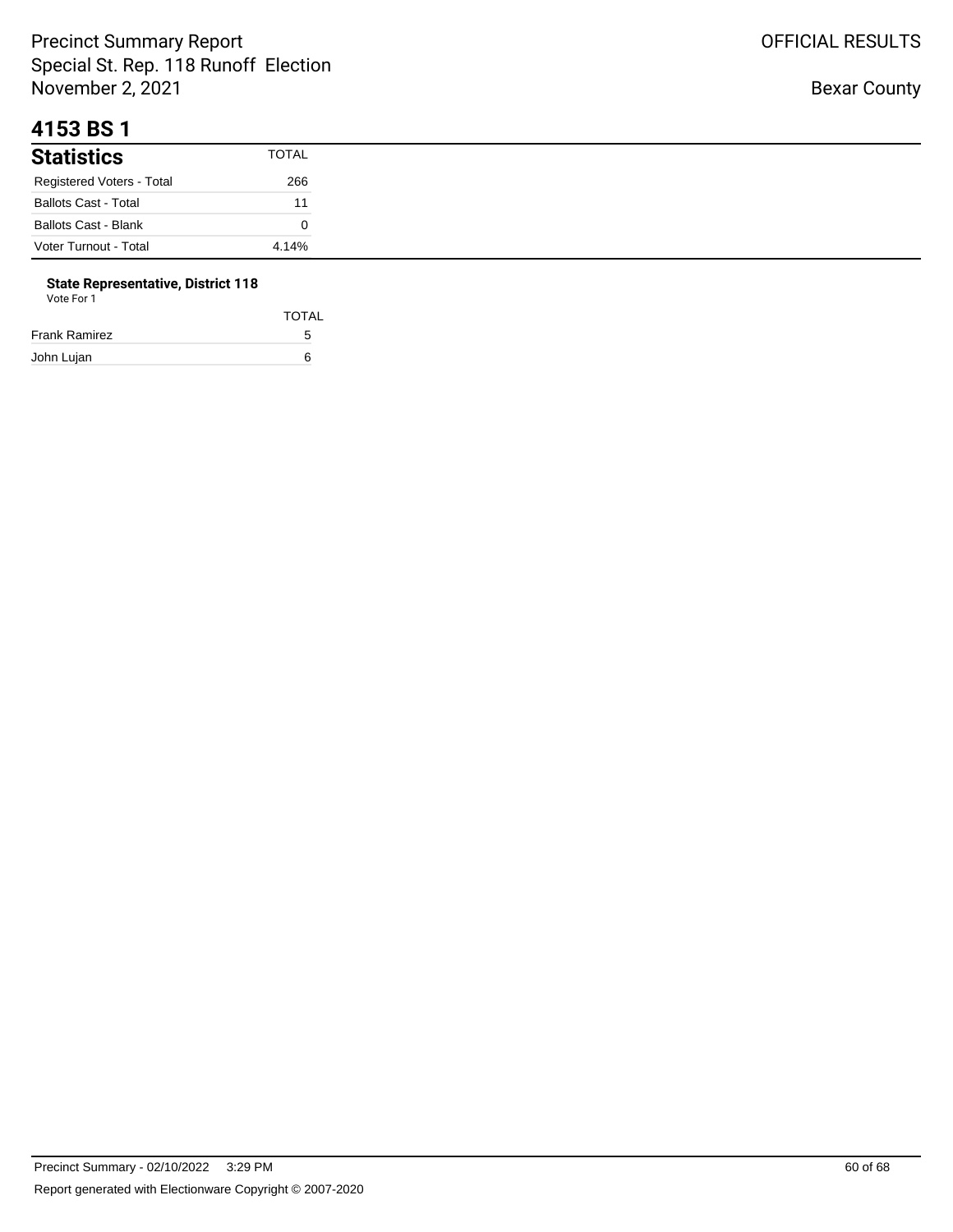#### **4158 BS 1**

| <b>Statistics</b>           | <b>TOTAL</b> |
|-----------------------------|--------------|
| Registered Voters - Total   | 547          |
| <b>Ballots Cast - Total</b> | 19           |
| <b>Ballots Cast - Blank</b> |              |
| Voter Turnout - Total       | 3.47%        |

# **State Representative, District 118**

| Vote For 1 |  |
|------------|--|
|            |  |

|               | <b>TOTAL</b> |
|---------------|--------------|
| Frank Ramirez | 10           |
| John Lujan    | 9            |
|               |              |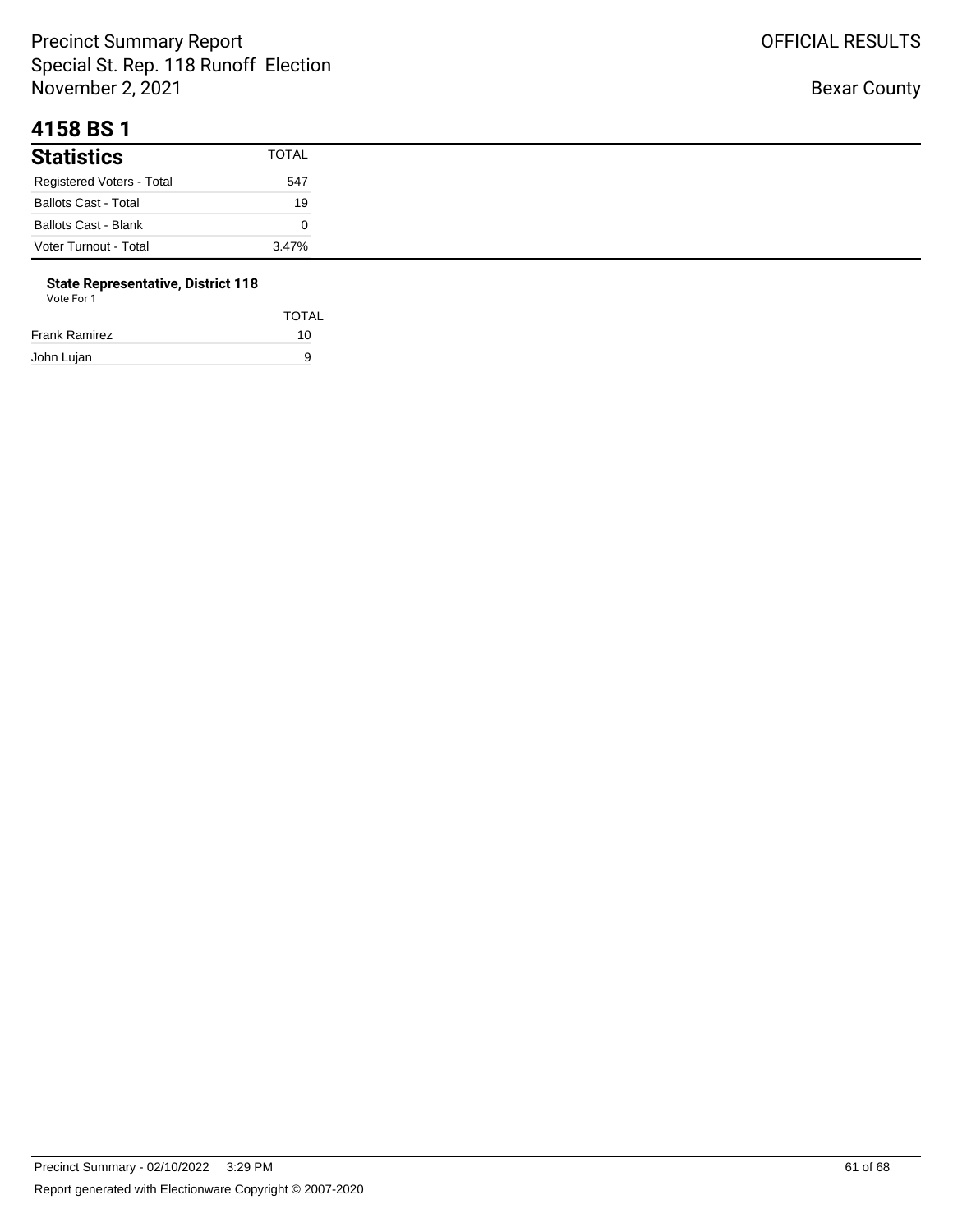#### **4165 BS 1**

| <b>Statistics</b>           | <b>TOTAL</b> |
|-----------------------------|--------------|
| Registered Voters - Total   | 129          |
| <b>Ballots Cast - Total</b> | 9            |
| <b>Ballots Cast - Blank</b> |              |
| Voter Turnout - Total       | 6.98%        |

#### **State Representative, District 118**

| Vote For 1    |       |
|---------------|-------|
|               | TOTAL |
| Frank Ramirez | 6     |
| John Lujan    | 3     |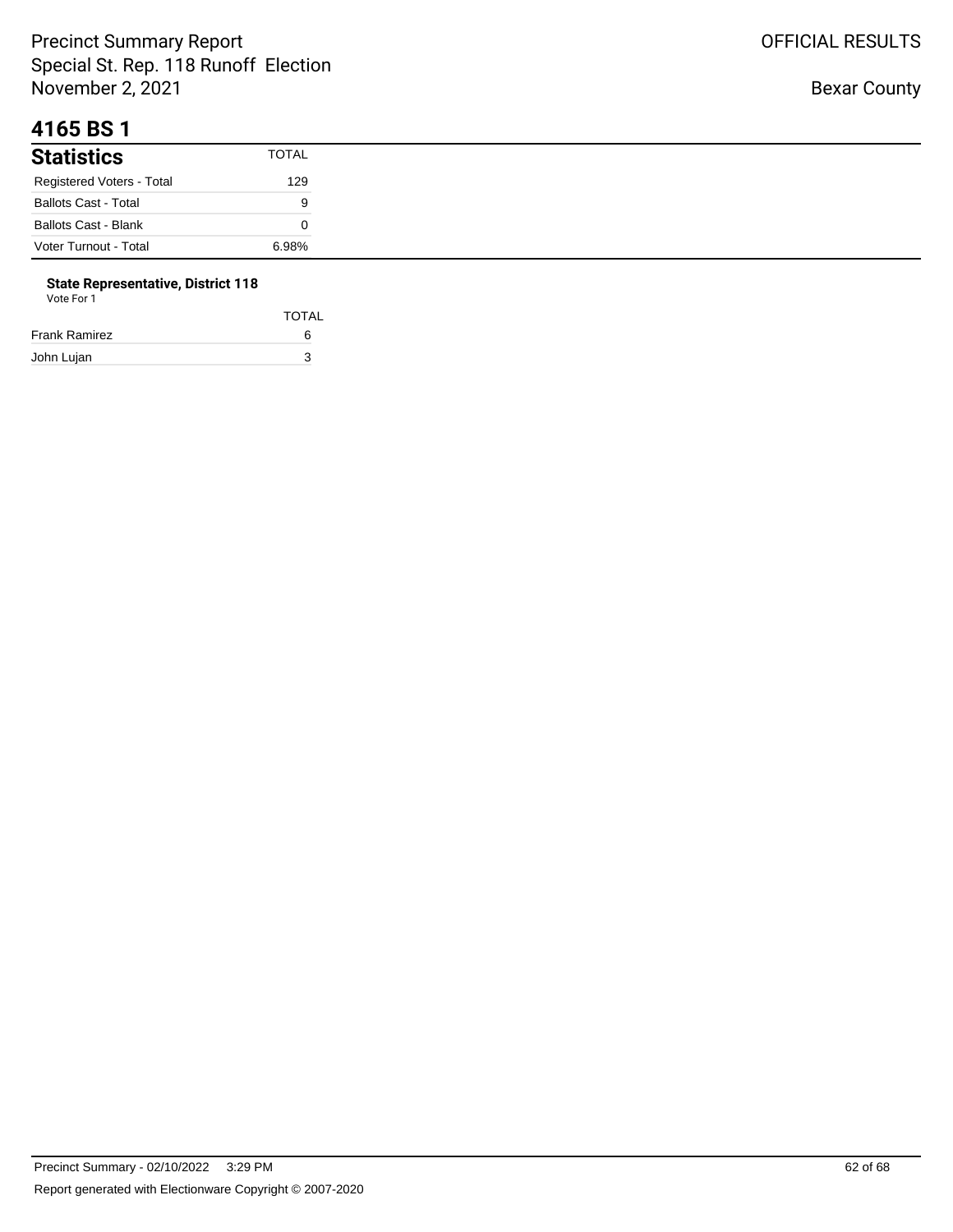#### **4179 BS 1**

| <b>Statistics</b>           | <b>TOTAL</b> |
|-----------------------------|--------------|
| Registered Voters - Total   | 2,912        |
| <b>Ballots Cast - Total</b> | 456          |
| <b>Ballots Cast - Blank</b> |              |
| Voter Turnout - Total       | 15.66%       |

# **State Representative, District 118**

| Vote For 1 |  |  |
|------------|--|--|
|------------|--|--|

|               | <b>TOTAL</b> |
|---------------|--------------|
| Frank Ramirez | 189          |
| John Lujan    | 267          |
|               |              |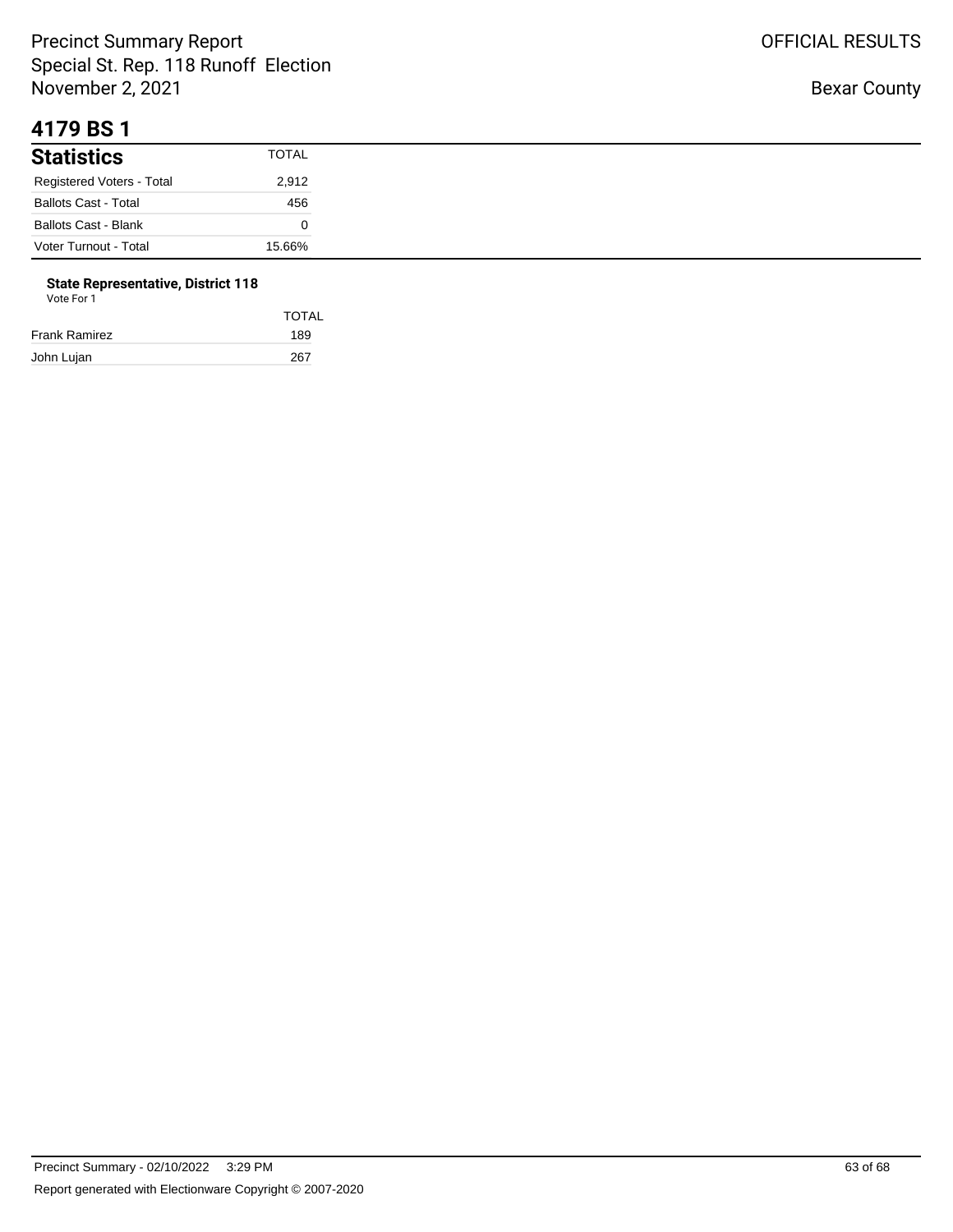#### **4180 BS 1**

| <b>Statistics</b>           | TOTAL    |
|-----------------------------|----------|
| Registered Voters - Total   | 4        |
| <b>Ballots Cast - Total</b> |          |
| Ballots Cast - Blank        |          |
| Voter Turnout - Total       | $0.00\%$ |

# **State Representative, District 118**

| Vote For 1 |  |
|------------|--|
|            |  |

| <b>TOTAL</b> |
|--------------|
| $\Omega$     |
| n            |
|              |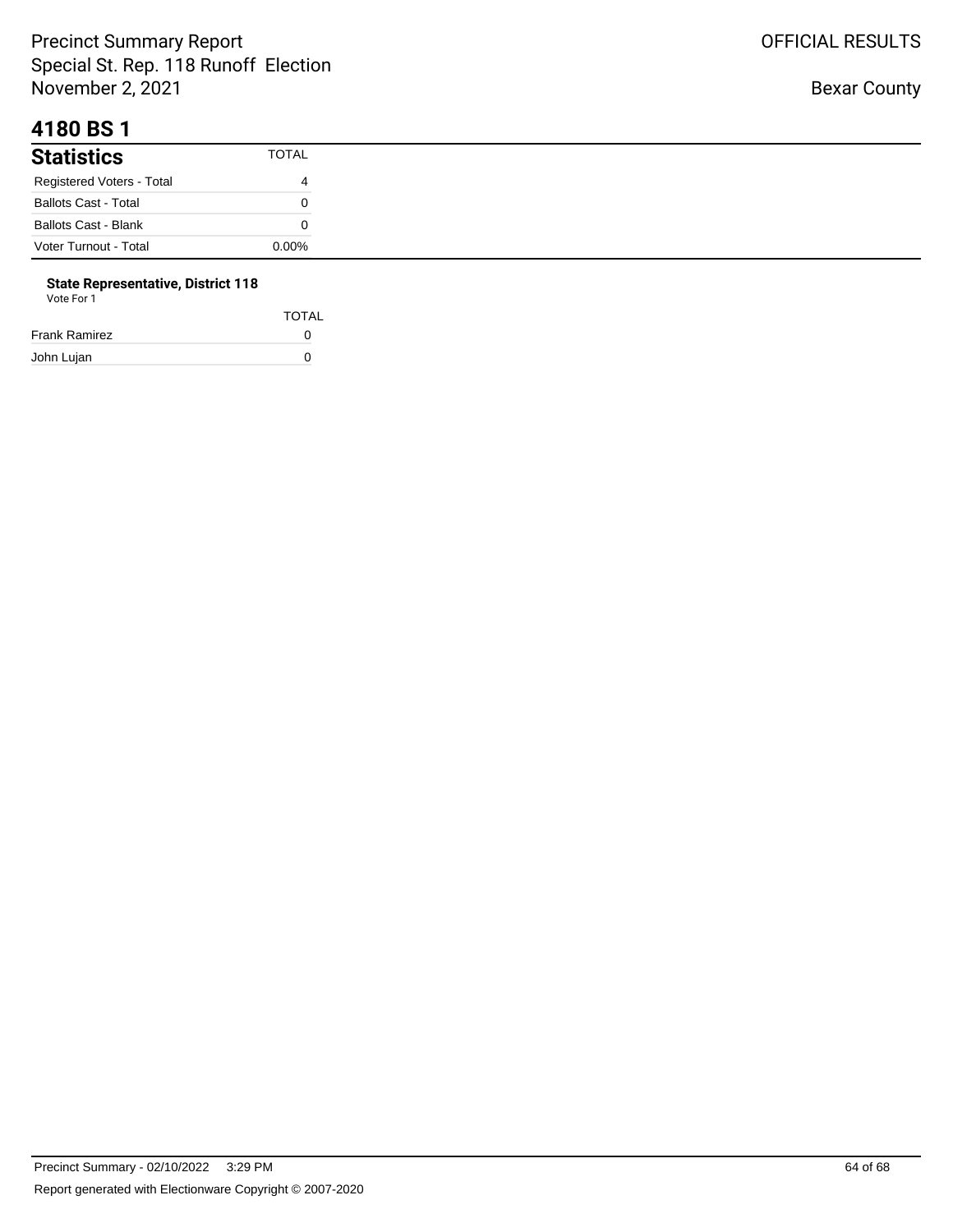#### **4187 BS 1**

| <b>Statistics</b>           | TOTAL    |
|-----------------------------|----------|
| Registered Voters - Total   |          |
| <b>Ballots Cast - Total</b> |          |
| Ballots Cast - Blank        |          |
| Voter Turnout - Total       | $0.00\%$ |

# **State Representative, District 118**

| Vote For 1 |  |  |
|------------|--|--|
|------------|--|--|

| <b>TOTAL</b> |
|--------------|
| $\Omega$     |
| O            |
|              |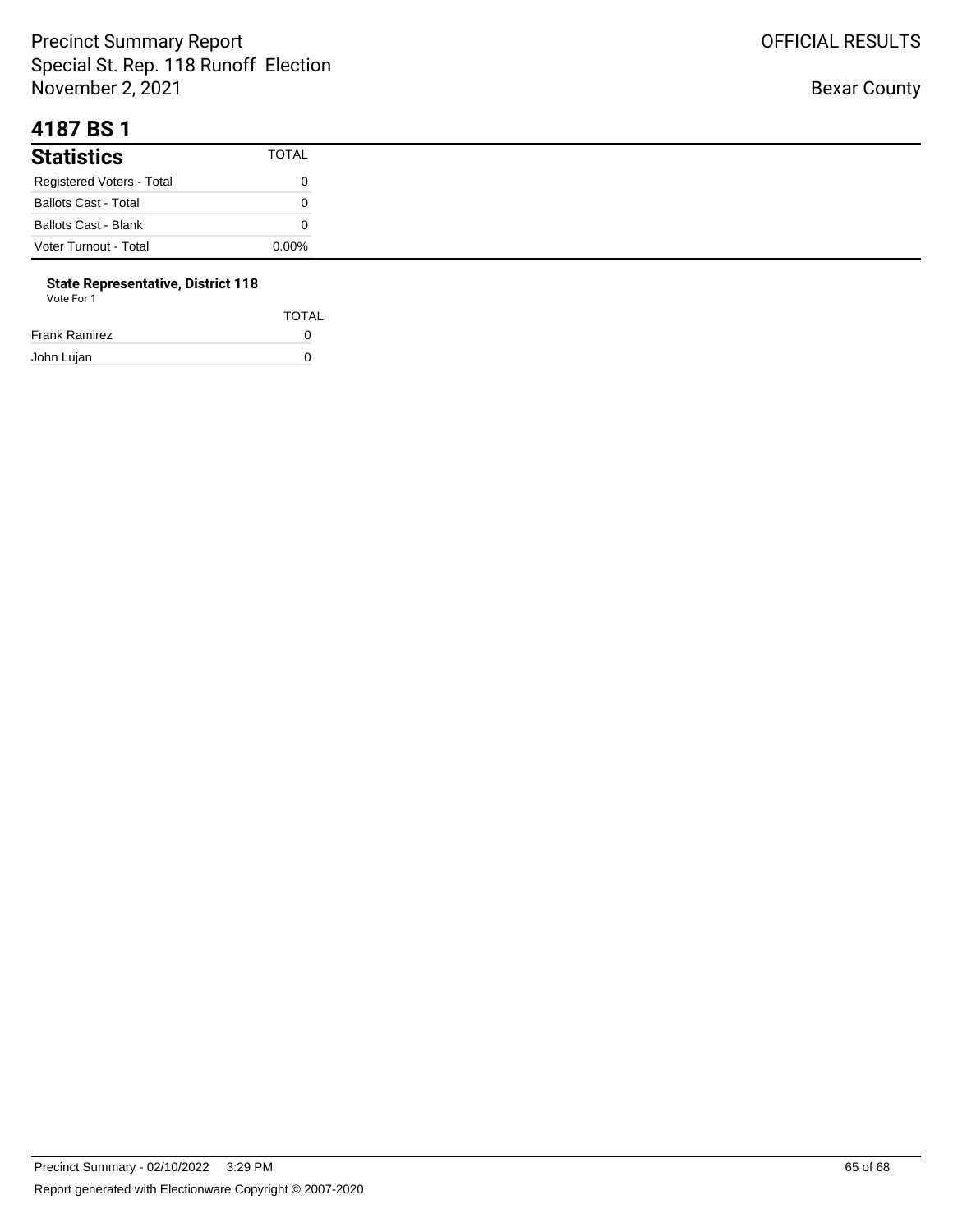#### **4199 BS 1**

| <b>Statistics</b>         | <b>TOTAL</b> |
|---------------------------|--------------|
| Registered Voters - Total | 480. ا       |
| Ballots Cast - Total      | 91           |
| Ballots Cast - Blank      |              |
| Voter Turnout - Total     | 6.15%        |

#### **State Representative, District 118** Vote For 1

| <u>vuurivii</u> |              |
|-----------------|--------------|
|                 | <b>TOTAL</b> |
| Frank Ramirez   | 47           |
|                 |              |

John Lujan 43

OFFICIAL RESULTS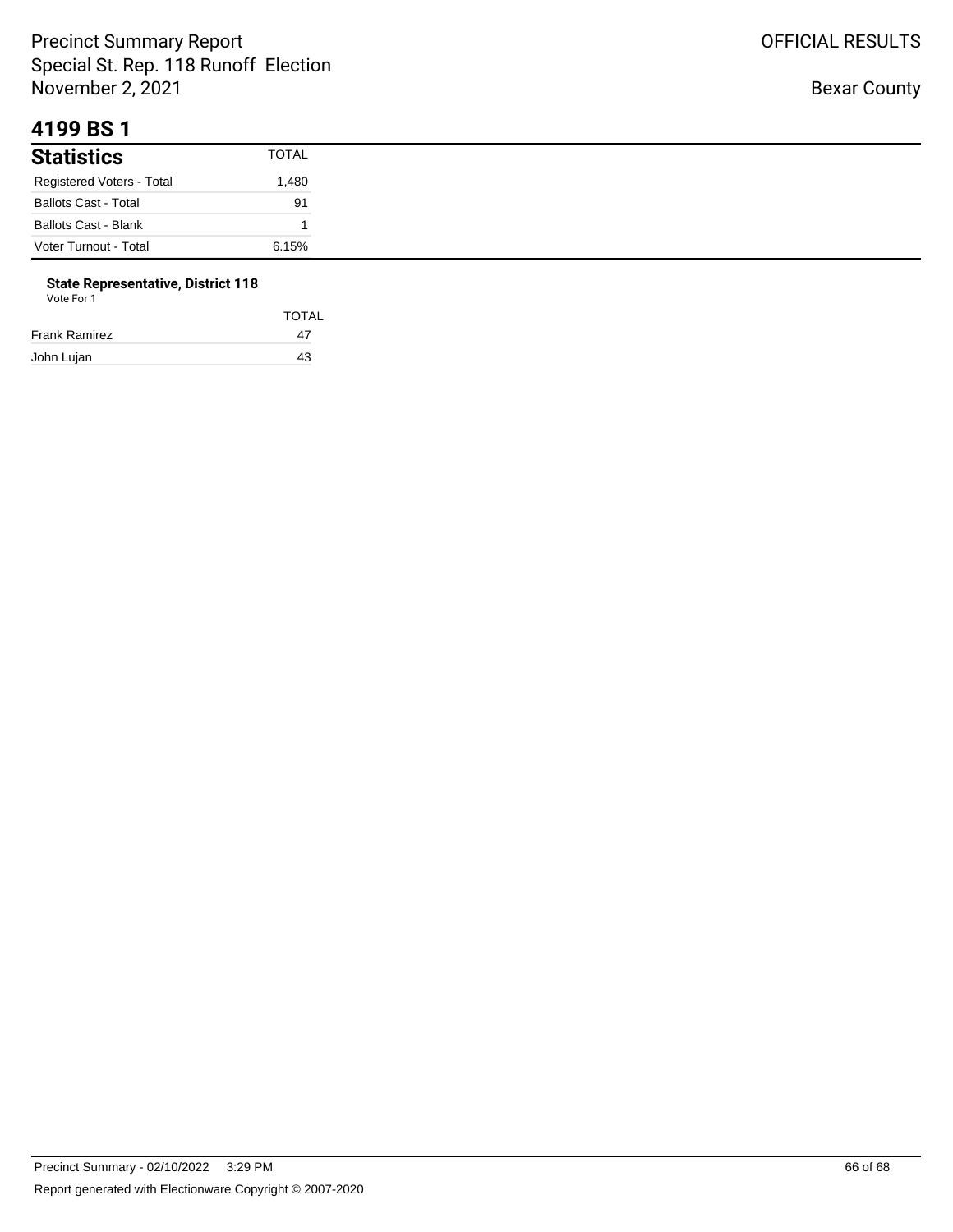#### **4202 BS 1**

| <b>Statistics</b>           | <b>TOTAL</b> |
|-----------------------------|--------------|
| Registered Voters - Total   |              |
| <b>Ballots Cast - Total</b> |              |
| <b>Ballots Cast - Blank</b> |              |
| Voter Turnout - Total       | $0.00\%$     |

# **State Representative, District 118**

| Vote For 1 |  |
|------------|--|
|            |  |

|               | <b>TOTAL</b> |
|---------------|--------------|
| Frank Ramirez | $\mathbf{I}$ |
| John Lujan    | n            |